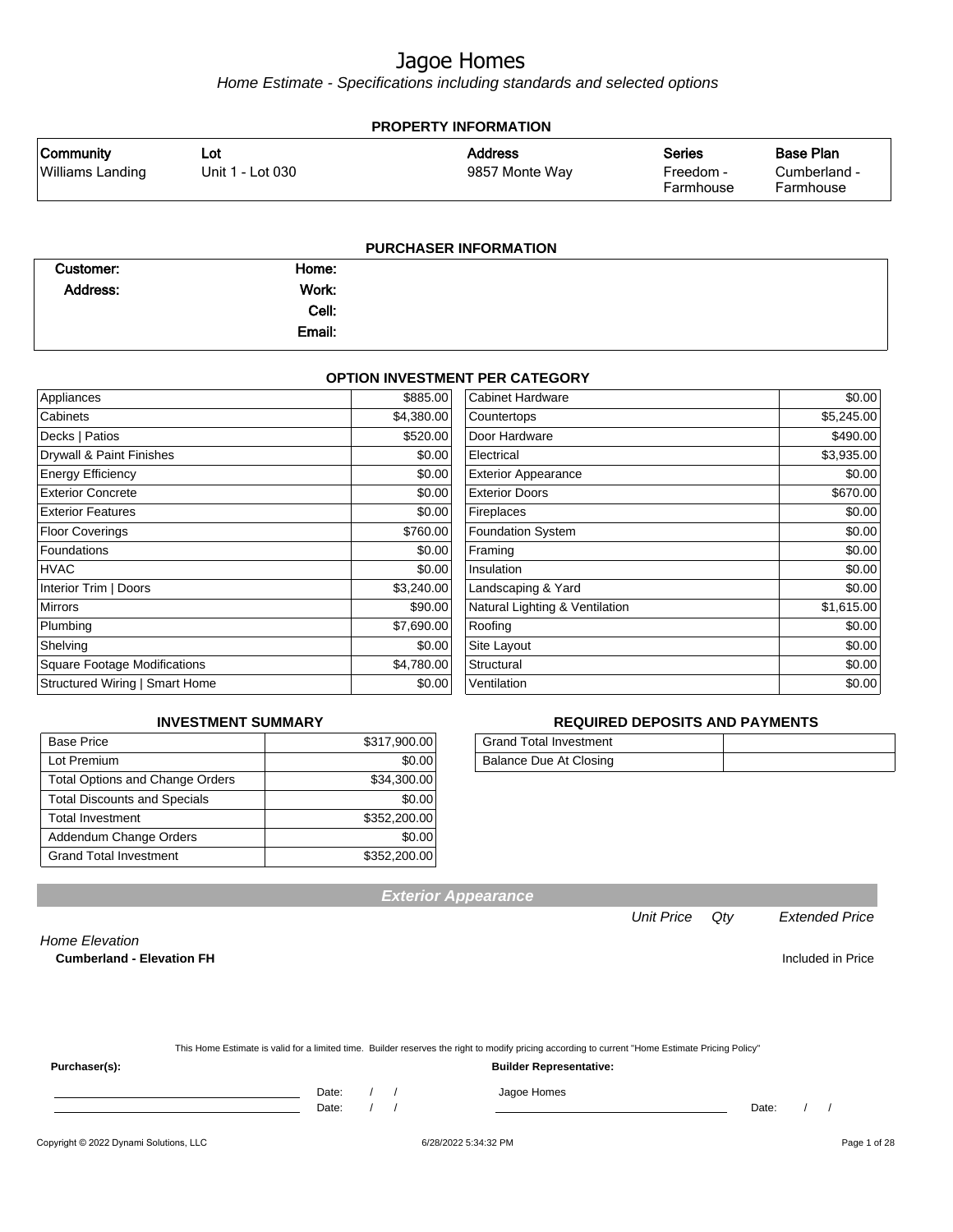Home Estimate - Specifications including standards and selected options

| Community<br>Williams Landing                                     | Lot<br>Unit 1 - Lot 030                                                                                                                                                     | <b>Address</b><br>9857 Monte Way    | <b>Series</b><br>Freedom -<br>Farmhouse |     | <b>Base Plan</b><br>Cumberland -<br>Farmhouse |
|-------------------------------------------------------------------|-----------------------------------------------------------------------------------------------------------------------------------------------------------------------------|-------------------------------------|-----------------------------------------|-----|-----------------------------------------------|
|                                                                   |                                                                                                                                                                             | <b>Exterior Appearance</b>          |                                         |     |                                               |
|                                                                   |                                                                                                                                                                             |                                     | <b>Unit Price</b>                       | Qty | <b>Extended Price</b>                         |
| <b>Cultured Stone</b><br><b>Cultured Stone</b>                    |                                                                                                                                                                             |                                     |                                         |     | Included in Price                             |
| Color                                                             | Selected Color: Ledgestone Wheat                                                                                                                                            |                                     |                                         |     | Included in Price                             |
|                                                                   |                                                                                                                                                                             | <b>Foundation System</b>            |                                         |     |                                               |
|                                                                   |                                                                                                                                                                             |                                     | <b>Unit Price</b>                       | Qty | <b>Extended Price</b>                         |
| <b>Foundation System</b><br><b>Insulated Concrete Slab</b>        |                                                                                                                                                                             |                                     |                                         |     | Included in Price                             |
|                                                                   |                                                                                                                                                                             | <b>Energy Efficiency</b>            |                                         |     |                                               |
| <b>HERS Rating</b>                                                |                                                                                                                                                                             |                                     | <b>Unit Price</b>                       | Qty | <b>Extended Price</b>                         |
| HERS Rated Home (Less than 85 Score)                              | Note - Jagoe Homes receives all applicable rebates for energy efficiency, utilities,<br>manufacturers, etc. Rebates have been reflected as a discount in Base Price of Home |                                     |                                         |     | Included in Price                             |
|                                                                   |                                                                                                                                                                             | <b>Square Footage Modifications</b> |                                         |     |                                               |
|                                                                   |                                                                                                                                                                             |                                     | <b>Unit Price</b>                       | Qty | <b>Extended Price</b>                         |
|                                                                   |                                                                                                                                                                             |                                     |                                         |     |                                               |
|                                                                   | <b>Convert Two-Story Foyer to 4th Bedroom</b>                                                                                                                               |                                     |                                         |     |                                               |
|                                                                   |                                                                                                                                                                             | <b>Structural</b>                   |                                         |     |                                               |
| <b>Square Footage Modifications</b>                               |                                                                                                                                                                             |                                     | <b>Unit Price</b>                       | Qty | \$4,780.00<br><b>Extended Price</b>           |
| Concrete Slab<br>Barrier, Termite Warranty 1 year                 | Concrete Slab 4" thick (avg), 3500 psi, Slab fill 6" minimum, 6 mil polyethylene Vapor                                                                                      |                                     |                                         |     | Included in Price                             |
| <b>Foundation Block</b><br><b>Foundation Block Size 8"x8"x16"</b> |                                                                                                                                                                             |                                     |                                         |     | Included in Price                             |

This Home Estimate is valid for a limited time. Builder reserves the right to modify pricing according to current "Home Estimate Pricing Policy"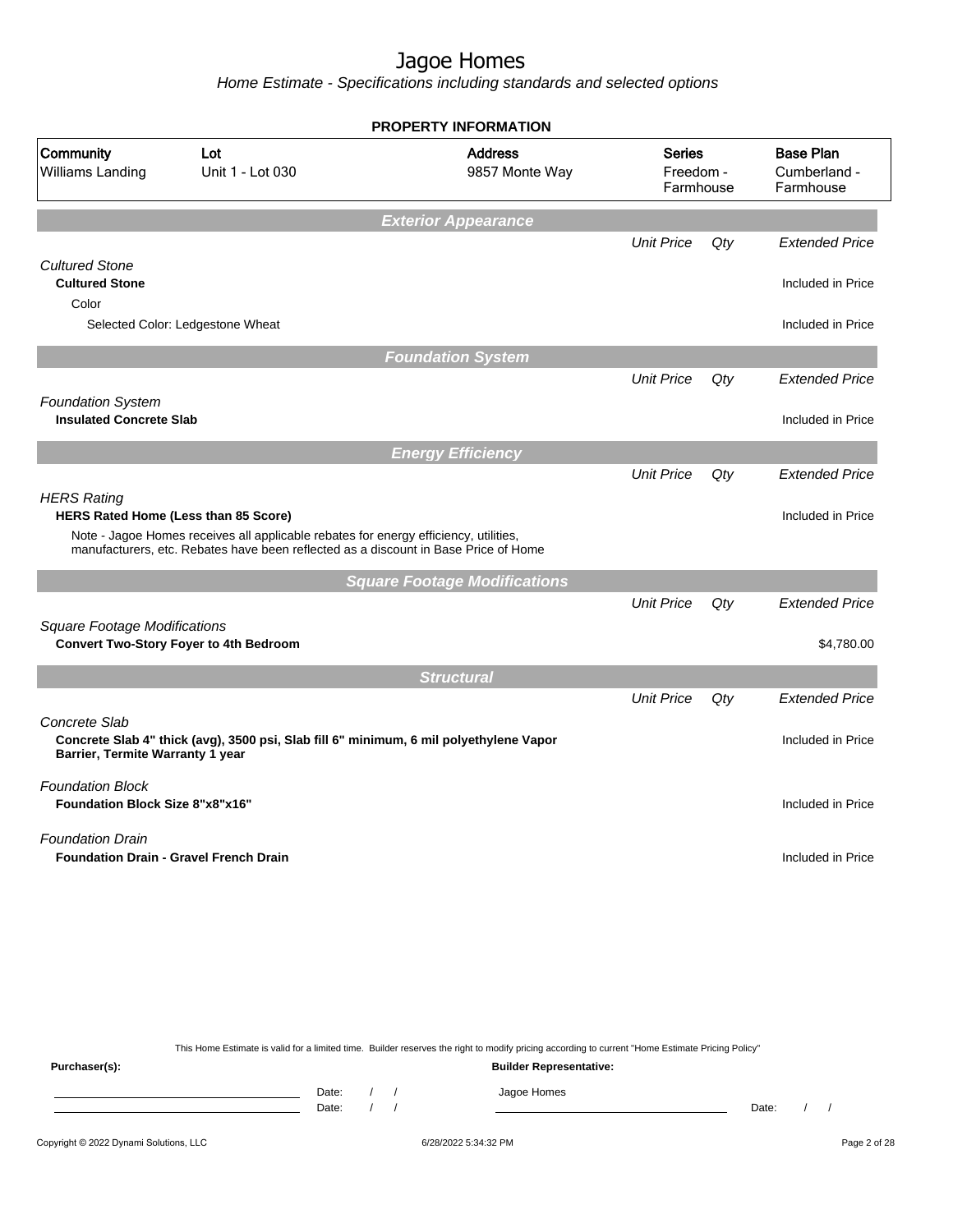Home Estimate - Specifications including standards and selected options

|                                          |                                                                                       | <b>PROPERTY INFORMATION</b>      |                                         |     |                                               |
|------------------------------------------|---------------------------------------------------------------------------------------|----------------------------------|-----------------------------------------|-----|-----------------------------------------------|
| Community<br><b>Williams Landing</b>     | Lot<br>Unit 1 - Lot 030                                                               | <b>Address</b><br>9857 Monte Way | <b>Series</b><br>Freedom -<br>Farmhouse |     | <b>Base Plan</b><br>Cumberland -<br>Farmhouse |
|                                          |                                                                                       | <b>Decks   Patios</b>            |                                         |     |                                               |
|                                          |                                                                                       |                                  | <b>Unit Price</b>                       | Qty | <b>Extended Price</b>                         |
|                                          | Outside Retreat Concrete Patio or Covered Patio                                       |                                  |                                         |     |                                               |
|                                          | 12' Wide x 12' Deep Concrete Patio, 3500 psi                                          |                                  |                                         |     | \$520.00                                      |
| Finish                                   |                                                                                       |                                  |                                         |     |                                               |
| Selected Finish: Broom Finish            |                                                                                       |                                  |                                         |     | Included in Price                             |
|                                          |                                                                                       | <b>Exterior Doors</b>            |                                         |     |                                               |
|                                          |                                                                                       |                                  | <b>Unit Price</b>                       | Qty | <b>Extended Price</b>                         |
| <b>Front Entry Door</b>                  |                                                                                       |                                  |                                         |     |                                               |
|                                          | HD Smooth Steel 3/0 Painted 4 Lite Hollister MHD-404-S04-1                            |                                  |                                         |     | Included in Price                             |
|                                          | Consult with Design Coordinator for Glass Pattern, Door Handle, and Paint Selections. |                                  |                                         |     |                                               |
| <b>Glass Pattern</b>                     |                                                                                       |                                  |                                         |     |                                               |
| Selected Glass Pattern: Clear            |                                                                                       |                                  |                                         |     | Included in Price                             |
| 16' Craftsman Garage Overhead Door       |                                                                                       |                                  |                                         |     |                                               |
|                                          | Farmhouse Carriage House Stamped 16x7 Garage Door                                     |                                  |                                         |     | Included in Price                             |
|                                          | CHI 5250   Stamped Carriage House Steel   No Decorative Hardware                      |                                  |                                         |     |                                               |
| Color                                    |                                                                                       |                                  |                                         |     |                                               |
| Selected Color: White                    |                                                                                       |                                  |                                         |     | Included in Price                             |
| Dining Area Patio Door                   |                                                                                       |                                  |                                         |     |                                               |
|                                          | Vinyl 6/0 Sliding Door w/ NO Grilles, Screen, and 1/0 Transom                         |                                  |                                         |     | \$670.00                                      |
|                                          | Vinyl 6/0 Sliding Door w/ NO Grilles, Screen, and 1/0 Transom                         |                                  |                                         |     |                                               |
| Color                                    |                                                                                       |                                  |                                         |     |                                               |
| Selected Color: White                    |                                                                                       |                                  |                                         |     | Included in Price                             |
| Garage-to-Home Door                      |                                                                                       |                                  |                                         |     |                                               |
|                                          | HD Steel Smooth 2 Panel Square 2/8 x 6/8 Door                                         |                                  |                                         |     | \$0.00                                        |
| Smooth Finish<br><b>Primed for Paint</b> | Interior Door Paint Selection unless otherwise Specified                              |                                  |                                         |     |                                               |
| Garage Door Opener                       |                                                                                       |                                  |                                         |     |                                               |
|                                          | Garage Door Opener(s) with 2 Transmitters                                             |                                  |                                         |     | Included in Price                             |
|                                          |                                                                                       |                                  |                                         |     |                                               |
|                                          |                                                                                       |                                  |                                         |     |                                               |

This Home Estimate is valid for a limited time. Builder reserves the right to modify pricing according to current "Home Estimate Pricing Policy"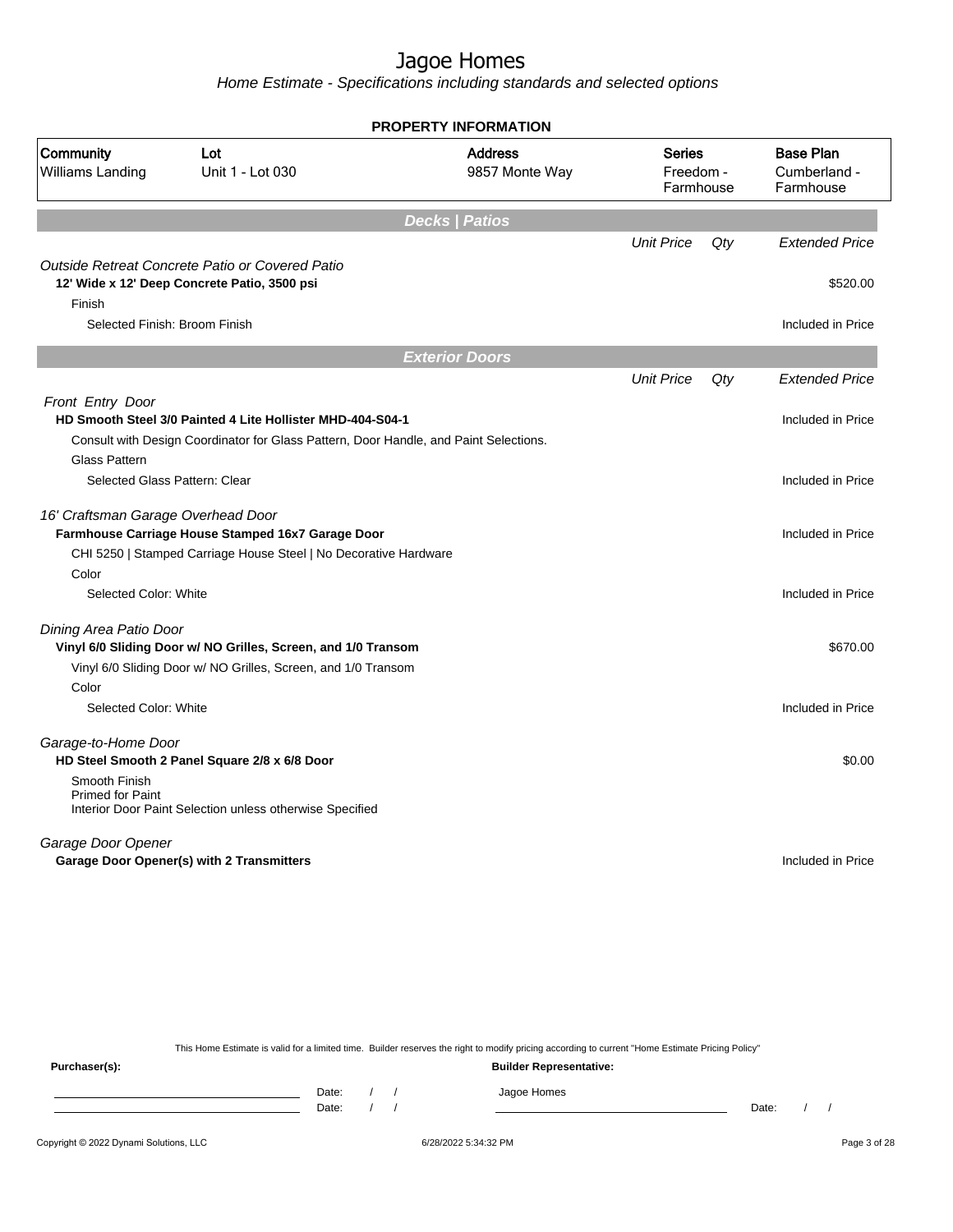Home Estimate - Specifications including standards and selected options

| <b>PROPERTY INFORMATION</b>                                                                                                                                                                                                                 |                                         |                                               |
|---------------------------------------------------------------------------------------------------------------------------------------------------------------------------------------------------------------------------------------------|-----------------------------------------|-----------------------------------------------|
| Community<br><b>Address</b><br>Lot<br><b>Williams Landing</b><br>Unit 1 - Lot 030<br>9857 Monte Way                                                                                                                                         | <b>Series</b><br>Freedom -<br>Farmhouse | <b>Base Plan</b><br>Cumberland -<br>Farmhouse |
| <b>Natural Lighting &amp; Ventilation</b>                                                                                                                                                                                                   |                                         |                                               |
|                                                                                                                                                                                                                                             | <b>Unit Price</b><br>Qty                | <b>Extended Price</b>                         |
| <b>Entire Home Windows</b><br>Vinyl Low E Single Hung Window w/ GBG & Half Screen                                                                                                                                                           |                                         | Included in Price                             |
| Vinyl Low E Single Hung Window w/ GBG & Half Screen. Glass is Clear unless otherwise<br>noted. Grilles are between the glass. Grille patterns will differ based on Home Series. Please<br>confirm with New Home Consultant.                 |                                         |                                               |
| <b>Window Color</b>                                                                                                                                                                                                                         |                                         |                                               |
| Selected Window Color: White Exterior/White Interior                                                                                                                                                                                        |                                         | Included in Price                             |
| <b>Entire Home Additional Windows</b><br>Additional 4034 (approx 44" W x 73" H) Vinyl Low E Single Hung Window w/ GBG & Half<br><b>Screen</b><br>Vinyl Low E Single Hung Window w/ GBG & Half Screen. Grilles are between the glass. Grille |                                         | \$545.00                                      |
| patterns will differ based on Home Series. Please confirm with New Home Consultant.                                                                                                                                                         |                                         |                                               |
| Technical Specification: This option is not available for the finished room over garage<br>(Bonus Room 3)                                                                                                                                   |                                         |                                               |
| <b>Window Color</b>                                                                                                                                                                                                                         |                                         |                                               |
| Selected Window Color: White                                                                                                                                                                                                                |                                         | Included in Price                             |
| <b>Comments: Family Room</b>                                                                                                                                                                                                                |                                         |                                               |
| Entire Home Extended Jambs and Casing<br>Extended Jambs and Casing (No Window Stool) Package for Windows                                                                                                                                    |                                         | Included in Price                             |
| Includes extended jambs and casing on all additional windows                                                                                                                                                                                |                                         |                                               |
| Extended Jambs and Casing for Additional Windows<br>Extended Jambs and Casing (No Window Stool) Package for Windows                                                                                                                         |                                         | Included in Price                             |
| Includes extended jambs and casing on all additional windows                                                                                                                                                                                |                                         |                                               |
| Entire Home Fixed Window/Transom                                                                                                                                                                                                            |                                         |                                               |
| Vinyl Fixed Glass Transom 4 Lite ST2020 (Approx 24"W x 23"H) (N/A for SHOWER)                                                                                                                                                               | \$210.00<br>4                           | \$840.00                                      |
| Vinyl Fixed Glass 4 Lite Approx 24"W x 23"H Window. Placement predetermined per plan.<br>See New Home Consultant for details.<br>N/A for use in SHOWER.                                                                                     |                                         |                                               |
| Technical Specification: ST2020 (23-3/8" x 22-5/8")                                                                                                                                                                                         |                                         |                                               |
| <b>Glass Pattern</b>                                                                                                                                                                                                                        |                                         |                                               |
| Selected Glass Pattern: Clear                                                                                                                                                                                                               |                                         | Included in Price                             |
| <b>Comments: 3 - Foyer</b><br>1 - Laundry                                                                                                                                                                                                   |                                         |                                               |

This Home Estimate is valid for a limited time. Builder reserves the right to modify pricing according to current "Home Estimate Pricing Policy" **Purchaser(s): Builder Representative:** Date: / / Jagoe Homes<br>Date: / / Jagoe Homes Date: / / **Date: / / 2006** Date: / / / Date: / / / Date: / / / 2006 Date: / / / 2006 Date: / / / 2006 Date: / / / 2006 Date: / / / 2007 Date: / / / 2007 Date: / / / 2007 Date: / / / 2007 Date: / / / 2007 Date: / / / 2007 D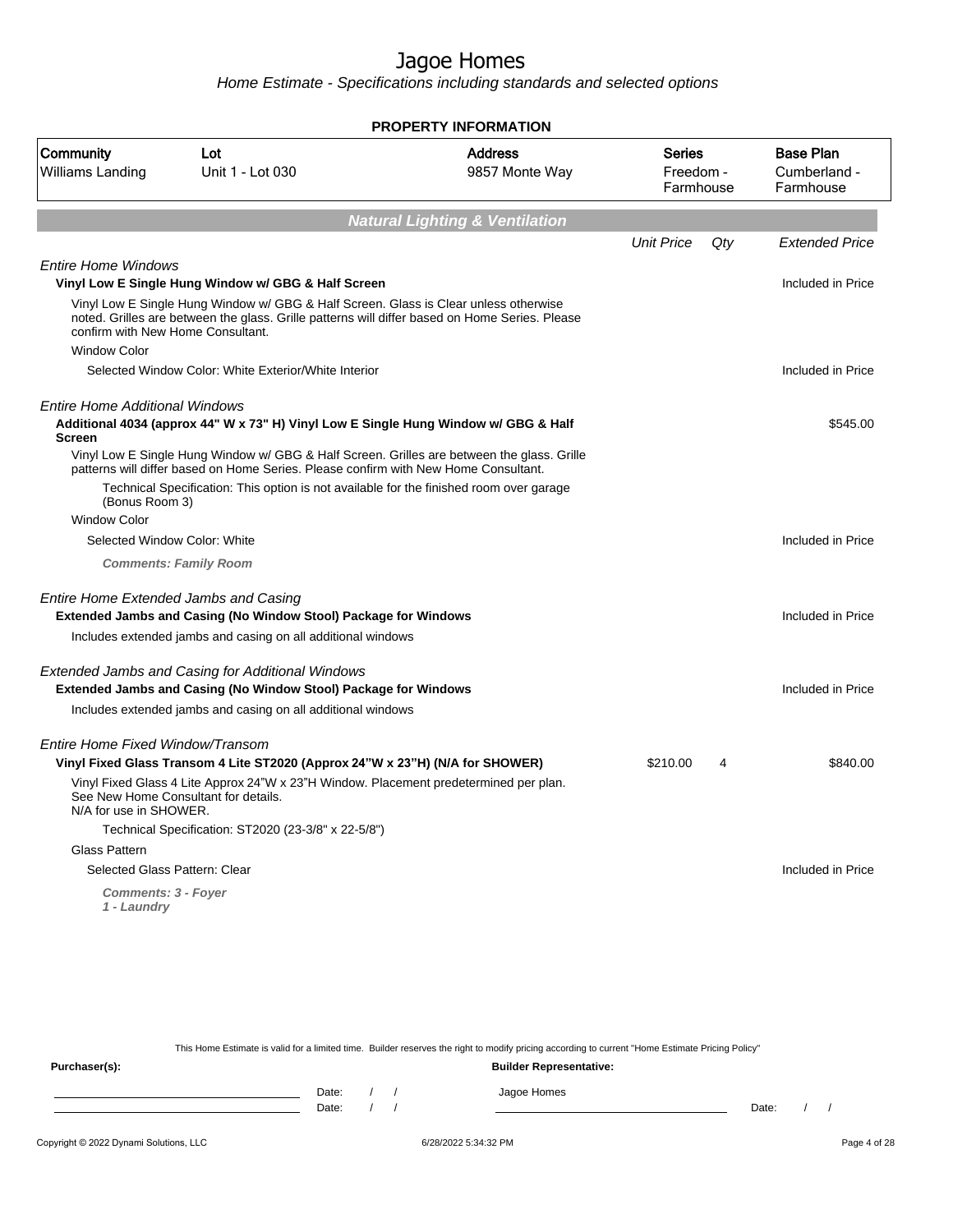Home Estimate - Specifications including standards and selected options

|                                                                   |                                                                                                                                                                                         | <b>PROPERTY INFORMATION</b>               |                                         |     |                                               |
|-------------------------------------------------------------------|-----------------------------------------------------------------------------------------------------------------------------------------------------------------------------------------|-------------------------------------------|-----------------------------------------|-----|-----------------------------------------------|
| Community<br>Williams Landing                                     | Lot<br>Unit 1 - Lot 030                                                                                                                                                                 | <b>Address</b><br>9857 Monte Way          | <b>Series</b><br>Freedom -<br>Farmhouse |     | <b>Base Plan</b><br>Cumberland -<br>Farmhouse |
|                                                                   |                                                                                                                                                                                         | <b>Natural Lighting &amp; Ventilation</b> |                                         |     |                                               |
|                                                                   |                                                                                                                                                                                         |                                           | <b>Unit Price</b>                       | Qty | <b>Extended Price</b>                         |
| <b>Owner's Bath Window</b><br>Window                              | Owner's Bath - Vinyl Fixed Glass Transom ST2020 4 Lite Grille(Approx 24"W x 23"H)                                                                                                       |                                           |                                         |     | \$230.00                                      |
|                                                                   | Vinyl Fixed Glass 4 Lite Approx 24"W x 23"H Window. Placement predetermined per plan.<br>See New Home Consultant for details.<br>Technical Specification: V57ST2020 (23-3/8" x 22-5/8") |                                           |                                         |     |                                               |
| <b>Glass Pattern</b>                                              |                                                                                                                                                                                         |                                           |                                         |     |                                               |
| Selected Glass Pattern: Clear                                     |                                                                                                                                                                                         |                                           |                                         |     | Included in Price                             |
|                                                                   |                                                                                                                                                                                         | <b>Exterior Concrete</b>                  |                                         |     |                                               |
|                                                                   |                                                                                                                                                                                         |                                           | <b>Unit Price</b>                       | Qty | <b>Extended Price</b>                         |
| Driveway   Concrete                                               | Driveway/Parking Double Garage: 16' 3" wide, 3500 psi                                                                                                                                   |                                           |                                         |     | Included in Price                             |
| Finish<br>Selected Finish: Broom Finish                           |                                                                                                                                                                                         |                                           |                                         |     | Included in Price                             |
| <b>Front Porch &amp; Sidewalk</b>                                 | Exterior Concrete - Front Porch & Sidewalk, 3500 psi                                                                                                                                    |                                           |                                         |     | Included in Price                             |
| Finish<br>Selected Finish: Broom Finish                           |                                                                                                                                                                                         |                                           |                                         |     | Included in Price                             |
| <b>City Sidewalk</b>                                              | Exterior Concrete - City Sidewalk, 3500 psi, Broom Finish                                                                                                                               |                                           |                                         |     | Included in Price                             |
|                                                                   |                                                                                                                                                                                         | <b>Exterior Features</b>                  |                                         |     |                                               |
|                                                                   |                                                                                                                                                                                         |                                           | <b>Unit Price</b>                       | Qty | <b>Extended Price</b>                         |
| <b>Exterior Siding</b><br>Color                                   | Exterior Portfolio - Double 4" Vinyl Siding                                                                                                                                             |                                           |                                         |     | Included in Price                             |
| <b>Selected Color: Cypress</b>                                    |                                                                                                                                                                                         |                                           |                                         |     | Included in Price                             |
| Exterior Bracket/Corbel<br>Exterior Bracket(s), Corbel(s) Painted |                                                                                                                                                                                         |                                           |                                         |     | Included in Price                             |
| Color                                                             | Selected Color: SW7006 Extra White (White Coordinate)                                                                                                                                   |                                           |                                         |     | Included in Price                             |
|                                                                   |                                                                                                                                                                                         |                                           |                                         |     |                                               |

This Home Estimate is valid for a limited time. Builder reserves the right to modify pricing according to current "Home Estimate Pricing Policy" **Purchaser(s): Builder Representative:** Date: / / Jagoe Homes<br>Date: / / Jagoe Homes Date: / / **Date: / / 2006** Date: / / / Date: / / / Date: / / / 2006 Date: / / / 2006 Date: / / / 2006 Date: / / / 2006 Date: / / / 2007 Date: / / / 2007 Date: / / / 2007 Date: / / / 2007 Date: / / / 2007 Date: / / / 2007 D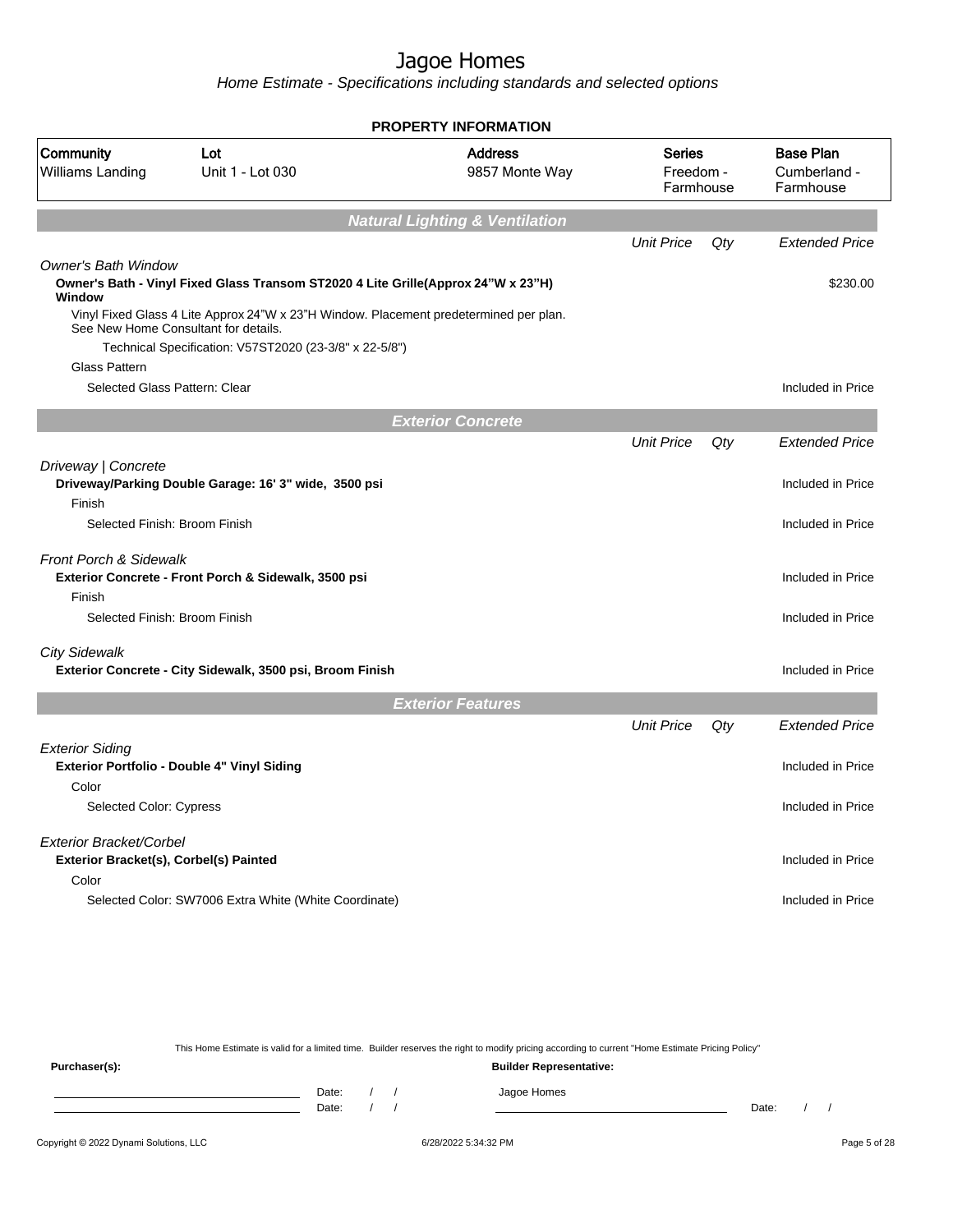Home Estimate - Specifications including standards and selected options

|                                                       |                                                                                                | <b>PROPERTY INFORMATION</b>      |                                  |     |                                               |
|-------------------------------------------------------|------------------------------------------------------------------------------------------------|----------------------------------|----------------------------------|-----|-----------------------------------------------|
| Community<br>Williams Landing                         | Lot<br>Unit 1 - Lot 030                                                                        | <b>Address</b><br>9857 Monte Way | Series<br>Freedom -<br>Farmhouse |     | <b>Base Plan</b><br>Cumberland -<br>Farmhouse |
|                                                       |                                                                                                | <b>Exterior Features</b>         |                                  |     |                                               |
|                                                       |                                                                                                |                                  | <b>Unit Price</b>                | Qty | <b>Extended Price</b>                         |
|                                                       | Exterior Vertical Board & Batten Decorative Siding                                             |                                  |                                  |     |                                               |
|                                                       | <b>Exterior Portfolio Vinyl Board and Batten</b>                                               |                                  |                                  |     | Included in Price                             |
| replicate real cedar.<br>Color                        | Exterior Portfolio Vinyl Board and Batten features architecturally correct 10-inch boards that |                                  |                                  |     |                                               |
| Selected Color: Cypress                               |                                                                                                |                                  |                                  |     | Included in Price                             |
|                                                       |                                                                                                |                                  |                                  |     |                                               |
| <b>Exterior Special Trim Areas</b><br>color selected. | Aluminum Wrapped Trim: Window Trim, Beams, Rake/Fascia, etc. Color will match Soffit           |                                  |                                  |     | Included in Price                             |
|                                                       | See plan for details. Color will match Soffit Color Selected.                                  |                                  |                                  |     |                                               |
| <b>Exterior Vinyl Corner Trim(s)</b>                  |                                                                                                |                                  |                                  |     |                                               |
| <b>Vinyl Corner Trim(s)</b>                           |                                                                                                |                                  |                                  |     | Included in Price                             |
| Color                                                 |                                                                                                |                                  |                                  |     |                                               |
| Selected Color: White                                 |                                                                                                |                                  |                                  |     | Included in Price                             |
| Fascia                                                |                                                                                                |                                  |                                  |     |                                               |
| <b>Fascia Aluminum</b>                                |                                                                                                |                                  |                                  |     | Included in Price                             |
| Color will match Soffit Color Selected                |                                                                                                |                                  |                                  |     |                                               |
| Soffit                                                |                                                                                                |                                  |                                  |     |                                               |
| Soffit - Continuous Perforated Vinyl                  |                                                                                                |                                  |                                  |     | Included in Price                             |
| Color                                                 |                                                                                                |                                  |                                  |     |                                               |
| Selected Color: White                                 |                                                                                                |                                  |                                  |     | Included in Price                             |
| Gutter                                                |                                                                                                |                                  |                                  |     |                                               |
| Gutters Aluminum 5" (.027 gauge)                      |                                                                                                |                                  |                                  |     | Included in Price                             |
| Color                                                 |                                                                                                |                                  |                                  |     |                                               |
| Selected Color: White                                 |                                                                                                |                                  |                                  |     | Included in Price                             |
| Downspout                                             |                                                                                                |                                  |                                  |     |                                               |
|                                                       | Downspouts Aluminum 3" x 2" (.027 gauge)                                                       |                                  |                                  |     | Included in Price                             |
|                                                       |                                                                                                |                                  |                                  |     |                                               |
| Splash Block<br>Splash Blocks 24" precast concrete    |                                                                                                |                                  |                                  |     | Included in Price                             |
| Flashing                                              |                                                                                                |                                  |                                  |     |                                               |
| <b>Flashing see Plan Detail</b>                       |                                                                                                |                                  |                                  |     | Included in Price                             |
|                                                       |                                                                                                |                                  |                                  |     |                                               |

Copyright © 2022 Dynami Solutions, LLC <br>
6/28/2022 5:34:32 PM 6/28/2022 5:34:32 PM This Home Estimate is valid for a limited time. Builder reserves the right to modify pricing according to current "Home Estimate Pricing Policy" **Purchaser(s): Builder Representative:** Date: / / Jagoe Homes<br>Date: / / Jagoe Homes Date: / / **Date: / / 2006** Date: / / **Date: / / / 2006** Date: / / / 2006 Date: / / / 2006 Date: / / / 2006 Date: / / / 2007 Date: / / / 2007 Date: / / / 2008 Date: / / / 2008 Date: / / / 2008 Date: / / / 2008 Date: / / / 2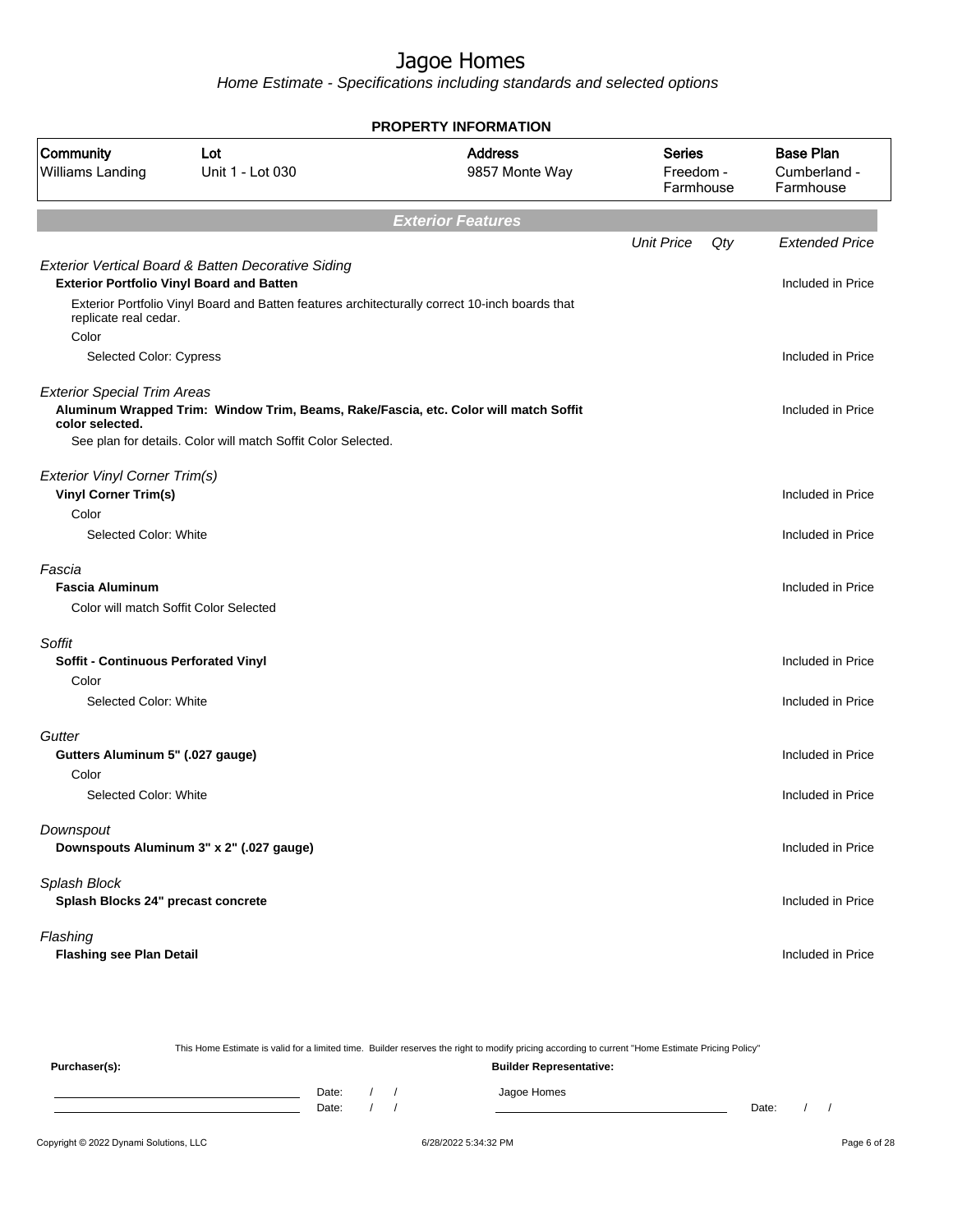|                                                                             |                                                                                                                                                               | <b>PROPERTY INFORMATION</b>                                                                                                                                                        |                                         |     |                                               |
|-----------------------------------------------------------------------------|---------------------------------------------------------------------------------------------------------------------------------------------------------------|------------------------------------------------------------------------------------------------------------------------------------------------------------------------------------|-----------------------------------------|-----|-----------------------------------------------|
| Community<br>Williams Landing                                               | Lot<br>Unit 1 - Lot 030                                                                                                                                       | <b>Address</b><br>9857 Monte Way                                                                                                                                                   | <b>Series</b><br>Freedom -<br>Farmhouse |     | <b>Base Plan</b><br>Cumberland -<br>Farmhouse |
|                                                                             |                                                                                                                                                               | <b>Roofing</b>                                                                                                                                                                     |                                         |     |                                               |
|                                                                             |                                                                                                                                                               |                                                                                                                                                                                    | <b>Unit Price</b>                       | Qty | <b>Extended Price</b>                         |
| Roof Felt                                                                   | Synthetic Underlayment or Felt, Aluminum Drip Edge                                                                                                            |                                                                                                                                                                                    |                                         |     | Included in Price                             |
| <b>Roof Shingles</b>                                                        | 30 Year GAF Dimensional Roof Shingles                                                                                                                         |                                                                                                                                                                                    |                                         |     | Included in Price                             |
| <b>Roofing Color</b>                                                        | Selected Roofing Color: Charcoal                                                                                                                              |                                                                                                                                                                                    |                                         |     | Included in Price                             |
| Roof Valley Material<br>Ice and Water Shield or Equivalent                  |                                                                                                                                                               |                                                                                                                                                                                    |                                         |     | Included in Price                             |
| Roof Flashing<br>Roof Flashing- required by design                          |                                                                                                                                                               |                                                                                                                                                                                    |                                         |     | Included in Price                             |
|                                                                             |                                                                                                                                                               | <b>Fireplaces</b>                                                                                                                                                                  |                                         |     |                                               |
|                                                                             |                                                                                                                                                               |                                                                                                                                                                                    | <b>Unit Price</b>                       | Qty | <b>Extended Price</b>                         |
| Fireplace   Family Room<br><b>None</b>                                      |                                                                                                                                                               |                                                                                                                                                                                    |                                         |     | Included in Price                             |
|                                                                             |                                                                                                                                                               | <b>Insulation</b>                                                                                                                                                                  |                                         |     |                                               |
|                                                                             |                                                                                                                                                               |                                                                                                                                                                                    | <b>Unit Price</b>                       | Qty | <b>Extended Price</b>                         |
| <b>Entire Home Foundation Insulation</b>                                    | Foundation Perimeter 1"x24" Styrofoam R5.0                                                                                                                    |                                                                                                                                                                                    |                                         |     | Included in Price                             |
| Living Area Wall Insulation                                                 | Living Area Walls R15 Fiberglass Blown-In &/or Batt Wall System                                                                                               |                                                                                                                                                                                    |                                         |     | Included in Price                             |
| Living Area Ceiling Insulation                                              | Living Area Flat Ceiling R38 (Average) Blown-In Fiberglass                                                                                                    |                                                                                                                                                                                    |                                         |     | Included in Price                             |
|                                                                             |                                                                                                                                                               | <b>Drywall &amp; Paint Finishes</b>                                                                                                                                                |                                         |     |                                               |
|                                                                             |                                                                                                                                                               |                                                                                                                                                                                    | <b>Unit Price</b>                       | Qty | <b>Extended Price</b>                         |
| <b>Interior Home Wall Finish</b>                                            | 1/2" Drywall   Finished, Primed, & Painted Smooth                                                                                                             |                                                                                                                                                                                    |                                         |     | Included in Price                             |
| <b>Interior Home Ceiling Finish</b><br><b>Drywall   Textured Throughout</b> | 1/2in Structural or 5/8in Drywall   Stomped Texture   White                                                                                                   |                                                                                                                                                                                    |                                         |     | Included in Price                             |
| Garage Drywall and Finish Application                                       | Two Car Garage   Drywall, Prime, & Paint                                                                                                                      |                                                                                                                                                                                    |                                         |     | Included in Price                             |
| Purchaser(s):                                                               |                                                                                                                                                               | This Home Estimate is valid for a limited time. Builder reserves the right to modify pricing according to current "Home Estimate Pricing Policy"<br><b>Builder Representative:</b> |                                         |     |                                               |
|                                                                             | Date:<br>$\sqrt{2}$<br><u> 1989 - Johann Barn, amerikansk politiker (</u><br>$\prime$<br>the control of the control of the control of the control of<br>Date: | Jagoe Homes<br>$\sqrt{ }$<br>$\sqrt{ }$                                                                                                                                            |                                         |     | $\frac{1}{2}$<br>Date:                        |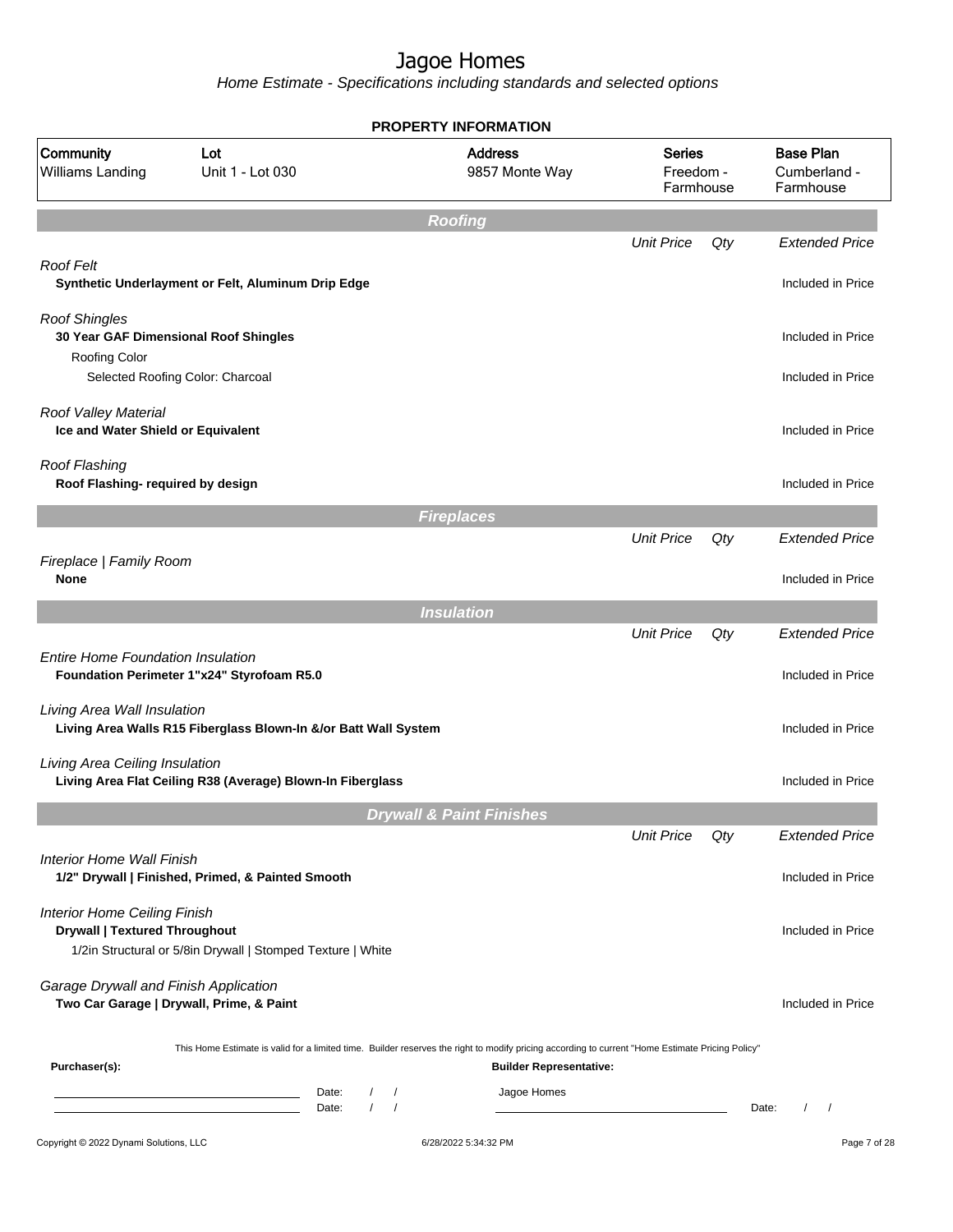Home Estimate - Specifications including standards and selected options

|                                                                                      |                                                                                                                                         | <b>PROPERTY INFORMATION</b>         |                                  |     |                                               |
|--------------------------------------------------------------------------------------|-----------------------------------------------------------------------------------------------------------------------------------------|-------------------------------------|----------------------------------|-----|-----------------------------------------------|
| Community<br>Williams Landing                                                        | Lot<br>Unit 1 - Lot 030                                                                                                                 | <b>Address</b><br>9857 Monte Way    | Series<br>Freedom -<br>Farmhouse |     | <b>Base Plan</b><br>Cumberland -<br>Farmhouse |
|                                                                                      |                                                                                                                                         | <b>Drywall &amp; Paint Finishes</b> |                                  |     |                                               |
|                                                                                      |                                                                                                                                         |                                     | <b>Unit Price</b>                | Qty | <b>Extended Price</b>                         |
| Garage Drywall and Finish Application                                                | Entire Home Paint Color used unless otherwise specified under Additional Paint Color                                                    |                                     |                                  |     |                                               |
| <b>Mechanical Storage</b><br><b>Unfinished Drywall</b>                               |                                                                                                                                         |                                     |                                  |     | Included in Price                             |
| <b>Interior Wall Surfaces Paint</b><br><b>Sherwin Williams Duration Latex   Flat</b> |                                                                                                                                         |                                     |                                  |     | Included in Price                             |
| Color                                                                                |                                                                                                                                         |                                     |                                  |     |                                               |
|                                                                                      | Selected Color: SW7064 Passive                                                                                                          |                                     |                                  |     | Included in Price                             |
| Sheen                                                                                |                                                                                                                                         |                                     |                                  |     | Included in Price                             |
| Selected Sheen: Flat                                                                 |                                                                                                                                         |                                     |                                  |     |                                               |
| <b>Interior Trim &amp; Door Paint</b>                                                | Trim & Door   Sherwin Williams ProClassic Waterborne Acrylic   Semi-Gloss                                                               |                                     |                                  |     | Included in Price                             |
| Color                                                                                | Selected Color: SW7006 Extra White                                                                                                      |                                     |                                  |     | Included in Price                             |
| <b>Exterior Door Paint</b><br><b>Exterior Door Color   Latex</b>                     |                                                                                                                                         |                                     |                                  |     | Included in Price                             |
| painted Interior Trim Color.                                                         | Paint color for all HINGED Exterior Doors, Including Front Door. Interior of door will be                                               |                                     |                                  |     |                                               |
|                                                                                      | Color Requests outside of Available Personal Options will be subject to approval.                                                       |                                     |                                  |     |                                               |
| Color                                                                                |                                                                                                                                         |                                     |                                  |     |                                               |
|                                                                                      | Selected Color: SW7006 Extra White                                                                                                      |                                     |                                  |     | Included in Price                             |
|                                                                                      |                                                                                                                                         | <b>Interior Trim / Doors</b>        |                                  |     |                                               |
|                                                                                      |                                                                                                                                         |                                     | <b>Unit Price</b>                | Qty | <b>Extended Price</b>                         |
| <b>Entire Home Interior Doors</b>                                                    | Interior Door Units, Hollow Core, 6/8 Tall, 2 Panel Square, Smooth                                                                      |                                     |                                  |     | \$0.00                                        |
| Smooth Finish<br><b>Primed for Paint</b>                                             |                                                                                                                                         |                                     |                                  |     |                                               |
| Baseboard 4 1/4"                                                                     | Entire Home Craftsman Style Trim Package<br>Craftsman Interior Flat Door Casing 3 1/2", Interior Flat Window Trim 3 1/2", Interior Flat |                                     |                                  |     | \$660.00                                      |
|                                                                                      | Door & Window Casing: 3 1/2" 1015M   Base: 4 1/4"                                                                                       |                                     |                                  |     |                                               |
|                                                                                      | Base installed in Finished Living Areas Only                                                                                            |                                     |                                  |     |                                               |
|                                                                                      |                                                                                                                                         |                                     |                                  |     |                                               |
|                                                                                      |                                                                                                                                         |                                     |                                  |     |                                               |
|                                                                                      |                                                                                                                                         |                                     |                                  |     |                                               |

This Home Estimate is valid for a limited time. Builder reserves the right to modify pricing according to current "Home Estimate Pricing Policy"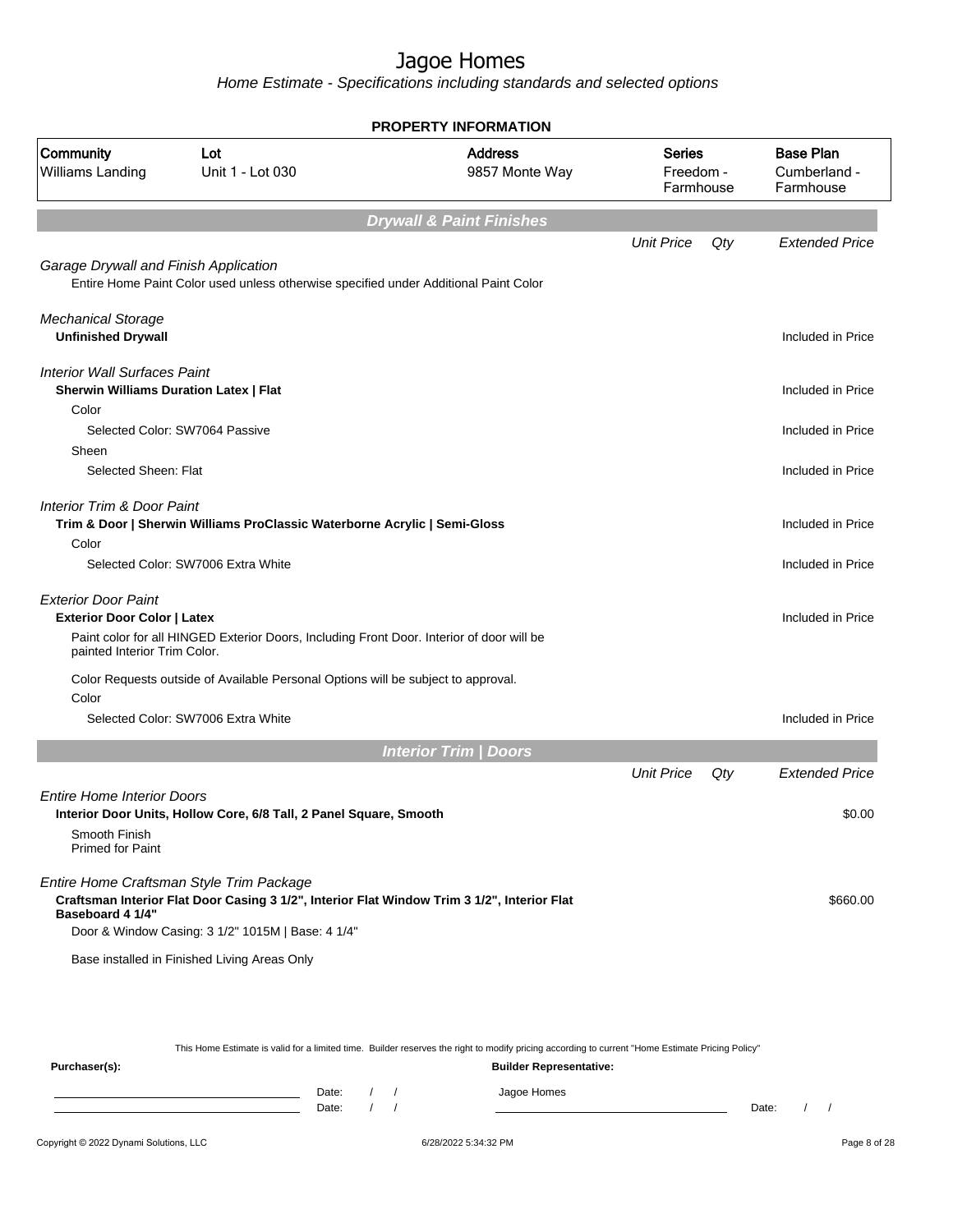Home Estimate - Specifications including standards and selected options

|                                                               |                                                                                                                                                                                                                                                                               | <b>PROPERTY INFORMATION</b>      |                                         |     |                                               |
|---------------------------------------------------------------|-------------------------------------------------------------------------------------------------------------------------------------------------------------------------------------------------------------------------------------------------------------------------------|----------------------------------|-----------------------------------------|-----|-----------------------------------------------|
| Community<br>Williams Landing                                 | Lot<br>Unit 1 - Lot 030                                                                                                                                                                                                                                                       | <b>Address</b><br>9857 Monte Way | <b>Series</b><br>Freedom -<br>Farmhouse |     | <b>Base Plan</b><br>Cumberland -<br>Farmhouse |
|                                                               |                                                                                                                                                                                                                                                                               | <b>Interior Trim / Doors</b>     |                                         |     |                                               |
|                                                               |                                                                                                                                                                                                                                                                               |                                  | <b>Unit Price</b>                       | Qty | <b>Extended Price</b>                         |
| Open Stairway with Balusters<br><b>Rosette   Carpet Steps</b> | 1 1/2 Open Step w/ Stained Exposed End   Iron Balusters   Stained Newel Post, Handrail &<br>Exposed Step End, Newel Post, Rosette, Hand Rail to be Stained. Skirt Board & Risers to be<br>painted Interior Trim Color. Carpet Steps to be Entire Home Carpet Selection unless |                                  |                                         |     | \$1,240.00                                    |
| otherwise specified                                           |                                                                                                                                                                                                                                                                               |                                  |                                         |     |                                               |
| Pattern<br>Selected Pattern: Straight                         |                                                                                                                                                                                                                                                                               |                                  |                                         |     | Included in Price                             |
| <b>Stain Color</b>                                            |                                                                                                                                                                                                                                                                               |                                  |                                         |     |                                               |
|                                                               | Selected Stain Color: MW409 Carbon                                                                                                                                                                                                                                            |                                  |                                         |     | Included in Price                             |
|                                                               |                                                                                                                                                                                                                                                                               |                                  |                                         |     |                                               |
| be moved. See plans for details.<br>See Plans for Details     | Built In Drop Zone, Painted to match Trim Color<br>Built In Drop Zone with Bench Seat, per plan, Painted to match trim. Some shelving will                                                                                                                                    |                                  |                                         |     | \$1,340.00                                    |
| Design Feature                                                |                                                                                                                                                                                                                                                                               |                                  |                                         |     |                                               |
|                                                               | Selected Design Feature: Bead Board Back                                                                                                                                                                                                                                      |                                  |                                         |     | Included in Price                             |
|                                                               |                                                                                                                                                                                                                                                                               | <b>Door Hardware</b>             |                                         |     |                                               |
|                                                               |                                                                                                                                                                                                                                                                               |                                  | <b>Unit Price</b>                       | Qty | <b>Extended Price</b>                         |
| <b>Front Door Handleset</b>                                   |                                                                                                                                                                                                                                                                               |                                  |                                         |     |                                               |
|                                                               | Kwikset   Amador Handleset   Exterior Trim Kit Included                                                                                                                                                                                                                       |                                  |                                         |     | \$150.00                                      |
| and Hinges of Front Door.                                     | Includes (1) Exterior Handleset and (1) Interior Door Hardware, to match Exterior Door<br>Hardware Selection Style. Finish selection will be indicated below for Interior Door Hardware                                                                                       |                                  |                                         |     |                                               |
| Front Door Handle Set Finish                                  |                                                                                                                                                                                                                                                                               |                                  |                                         |     |                                               |
|                                                               | Selected Front Door Handle Set Finish: Matte Black                                                                                                                                                                                                                            |                                  |                                         |     | Included in Price                             |
| Hinge & Interior Hardware Finish                              |                                                                                                                                                                                                                                                                               |                                  |                                         |     |                                               |
|                                                               | Selected Hinge & Interior Hardware Finish: Match Exterior Handleset - Matte Black                                                                                                                                                                                             |                                  |                                         |     | Included in Price                             |
| <b>Home Exterior Door Hardware</b><br>Kwikset   Ladera Lever  |                                                                                                                                                                                                                                                                               |                                  |                                         |     | \$60.00                                       |
| Finish                                                        | Includes Front Door (if Front Door Handleset is not selected) Garage to Home Door and any<br>Hinged Patio or Service Door selected in the HE.                                                                                                                                 |                                  |                                         |     |                                               |
| Selected Finish: Matte Black                                  |                                                                                                                                                                                                                                                                               |                                  |                                         |     | Included in Price                             |
|                                                               |                                                                                                                                                                                                                                                                               |                                  |                                         |     |                                               |

This Home Estimate is valid for a limited time. Builder reserves the right to modify pricing according to current "Home Estimate Pricing Policy" **Purchaser(s): Builder Representative:** Date: / / Jagoe Homes<br>Date: / / Jagoe Homes Date: / / **Date: / / 2006** Date: / / **Date: / / / 2006** Date: / / / 2006 Date: / / / 2006 Date: / / / 2006 Date: / / / 2007 Date: / / / 2007 Date: / / / 2008 Date: / / / 2008 Date: / / / 2008 Date: / / / 2008 Date: / / / 2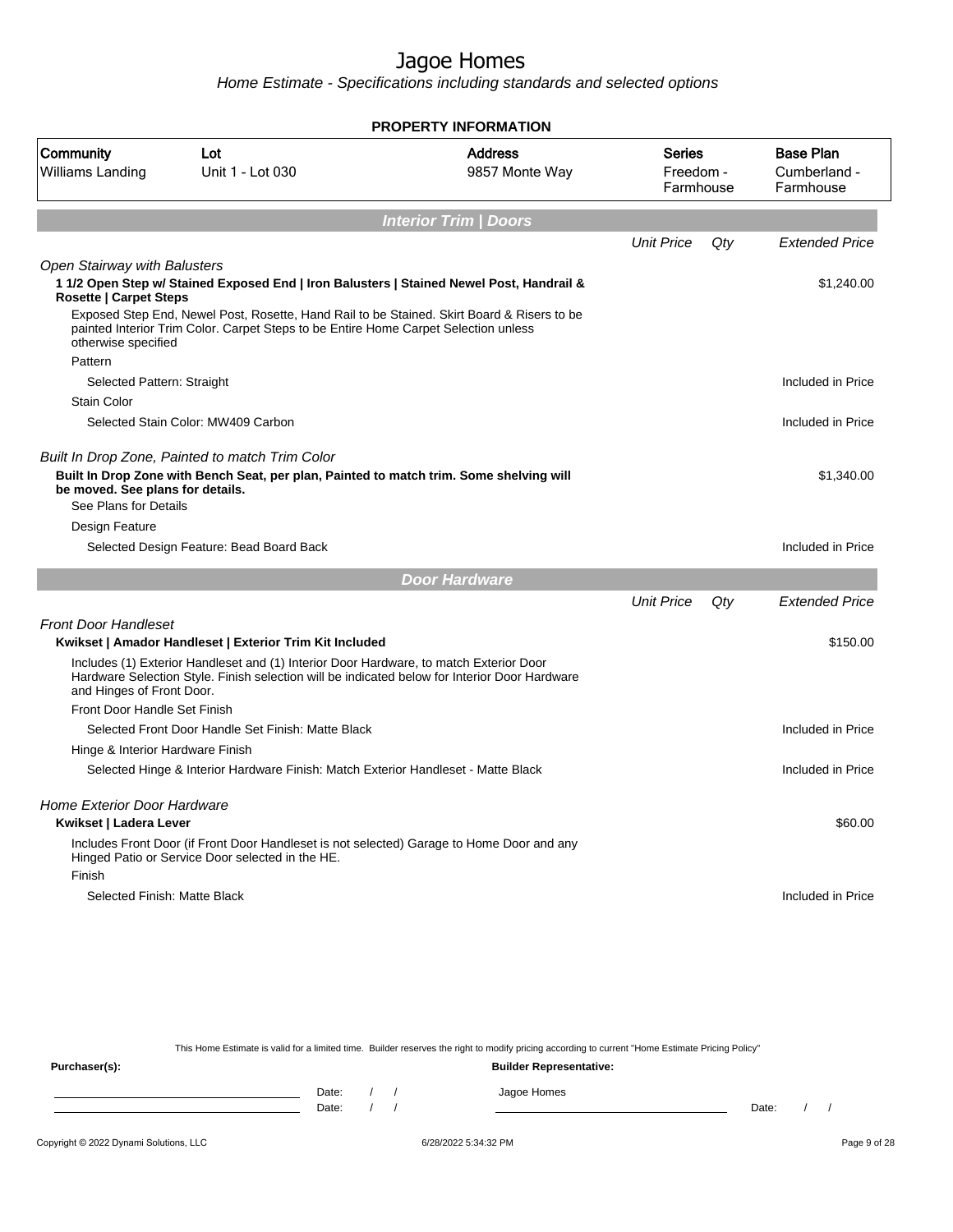Home Estimate - Specifications including standards and selected options

|                                                       |                                                                                                                                                                                    | <b>PROPERTY INFORMATION</b>      |                                         |     |                                               |
|-------------------------------------------------------|------------------------------------------------------------------------------------------------------------------------------------------------------------------------------------|----------------------------------|-----------------------------------------|-----|-----------------------------------------------|
| Community<br>Williams Landing                         | Lot<br>Unit 1 - Lot 030                                                                                                                                                            | <b>Address</b><br>9857 Monte Way | <b>Series</b><br>Freedom -<br>Farmhouse |     | <b>Base Plan</b><br>Cumberland -<br>Farmhouse |
|                                                       |                                                                                                                                                                                    | <b>Door Hardware</b>             |                                         |     |                                               |
|                                                       |                                                                                                                                                                                    |                                  | <b>Unit Price</b>                       | Qty | <b>Extended Price</b>                         |
| <b>Entire Home Interior Door Locks</b>                |                                                                                                                                                                                    |                                  |                                         |     |                                               |
| Kwikset   Ladera Lever<br>Includes all Interior Doors |                                                                                                                                                                                    |                                  |                                         |     | \$280.00                                      |
| Finish                                                |                                                                                                                                                                                    |                                  |                                         |     |                                               |
| Selected Finish: Matte Black                          |                                                                                                                                                                                    |                                  |                                         |     | Included in Price                             |
|                                                       |                                                                                                                                                                                    |                                  |                                         |     |                                               |
| Door Stops                                            |                                                                                                                                                                                    |                                  |                                         |     |                                               |
| Hardware-Spring & Hinge Door Stops                    |                                                                                                                                                                                    |                                  |                                         |     | Included in Price                             |
|                                                       |                                                                                                                                                                                    | <b>Cabinets</b>                  |                                         |     |                                               |
|                                                       |                                                                                                                                                                                    |                                  | <b>Unit Price</b>                       | Qty | <b>Extended Price</b>                         |
| Kitchen Cabinet Design Options                        |                                                                                                                                                                                    |                                  |                                         |     |                                               |
| <b>Upgraded Kitchen Layout</b>                        |                                                                                                                                                                                    |                                  |                                         |     | \$1,640.00                                    |
| 24"W x 12"D x 3"H (FWS24)                             | Remove Upper Wall Cabinets from Back Exterior Wall and replace Single Window w/Triple<br>Window centered on Kitchen Sink. Add (3) Floating Wall Shelves to match Kitchen Cabinets. |                                  |                                         |     |                                               |
|                                                       | Technical Specification: Change existing layout of Wall Cabinets to 42" Tall Straight Lay<br>w/Crown Mould. Remove Corner Wall Cabinet & replace w/W3042 w/F342 Filler.            |                                  |                                         |     |                                               |
| <b>Kitchen Cabinets</b>                               |                                                                                                                                                                                    |                                  |                                         |     |                                               |
|                                                       | Brellin Purestyle Full Overlay Laminate Cabinets w/ Floating Shelves                                                                                                               |                                  |                                         |     | \$1,860.00                                    |
| Full Overlay Shaker Door                              |                                                                                                                                                                                    |                                  |                                         |     |                                               |
| Color                                                 |                                                                                                                                                                                    |                                  |                                         |     |                                               |
| Selected Color: White                                 |                                                                                                                                                                                    |                                  |                                         |     | Included in Price                             |
| <b>Owners Bath Cabinets</b>                           |                                                                                                                                                                                    |                                  |                                         |     |                                               |
| <b>Brellin Full Overlay Purestyle Laminate</b>        |                                                                                                                                                                                    |                                  |                                         |     | \$510.00                                      |
| Finish                                                |                                                                                                                                                                                    |                                  |                                         |     |                                               |
| Selected Finish: White                                |                                                                                                                                                                                    |                                  |                                         |     | Included in Price                             |
| Vanity Height                                         |                                                                                                                                                                                    |                                  |                                         |     |                                               |
|                                                       | Selected Vanity Height: Raised - 35"                                                                                                                                               |                                  |                                         |     | \$70.00                                       |
| <b>Bath 2 Cabinets</b>                                |                                                                                                                                                                                    |                                  |                                         |     |                                               |
| <b>Brellin Full Overlay Purestyle Laminate</b>        |                                                                                                                                                                                    |                                  |                                         |     | \$230.00                                      |
| Finish                                                |                                                                                                                                                                                    |                                  |                                         |     |                                               |
| Selected Finish: White                                |                                                                                                                                                                                    |                                  |                                         |     | Included in Price                             |
| Vanity Height                                         |                                                                                                                                                                                    |                                  |                                         |     |                                               |
|                                                       | Selected Vanity Height: Raised - 35"                                                                                                                                               |                                  |                                         |     | \$70.00                                       |
|                                                       |                                                                                                                                                                                    |                                  |                                         |     |                                               |

This Home Estimate is valid for a limited time. Builder reserves the right to modify pricing according to current "Home Estimate Pricing Policy" **Purchaser(s): Builder Representative:** Date: / / Jagoe Homes<br>Date: / / Jagoe Homes Date: / / **Date: / / 2006** Date: / / / Date: / / / Date: / / / 2006 Date: / / / 2006 Date: / / / 2006 Date: / / / 2006 Date: / / / 2007 Date: / / / 2007 Date: / / / 2007 Date: / / / 2007 Date: / / / 2007 Date: / / / 2007 D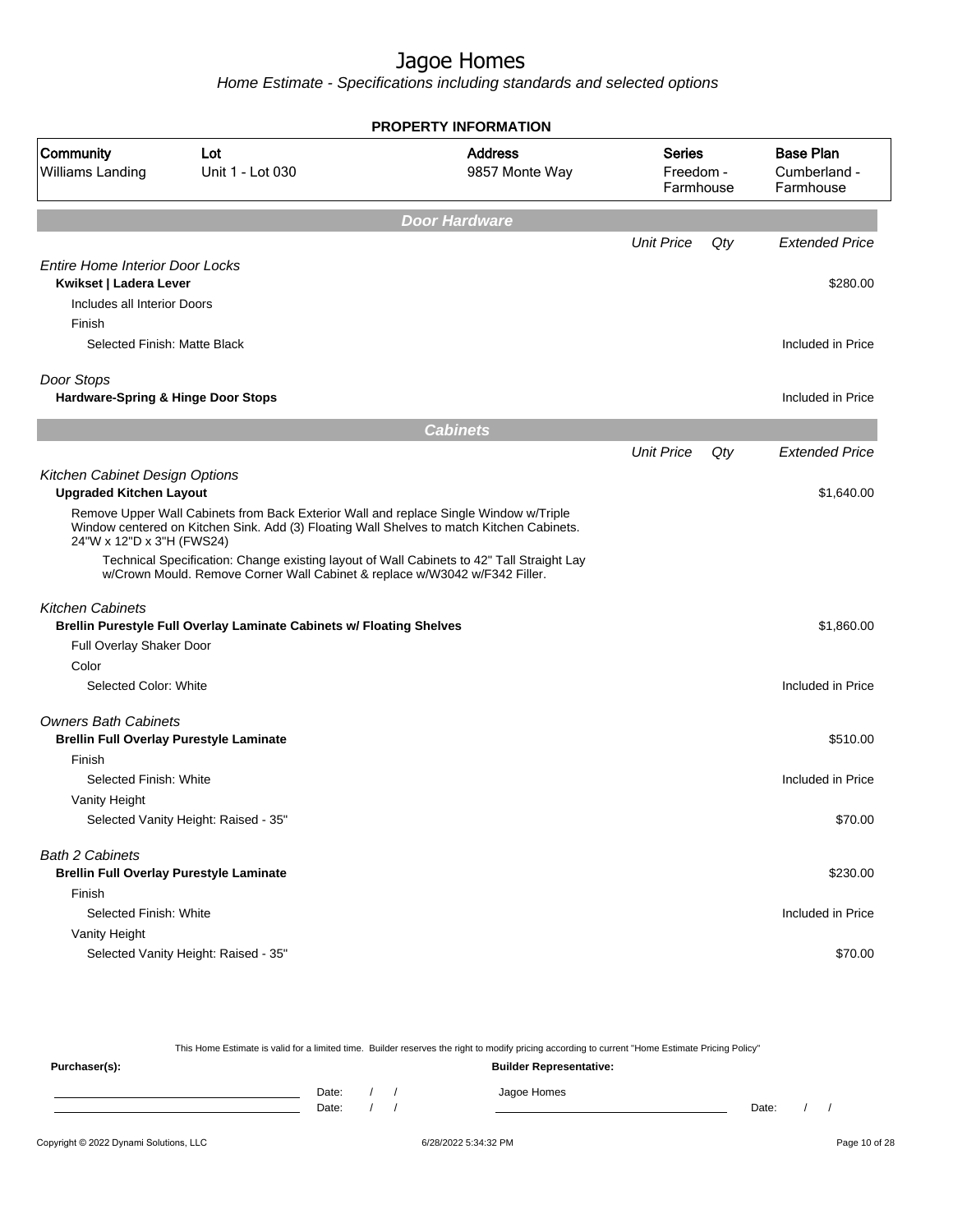| <b>Base Plan</b><br><b>Address</b><br><b>Series</b><br>Lot<br>Unit 1 - Lot 030<br>9857 Monte Way<br>Freedom -<br>Cumberland -<br>Farmhouse<br>Farmhouse<br><b>Cabinet Hardware</b><br>Qty<br><b>Unit Price</b><br><b>Kitchen Cabinet Hardware</b><br><b>Lady Bird Collection</b><br><b>Cabinet Door Hardware</b><br>Selected Cabinet Door Hardware: 192mm<br>Included in Price<br><b>Cabinet Drawer Hardware</b><br>Selected Cabinet Drawer Hardware: 128mm<br>Included in Price<br>Finish<br>Selected Finish: Matte Black<br>Included in Price<br><b>Owner's Bath Cabinet Hardware</b><br><b>Lady Bird Collection</b><br>Cabinet Door Hardware<br>Selected Cabinet Door Hardware: 192mm<br><b>Cabinet Drawer Hardware</b><br>Selected Cabinet Drawer Hardware: 128mm<br>Finish<br>Selected Finish: Matte Black<br><b>Bath 2 Cabinet Hardware</b><br><b>Lady Bird Collection</b><br><b>Cabinet Door Hardware</b><br>Selected Cabinet Door Hardware: 128mm<br><b>Cabinet Drawer Hardware</b><br>Selected Cabinet Drawer Hardware: 96mm<br>Finish<br>Selected Finish: Matte Black<br><b>Countertops</b><br><b>Unit Price</b><br>Qty<br><b>Kitchen Countertops</b><br>Granite   3cm Class I<br>Includes Stainless Steel Undermount Double Bowl Sink and 4 in Granite splash. Included<br>splash will be removed if decorative backsplash is selected.<br>Granite is not seamless and seams will be visible and can be felt.<br>Colors could vary from samples due to the nature of natural stone.<br>Color<br>Selected Color: Caledonia<br>Included in Price<br>Edge Profile<br>Selected Edge Profile: Pencil Edge Top & Bottom<br>Included in Price<br>This Home Estimate is valid for a limited time. Builder reserves the right to modify pricing according to current "Home Estimate Pricing Policy"<br>Purchaser(s):<br><b>Builder Representative:</b><br>Jagoe Homes<br>Date:<br>$1 \quad 1$<br>Date:<br>Date:<br>$\sqrt{ }$ |                               | <b>PROPERTY INFORMATION</b> |                       |
|---------------------------------------------------------------------------------------------------------------------------------------------------------------------------------------------------------------------------------------------------------------------------------------------------------------------------------------------------------------------------------------------------------------------------------------------------------------------------------------------------------------------------------------------------------------------------------------------------------------------------------------------------------------------------------------------------------------------------------------------------------------------------------------------------------------------------------------------------------------------------------------------------------------------------------------------------------------------------------------------------------------------------------------------------------------------------------------------------------------------------------------------------------------------------------------------------------------------------------------------------------------------------------------------------------------------------------------------------------------------------------------------------------------------------------------------------------------------------------------------------------------------------------------------------------------------------------------------------------------------------------------------------------------------------------------------------------------------------------------------------------------------------------------------------------------------------------------------------------------------------------------------------------------------------------|-------------------------------|-----------------------------|-----------------------|
|                                                                                                                                                                                                                                                                                                                                                                                                                                                                                                                                                                                                                                                                                                                                                                                                                                                                                                                                                                                                                                                                                                                                                                                                                                                                                                                                                                                                                                                                                                                                                                                                                                                                                                                                                                                                                                                                                                                                 | Community<br>Williams Landing |                             |                       |
|                                                                                                                                                                                                                                                                                                                                                                                                                                                                                                                                                                                                                                                                                                                                                                                                                                                                                                                                                                                                                                                                                                                                                                                                                                                                                                                                                                                                                                                                                                                                                                                                                                                                                                                                                                                                                                                                                                                                 |                               |                             |                       |
|                                                                                                                                                                                                                                                                                                                                                                                                                                                                                                                                                                                                                                                                                                                                                                                                                                                                                                                                                                                                                                                                                                                                                                                                                                                                                                                                                                                                                                                                                                                                                                                                                                                                                                                                                                                                                                                                                                                                 |                               |                             | <b>Extended Price</b> |
|                                                                                                                                                                                                                                                                                                                                                                                                                                                                                                                                                                                                                                                                                                                                                                                                                                                                                                                                                                                                                                                                                                                                                                                                                                                                                                                                                                                                                                                                                                                                                                                                                                                                                                                                                                                                                                                                                                                                 |                               |                             |                       |
|                                                                                                                                                                                                                                                                                                                                                                                                                                                                                                                                                                                                                                                                                                                                                                                                                                                                                                                                                                                                                                                                                                                                                                                                                                                                                                                                                                                                                                                                                                                                                                                                                                                                                                                                                                                                                                                                                                                                 |                               |                             | \$0.00                |
|                                                                                                                                                                                                                                                                                                                                                                                                                                                                                                                                                                                                                                                                                                                                                                                                                                                                                                                                                                                                                                                                                                                                                                                                                                                                                                                                                                                                                                                                                                                                                                                                                                                                                                                                                                                                                                                                                                                                 |                               |                             |                       |
|                                                                                                                                                                                                                                                                                                                                                                                                                                                                                                                                                                                                                                                                                                                                                                                                                                                                                                                                                                                                                                                                                                                                                                                                                                                                                                                                                                                                                                                                                                                                                                                                                                                                                                                                                                                                                                                                                                                                 |                               |                             |                       |
|                                                                                                                                                                                                                                                                                                                                                                                                                                                                                                                                                                                                                                                                                                                                                                                                                                                                                                                                                                                                                                                                                                                                                                                                                                                                                                                                                                                                                                                                                                                                                                                                                                                                                                                                                                                                                                                                                                                                 |                               |                             |                       |
|                                                                                                                                                                                                                                                                                                                                                                                                                                                                                                                                                                                                                                                                                                                                                                                                                                                                                                                                                                                                                                                                                                                                                                                                                                                                                                                                                                                                                                                                                                                                                                                                                                                                                                                                                                                                                                                                                                                                 |                               |                             |                       |
|                                                                                                                                                                                                                                                                                                                                                                                                                                                                                                                                                                                                                                                                                                                                                                                                                                                                                                                                                                                                                                                                                                                                                                                                                                                                                                                                                                                                                                                                                                                                                                                                                                                                                                                                                                                                                                                                                                                                 |                               |                             |                       |
|                                                                                                                                                                                                                                                                                                                                                                                                                                                                                                                                                                                                                                                                                                                                                                                                                                                                                                                                                                                                                                                                                                                                                                                                                                                                                                                                                                                                                                                                                                                                                                                                                                                                                                                                                                                                                                                                                                                                 |                               |                             |                       |
|                                                                                                                                                                                                                                                                                                                                                                                                                                                                                                                                                                                                                                                                                                                                                                                                                                                                                                                                                                                                                                                                                                                                                                                                                                                                                                                                                                                                                                                                                                                                                                                                                                                                                                                                                                                                                                                                                                                                 |                               |                             |                       |
|                                                                                                                                                                                                                                                                                                                                                                                                                                                                                                                                                                                                                                                                                                                                                                                                                                                                                                                                                                                                                                                                                                                                                                                                                                                                                                                                                                                                                                                                                                                                                                                                                                                                                                                                                                                                                                                                                                                                 |                               |                             | \$0.00                |
|                                                                                                                                                                                                                                                                                                                                                                                                                                                                                                                                                                                                                                                                                                                                                                                                                                                                                                                                                                                                                                                                                                                                                                                                                                                                                                                                                                                                                                                                                                                                                                                                                                                                                                                                                                                                                                                                                                                                 |                               |                             |                       |
|                                                                                                                                                                                                                                                                                                                                                                                                                                                                                                                                                                                                                                                                                                                                                                                                                                                                                                                                                                                                                                                                                                                                                                                                                                                                                                                                                                                                                                                                                                                                                                                                                                                                                                                                                                                                                                                                                                                                 |                               |                             | Included in Price     |
|                                                                                                                                                                                                                                                                                                                                                                                                                                                                                                                                                                                                                                                                                                                                                                                                                                                                                                                                                                                                                                                                                                                                                                                                                                                                                                                                                                                                                                                                                                                                                                                                                                                                                                                                                                                                                                                                                                                                 |                               |                             |                       |
|                                                                                                                                                                                                                                                                                                                                                                                                                                                                                                                                                                                                                                                                                                                                                                                                                                                                                                                                                                                                                                                                                                                                                                                                                                                                                                                                                                                                                                                                                                                                                                                                                                                                                                                                                                                                                                                                                                                                 |                               |                             | Included in Price     |
|                                                                                                                                                                                                                                                                                                                                                                                                                                                                                                                                                                                                                                                                                                                                                                                                                                                                                                                                                                                                                                                                                                                                                                                                                                                                                                                                                                                                                                                                                                                                                                                                                                                                                                                                                                                                                                                                                                                                 |                               |                             |                       |
|                                                                                                                                                                                                                                                                                                                                                                                                                                                                                                                                                                                                                                                                                                                                                                                                                                                                                                                                                                                                                                                                                                                                                                                                                                                                                                                                                                                                                                                                                                                                                                                                                                                                                                                                                                                                                                                                                                                                 |                               |                             | Included in Price     |
|                                                                                                                                                                                                                                                                                                                                                                                                                                                                                                                                                                                                                                                                                                                                                                                                                                                                                                                                                                                                                                                                                                                                                                                                                                                                                                                                                                                                                                                                                                                                                                                                                                                                                                                                                                                                                                                                                                                                 |                               |                             |                       |
|                                                                                                                                                                                                                                                                                                                                                                                                                                                                                                                                                                                                                                                                                                                                                                                                                                                                                                                                                                                                                                                                                                                                                                                                                                                                                                                                                                                                                                                                                                                                                                                                                                                                                                                                                                                                                                                                                                                                 |                               |                             | \$0.00                |
|                                                                                                                                                                                                                                                                                                                                                                                                                                                                                                                                                                                                                                                                                                                                                                                                                                                                                                                                                                                                                                                                                                                                                                                                                                                                                                                                                                                                                                                                                                                                                                                                                                                                                                                                                                                                                                                                                                                                 |                               |                             |                       |
|                                                                                                                                                                                                                                                                                                                                                                                                                                                                                                                                                                                                                                                                                                                                                                                                                                                                                                                                                                                                                                                                                                                                                                                                                                                                                                                                                                                                                                                                                                                                                                                                                                                                                                                                                                                                                                                                                                                                 |                               |                             | Included in Price     |
|                                                                                                                                                                                                                                                                                                                                                                                                                                                                                                                                                                                                                                                                                                                                                                                                                                                                                                                                                                                                                                                                                                                                                                                                                                                                                                                                                                                                                                                                                                                                                                                                                                                                                                                                                                                                                                                                                                                                 |                               |                             |                       |
|                                                                                                                                                                                                                                                                                                                                                                                                                                                                                                                                                                                                                                                                                                                                                                                                                                                                                                                                                                                                                                                                                                                                                                                                                                                                                                                                                                                                                                                                                                                                                                                                                                                                                                                                                                                                                                                                                                                                 |                               |                             | Included in Price     |
|                                                                                                                                                                                                                                                                                                                                                                                                                                                                                                                                                                                                                                                                                                                                                                                                                                                                                                                                                                                                                                                                                                                                                                                                                                                                                                                                                                                                                                                                                                                                                                                                                                                                                                                                                                                                                                                                                                                                 |                               |                             |                       |
|                                                                                                                                                                                                                                                                                                                                                                                                                                                                                                                                                                                                                                                                                                                                                                                                                                                                                                                                                                                                                                                                                                                                                                                                                                                                                                                                                                                                                                                                                                                                                                                                                                                                                                                                                                                                                                                                                                                                 |                               |                             | Included in Price     |
|                                                                                                                                                                                                                                                                                                                                                                                                                                                                                                                                                                                                                                                                                                                                                                                                                                                                                                                                                                                                                                                                                                                                                                                                                                                                                                                                                                                                                                                                                                                                                                                                                                                                                                                                                                                                                                                                                                                                 |                               |                             |                       |
|                                                                                                                                                                                                                                                                                                                                                                                                                                                                                                                                                                                                                                                                                                                                                                                                                                                                                                                                                                                                                                                                                                                                                                                                                                                                                                                                                                                                                                                                                                                                                                                                                                                                                                                                                                                                                                                                                                                                 |                               |                             |                       |
|                                                                                                                                                                                                                                                                                                                                                                                                                                                                                                                                                                                                                                                                                                                                                                                                                                                                                                                                                                                                                                                                                                                                                                                                                                                                                                                                                                                                                                                                                                                                                                                                                                                                                                                                                                                                                                                                                                                                 |                               |                             | Extended Price        |
|                                                                                                                                                                                                                                                                                                                                                                                                                                                                                                                                                                                                                                                                                                                                                                                                                                                                                                                                                                                                                                                                                                                                                                                                                                                                                                                                                                                                                                                                                                                                                                                                                                                                                                                                                                                                                                                                                                                                 |                               |                             |                       |
|                                                                                                                                                                                                                                                                                                                                                                                                                                                                                                                                                                                                                                                                                                                                                                                                                                                                                                                                                                                                                                                                                                                                                                                                                                                                                                                                                                                                                                                                                                                                                                                                                                                                                                                                                                                                                                                                                                                                 |                               |                             | \$2,970.00            |
|                                                                                                                                                                                                                                                                                                                                                                                                                                                                                                                                                                                                                                                                                                                                                                                                                                                                                                                                                                                                                                                                                                                                                                                                                                                                                                                                                                                                                                                                                                                                                                                                                                                                                                                                                                                                                                                                                                                                 |                               |                             |                       |
|                                                                                                                                                                                                                                                                                                                                                                                                                                                                                                                                                                                                                                                                                                                                                                                                                                                                                                                                                                                                                                                                                                                                                                                                                                                                                                                                                                                                                                                                                                                                                                                                                                                                                                                                                                                                                                                                                                                                 |                               |                             |                       |
|                                                                                                                                                                                                                                                                                                                                                                                                                                                                                                                                                                                                                                                                                                                                                                                                                                                                                                                                                                                                                                                                                                                                                                                                                                                                                                                                                                                                                                                                                                                                                                                                                                                                                                                                                                                                                                                                                                                                 |                               |                             |                       |
|                                                                                                                                                                                                                                                                                                                                                                                                                                                                                                                                                                                                                                                                                                                                                                                                                                                                                                                                                                                                                                                                                                                                                                                                                                                                                                                                                                                                                                                                                                                                                                                                                                                                                                                                                                                                                                                                                                                                 |                               |                             |                       |
|                                                                                                                                                                                                                                                                                                                                                                                                                                                                                                                                                                                                                                                                                                                                                                                                                                                                                                                                                                                                                                                                                                                                                                                                                                                                                                                                                                                                                                                                                                                                                                                                                                                                                                                                                                                                                                                                                                                                 |                               |                             |                       |
|                                                                                                                                                                                                                                                                                                                                                                                                                                                                                                                                                                                                                                                                                                                                                                                                                                                                                                                                                                                                                                                                                                                                                                                                                                                                                                                                                                                                                                                                                                                                                                                                                                                                                                                                                                                                                                                                                                                                 |                               |                             |                       |
|                                                                                                                                                                                                                                                                                                                                                                                                                                                                                                                                                                                                                                                                                                                                                                                                                                                                                                                                                                                                                                                                                                                                                                                                                                                                                                                                                                                                                                                                                                                                                                                                                                                                                                                                                                                                                                                                                                                                 |                               |                             |                       |
|                                                                                                                                                                                                                                                                                                                                                                                                                                                                                                                                                                                                                                                                                                                                                                                                                                                                                                                                                                                                                                                                                                                                                                                                                                                                                                                                                                                                                                                                                                                                                                                                                                                                                                                                                                                                                                                                                                                                 |                               |                             |                       |
|                                                                                                                                                                                                                                                                                                                                                                                                                                                                                                                                                                                                                                                                                                                                                                                                                                                                                                                                                                                                                                                                                                                                                                                                                                                                                                                                                                                                                                                                                                                                                                                                                                                                                                                                                                                                                                                                                                                                 |                               |                             |                       |
|                                                                                                                                                                                                                                                                                                                                                                                                                                                                                                                                                                                                                                                                                                                                                                                                                                                                                                                                                                                                                                                                                                                                                                                                                                                                                                                                                                                                                                                                                                                                                                                                                                                                                                                                                                                                                                                                                                                                 |                               |                             |                       |
|                                                                                                                                                                                                                                                                                                                                                                                                                                                                                                                                                                                                                                                                                                                                                                                                                                                                                                                                                                                                                                                                                                                                                                                                                                                                                                                                                                                                                                                                                                                                                                                                                                                                                                                                                                                                                                                                                                                                 |                               |                             |                       |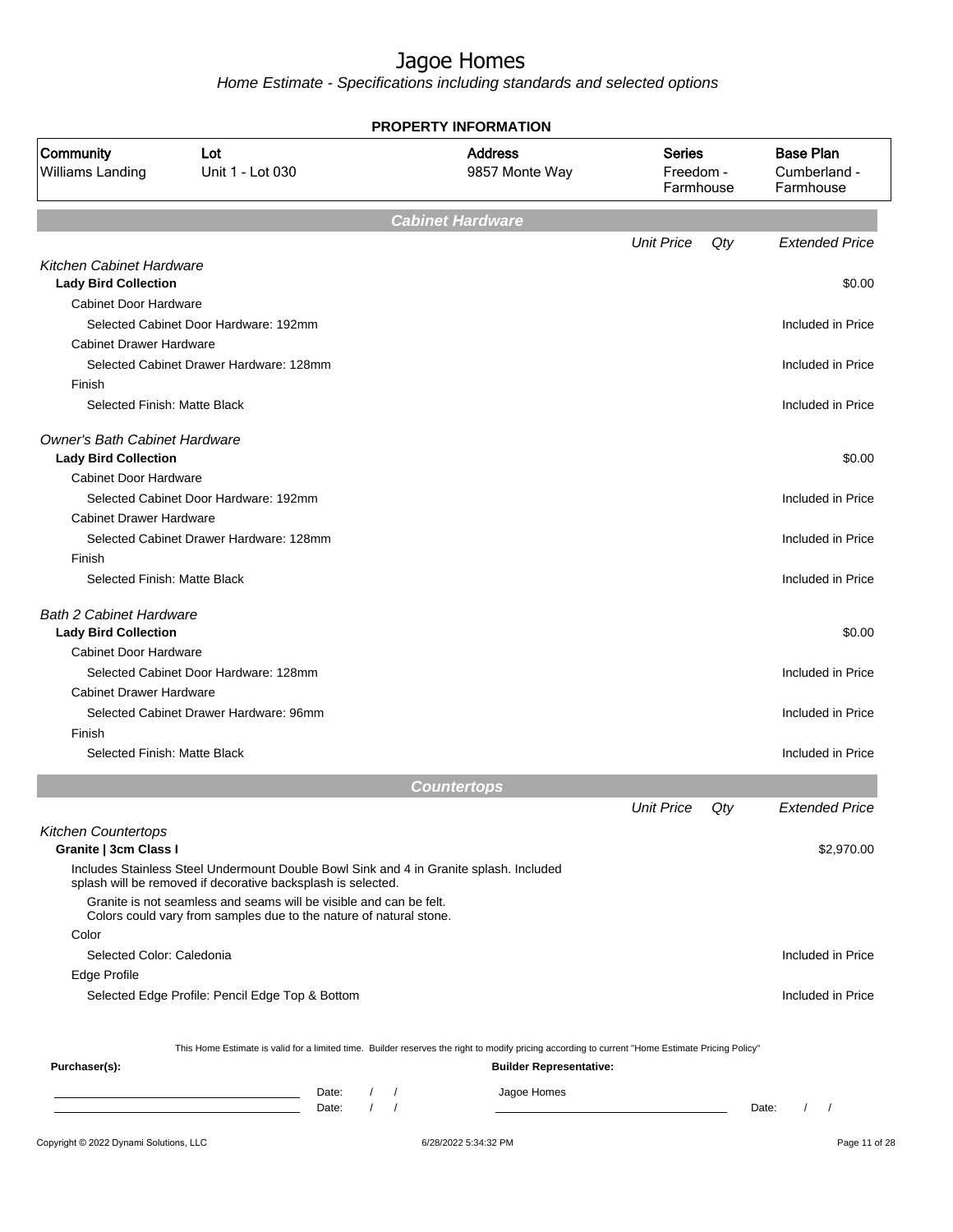| <b>Community</b><br>Williams Landing                         | Lot<br>Unit 1 - Lot 030                                                                                                                                                                                                                                                                                                                                                                      | <b>Address</b><br>9857 Monte Way                                                                                                                                                   | <b>Series</b><br>Freedom -<br>Farmhouse | <b>Base Plan</b><br>Cumberland -<br>Farmhouse |
|--------------------------------------------------------------|----------------------------------------------------------------------------------------------------------------------------------------------------------------------------------------------------------------------------------------------------------------------------------------------------------------------------------------------------------------------------------------------|------------------------------------------------------------------------------------------------------------------------------------------------------------------------------------|-----------------------------------------|-----------------------------------------------|
|                                                              |                                                                                                                                                                                                                                                                                                                                                                                              | <b>Countertops</b>                                                                                                                                                                 |                                         |                                               |
|                                                              |                                                                                                                                                                                                                                                                                                                                                                                              |                                                                                                                                                                                    | <b>Unit Price</b><br>Qty                | <b>Extended Price</b>                         |
| Kitchen Backsplash - Tile<br><b>Mythology</b>                |                                                                                                                                                                                                                                                                                                                                                                                              |                                                                                                                                                                                    |                                         | \$1,740.00                                    |
| the Mediterranean islands.                                   | Experience Mediterranean essence with the Mythology™ collection – featuring<br>styles and characteristics sure to stir your soul. As dramatic as it is chic in the detailing; rich<br>natural earth tones and textures with handmade look punches<br>are the foundation of Mythology™. With curvaceous 6-inch arabesque shapes & Picket<br>Mosaic options, embody the warmth and serenity of |                                                                                                                                                                                    |                                         |                                               |
| Ceramic                                                      |                                                                                                                                                                                                                                                                                                                                                                                              |                                                                                                                                                                                    |                                         |                                               |
| <b>Grout Color</b>                                           | Selected Ceramic: Mythology Picket Santorini MY90                                                                                                                                                                                                                                                                                                                                            |                                                                                                                                                                                    |                                         | Included in Price                             |
|                                                              | Selected Grout Color: 02 Pewter                                                                                                                                                                                                                                                                                                                                                              |                                                                                                                                                                                    |                                         | Included in Price                             |
| Trim                                                         |                                                                                                                                                                                                                                                                                                                                                                                              |                                                                                                                                                                                    |                                         |                                               |
|                                                              | Selected Trim: Brushed Graphite                                                                                                                                                                                                                                                                                                                                                              |                                                                                                                                                                                    |                                         | Included in Price                             |
| Owner's Bath Vanity Top                                      | <b>Cultured Marble   Double Rectangle Bowl</b>                                                                                                                                                                                                                                                                                                                                               |                                                                                                                                                                                    |                                         | \$390.00                                      |
| abrasive products.<br>mildew and chips.<br>Color             | Durable - Cultured marble is non-porous, making it extremely tough and resistant to stains,<br>Economical - In general, cultured marble is less expensive to fabricate and install than slab<br>marble, but will increase the overall value of a home just as natural stone products will.                                                                                                   | Low Maintenance - Cultured marble never needs to be sealed and is easy to clean with non-                                                                                          |                                         |                                               |
| Selected Color: Carerra Frost                                |                                                                                                                                                                                                                                                                                                                                                                                              |                                                                                                                                                                                    |                                         | Included in Price                             |
| Finish                                                       |                                                                                                                                                                                                                                                                                                                                                                                              |                                                                                                                                                                                    |                                         |                                               |
| Selected Finish: Matte                                       |                                                                                                                                                                                                                                                                                                                                                                                              |                                                                                                                                                                                    |                                         | Included in Price                             |
| Bath 2 Vanity Top<br><b>Cultured Marble   Rectangle Bowl</b> |                                                                                                                                                                                                                                                                                                                                                                                              |                                                                                                                                                                                    |                                         | \$145.00                                      |
| Color                                                        |                                                                                                                                                                                                                                                                                                                                                                                              |                                                                                                                                                                                    |                                         |                                               |
| Selected Color: Carerra Frost                                |                                                                                                                                                                                                                                                                                                                                                                                              |                                                                                                                                                                                    |                                         | Included in Price                             |
| Finish<br>Selected Finish: Matte                             |                                                                                                                                                                                                                                                                                                                                                                                              |                                                                                                                                                                                    |                                         | Included in Price                             |
|                                                              |                                                                                                                                                                                                                                                                                                                                                                                              | <b>Mirrors</b>                                                                                                                                                                     |                                         |                                               |
|                                                              |                                                                                                                                                                                                                                                                                                                                                                                              |                                                                                                                                                                                    | <b>Unit Price</b><br>Qty                | <b>Extended Price</b>                         |
| <b>Owner's Bath Mirrors</b>                                  |                                                                                                                                                                                                                                                                                                                                                                                              |                                                                                                                                                                                    |                                         |                                               |
|                                                              | Beveled Edged Mirrors, (Qty 2), 24" X 36"                                                                                                                                                                                                                                                                                                                                                    |                                                                                                                                                                                    |                                         | \$90.00                                       |
| Purchaser(s):                                                |                                                                                                                                                                                                                                                                                                                                                                                              | This Home Estimate is valid for a limited time. Builder reserves the right to modify pricing according to current "Home Estimate Pricing Policy"<br><b>Builder Representative:</b> |                                         |                                               |
|                                                              | Date:<br>Date:                                                                                                                                                                                                                                                                                                                                                                               | Jagoe Homes<br>$\prime$                                                                                                                                                            |                                         | Date:<br>$\prime$                             |
| Copyright © 2022 Dynami Solutions, LLC                       |                                                                                                                                                                                                                                                                                                                                                                                              | 6/28/2022 5:34:32 PM                                                                                                                                                               |                                         | Page 12 of 28                                 |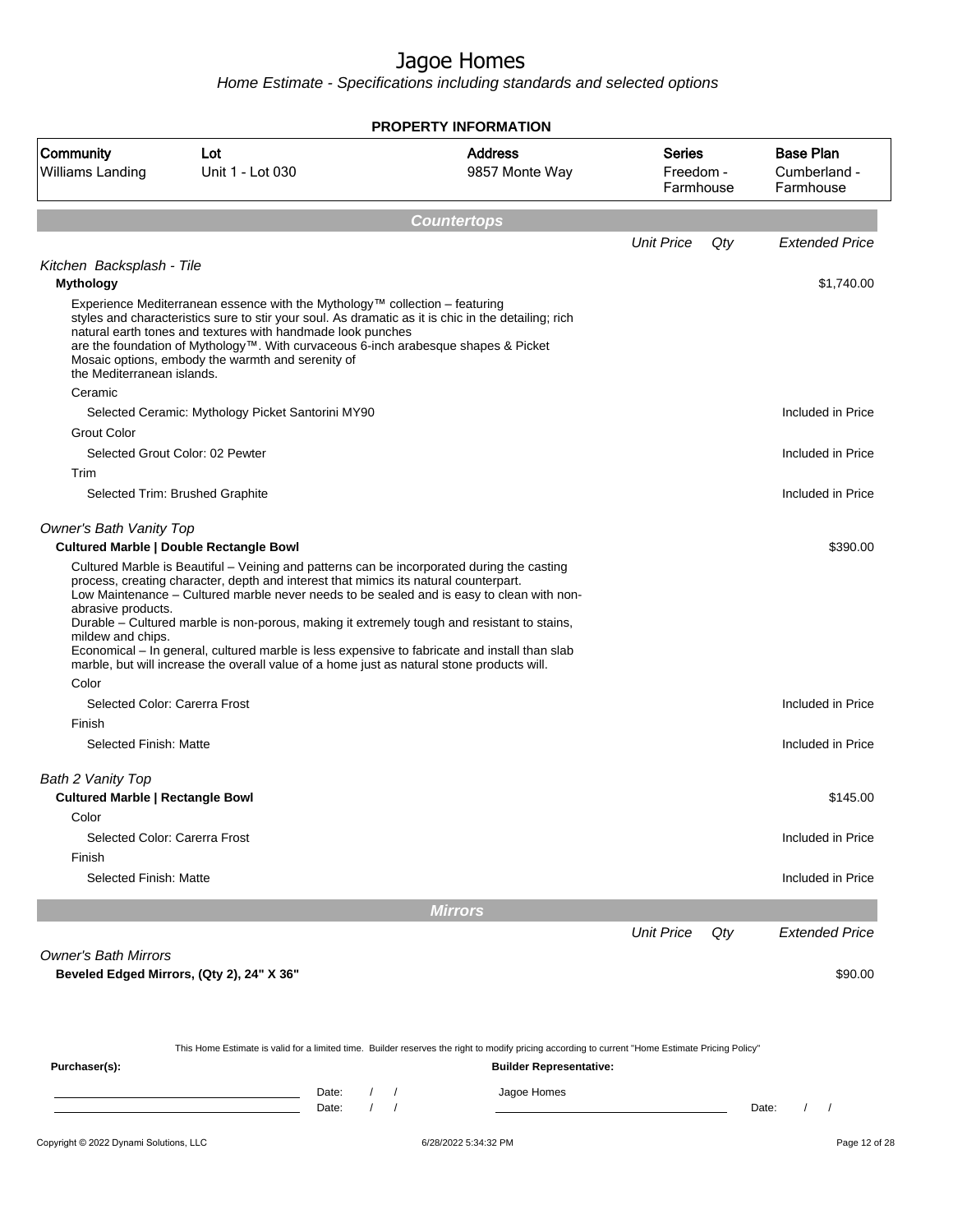Home Estimate - Specifications including standards and selected options

| PROPERTY INFORMATION                                                      |                                                         |                                                                        |                                  |     |                                            |  |                                               |
|---------------------------------------------------------------------------|---------------------------------------------------------|------------------------------------------------------------------------|----------------------------------|-----|--------------------------------------------|--|-----------------------------------------------|
| Community<br>Williams Landing                                             | Lot<br>Unit 1 - Lot 030                                 | <b>Address</b><br>9857 Monte Way                                       | Series<br>Freedom -<br>Farmhouse |     |                                            |  | <b>Base Plan</b><br>Cumberland -<br>Farmhouse |
|                                                                           |                                                         | <b>Mirrors</b>                                                         |                                  |     |                                            |  |                                               |
| <b>Bath 2 Mirror</b><br>Beveled Edge Mirror(s)   Per Base Plan            |                                                         |                                                                        | <b>Unit Price</b>                | Qty | <b>Extended Price</b><br>Included in Price |  |                                               |
| <b>Powder Room Mirror</b><br>Beveled Edge Mirror(s)   Per Base Plan       |                                                         |                                                                        |                                  |     | Included in Price                          |  |                                               |
|                                                                           |                                                         | <b>Appliances</b>                                                      |                                  |     |                                            |  |                                               |
|                                                                           |                                                         |                                                                        | <b>Unit Price</b>                | Qty | <b>Extended Price</b>                      |  |                                               |
| Kitchen Range<br>Range - Gas - Free Standing Continuous Grates            |                                                         |                                                                        |                                  |     | \$320.00                                   |  |                                               |
| Finish                                                                    | Selected Finish: Stainless Steel - JGBS66REKSS          |                                                                        |                                  |     | \$150.00                                   |  |                                               |
|                                                                           |                                                         |                                                                        |                                  |     |                                            |  |                                               |
| Kitchen Microwave or Microwave Hood<br><b>Microwave - Stainless Steel</b> |                                                         |                                                                        |                                  |     | \$80.00                                    |  |                                               |
|                                                                           | GE® 1.6 CU. FT. OVER-THE-RANGE MICROWAVE OVEN           |                                                                        |                                  |     |                                            |  |                                               |
| 16 1/8 H x 29 7/8 W x 15 9/16 D in                                        | Technical Specification: APPROXIMATE DIMENSIONS (HxWxD) |                                                                        |                                  |     |                                            |  |                                               |
| Finish                                                                    |                                                         |                                                                        |                                  |     |                                            |  |                                               |
|                                                                           | Selected Finish: Stainless Steel - JVM3160RFSS          |                                                                        |                                  |     | Included in Price                          |  |                                               |
| Kitchen Dishwasher<br>Dishwasher - Top Control                            |                                                         |                                                                        |                                  |     | \$170.00                                   |  |                                               |
| DRY BOOST                                                                 |                                                         | GE® TOP CONTROL WITH PLASTIC INTERIOR DISHWASHER WITH SANITIZE CYCLE & |                                  |     |                                            |  |                                               |
| 33 3/8 H x 23 3/4 W x 24 D in                                             | Technical Specification: APPROXIMATE DIMENSIONS (HxWxD) |                                                                        |                                  |     |                                            |  |                                               |
| Finish                                                                    |                                                         |                                                                        |                                  |     |                                            |  |                                               |
|                                                                           | Selected Finish: Stainless Steel - GDT630PYRFS          |                                                                        |                                  |     | Included in Price                          |  |                                               |
| Refrigerator                                                              |                                                         |                                                                        |                                  |     |                                            |  |                                               |
|                                                                           | Refrigerator - Side by Side w/ Ice & Water on Door      |                                                                        |                                  |     | Included in Price                          |  |                                               |
| Finish                                                                    | Selected Finish: Stainless Steel - GSS25GYPFS           |                                                                        |                                  |     | \$165.00                                   |  |                                               |
|                                                                           |                                                         |                                                                        |                                  |     |                                            |  |                                               |

This Home Estimate is valid for a limited time. Builder reserves the right to modify pricing according to current "Home Estimate Pricing Policy"

**Purchaser(s): Builder Representative:** Date: / / Jagoe Homes<br>Date: / / Jagoe Homes Date: / / **Date: / / 2006** Date: / / / Date: / / / Date: / / / 2006 Date: / / / 2006 Date: / / / 2006 Date: / / / 2006 Date: / / / 2007 Date: / / / 2007 Date: / / / 2007 Date: / / / 2007 Date: / / / 2007 Date: / / / 2007 D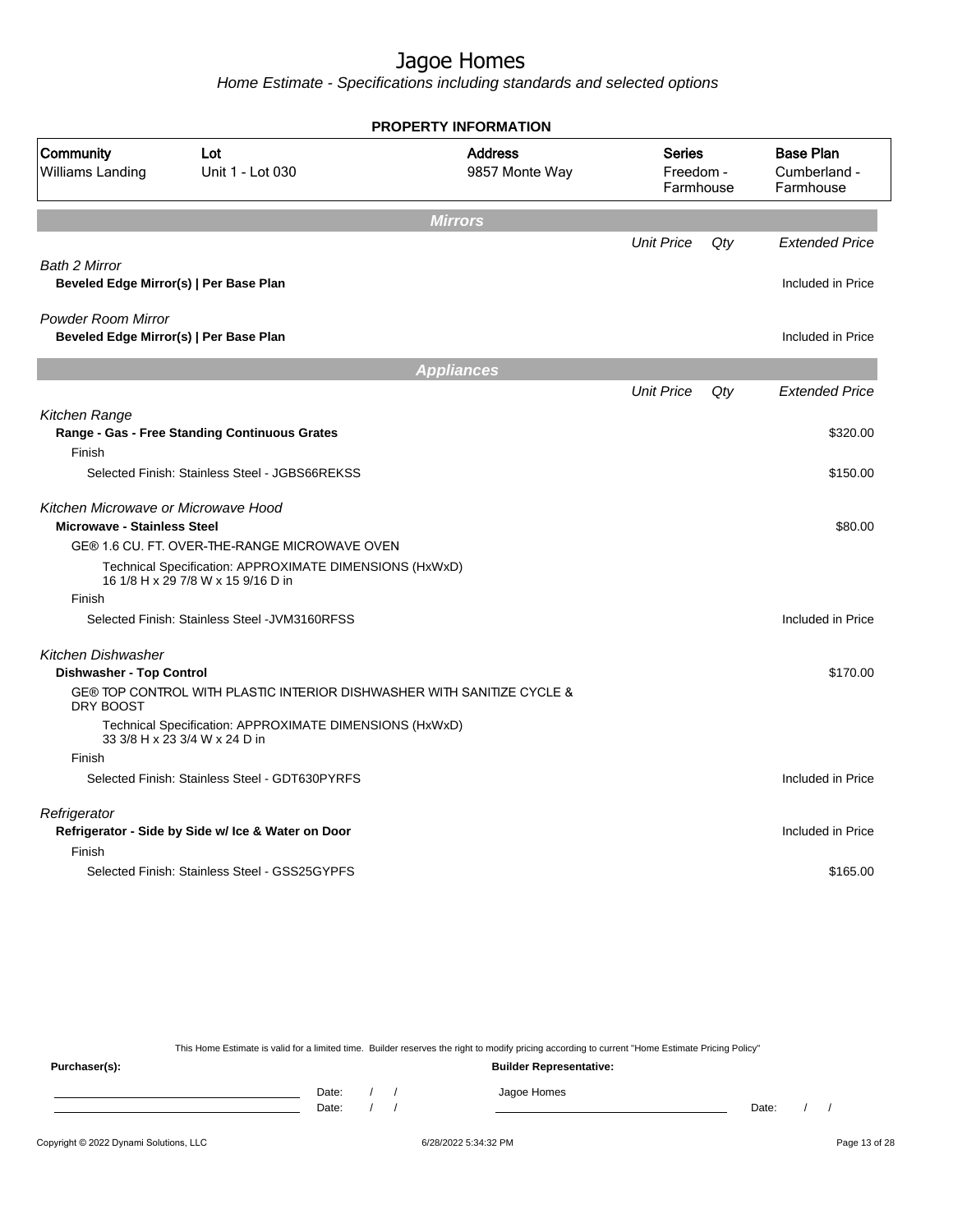Home Estimate - Specifications including standards and selected options

|                                                                  |                                                                                     | <b>PROPERTY INFORMATION</b> |                                         |     |                                               |
|------------------------------------------------------------------|-------------------------------------------------------------------------------------|-----------------------------|-----------------------------------------|-----|-----------------------------------------------|
| Community<br><b>Williams Landing</b>                             | <b>Address</b><br>Lot<br>Unit 1 - Lot 030<br>9857 Monte Way                         |                             | <b>Series</b><br>Freedom -<br>Farmhouse |     | <b>Base Plan</b><br>Cumberland -<br>Farmhouse |
|                                                                  |                                                                                     | <b>Plumbing</b>             |                                         |     |                                               |
|                                                                  |                                                                                     |                             | <b>Unit Price</b>                       | Qty | <b>Extended Price</b>                         |
| <b>Owners Bath Fixtures</b><br><b>Bath Fixture Color</b>         |                                                                                     |                             |                                         |     | Included in Price                             |
| Color                                                            |                                                                                     |                             |                                         |     |                                               |
| Selected Color: White                                            |                                                                                     |                             |                                         |     | Included in Price                             |
| <b>Owners Bath Vanity</b><br>60" Double Bowl                     |                                                                                     |                             |                                         |     | \$1,840.00                                    |
|                                                                  | 48" single bowl enlarged to 60" double bowl vanity, 12" removed from Owners Closet. |                             |                                         |     |                                               |
| <b>Owners Lavatory Faucet</b><br><b>Delta Ashlyn Collection</b>  |                                                                                     |                             |                                         | 2   | Included in Price                             |
| Finish                                                           |                                                                                     |                             |                                         |     |                                               |
| Selected Finish: Matte Black                                     |                                                                                     |                             |                                         |     | \$280.00                                      |
| Spread                                                           |                                                                                     |                             |                                         |     |                                               |
|                                                                  | Selected Spread: 2564   4" Spread                                                   |                             |                                         |     | Included in Price                             |
| Owners Tub/Shower or Shower Stall                                | 60" Fiberglass Shower Stall   Shower Door                                           |                             |                                         |     | \$1,430.00                                    |
| accomodate shower.                                               | Semi Frameless Chrome Shower Door with Clear Glass Included Plan may be revised to  |                             |                                         |     |                                               |
| Glass Pattern                                                    |                                                                                     |                             |                                         |     |                                               |
| Selected Glass Pattern: Clear                                    |                                                                                     |                             |                                         |     | Included in Price                             |
| <b>Shower Door</b>                                               |                                                                                     |                             |                                         |     |                                               |
|                                                                  | Selected Shower Door: Semi Frameless Slider                                         |                             |                                         |     | Included in Price                             |
| Shower Door Finish                                               |                                                                                     |                             |                                         |     |                                               |
|                                                                  | Selected Shower Door Finish: Matte Black                                            |                             |                                         |     | \$705.00                                      |
| <b>Owner's Bath Shower Stall Faucet</b>                          | Delta Ashlyn Shower Stall Faucet T14264                                             |                             |                                         |     | Included in Price                             |
| Model # T14264                                                   |                                                                                     |                             |                                         |     |                                               |
| Finish                                                           |                                                                                     |                             |                                         |     |                                               |
| Selected Finish: Matte Black                                     |                                                                                     |                             |                                         |     | \$220.00                                      |
| <b>Owners Bath Commode</b><br>Standard 1.6 Gallon Commode, 2 pc. |                                                                                     |                             |                                         |     | Included in Price                             |
| 1.6 Gallon<br>2 PC                                               |                                                                                     |                             |                                         |     |                                               |

This Home Estimate is valid for a limited time. Builder reserves the right to modify pricing according to current "Home Estimate Pricing Policy"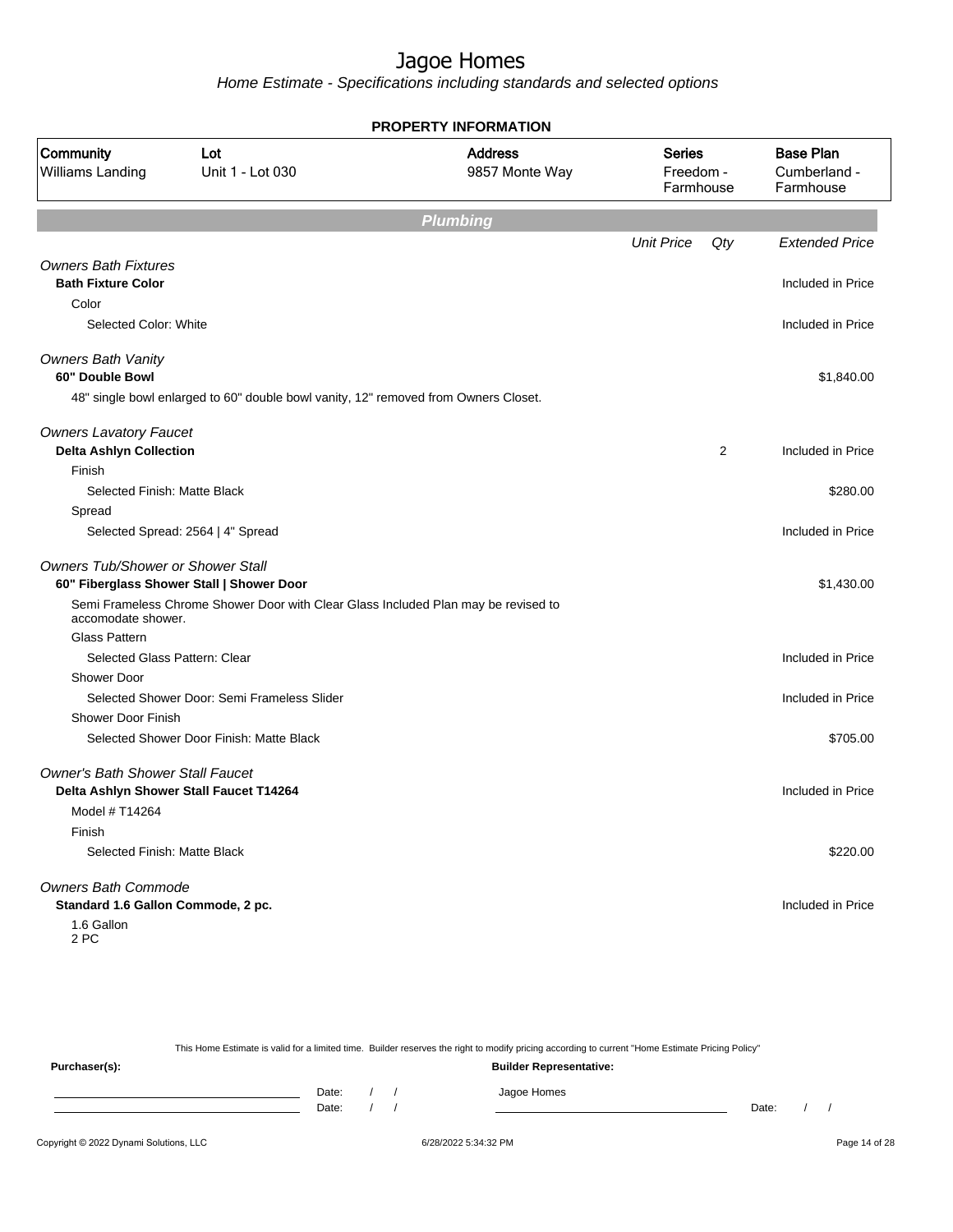|                                                                                |                                          | <b>PROPERTY INFORMATION</b>      |                                         |                                               |
|--------------------------------------------------------------------------------|------------------------------------------|----------------------------------|-----------------------------------------|-----------------------------------------------|
| Community<br>Williams Landing                                                  | Lot<br>Unit 1 - Lot 030                  | <b>Address</b><br>9857 Monte Way | <b>Series</b><br>Freedom -<br>Farmhouse | <b>Base Plan</b><br>Cumberland -<br>Farmhouse |
|                                                                                |                                          | <b>Plumbing</b>                  |                                         |                                               |
|                                                                                |                                          |                                  | <b>Unit Price</b><br>Qty                | <b>Extended Price</b>                         |
| <b>Owners Bath Accessories</b><br>Finish                                       | Ashlyn Robe Hooks (Qty 2) & Paper Holder |                                  |                                         | \$100.00                                      |
| Selected Finish: Matte Black                                                   |                                          |                                  |                                         | \$60.00                                       |
| <b>Bath 2 Fixture Color Package</b><br><b>Bath Fixture Color</b>               |                                          |                                  |                                         | Included in Price                             |
| Color<br>Selected Color: White                                                 |                                          |                                  |                                         | Included in Price                             |
| <b>Bath 2 Commode</b><br>Standard 1.6 Gallon Commode, 2 pc.                    |                                          |                                  |                                         | Included in Price                             |
| 1.6 Gallon<br>2 PC                                                             |                                          |                                  |                                         |                                               |
| <b>Bath 2 Lavatory Faucet</b><br><b>Delta Ashlyn Collection</b>                |                                          |                                  |                                         | Included in Price                             |
| Finish<br>Selected Finish: Matte Black                                         |                                          |                                  |                                         | \$140.00                                      |
| Spread                                                                         | Selected Spread: 2564   4" Spread        |                                  |                                         | Included in Price                             |
| Bath 2 Towel Bar & Paper Holder<br>Ashlyn Towel Bar and Paper Holder<br>Finish |                                          |                                  |                                         | \$95.00                                       |
| Selected Finish: Matte Black                                                   |                                          |                                  |                                         | \$55.00                                       |
| Bath 2 Tub/Shower or Shower Stall<br>60" Fiberglass Tub/Shower                 |                                          |                                  |                                         | Included in Price                             |
| Bath 2 Tub/Shower Faucet<br>Delta Ashlyn Tub/Shower Faucet T14464<br>Finish    |                                          |                                  |                                         | Included in Price                             |
| Selected Finish: Matte Black                                                   |                                          |                                  |                                         | \$270.00                                      |
| Powder Room Fixture Color Package<br><b>Bath Fixture Color</b>                 |                                          |                                  |                                         | Included in Price                             |
| Color<br>Selected Color: White                                                 |                                          |                                  |                                         | Included in Price                             |

| This Home Estimate is valid for a limited time. Builder reserves the right to modify pricing according to current "Home Estimate Pricing Policy" |       |  |  |                                |       |  |
|--------------------------------------------------------------------------------------------------------------------------------------------------|-------|--|--|--------------------------------|-------|--|
| Purchaser(s):                                                                                                                                    |       |  |  | <b>Builder Representative:</b> |       |  |
|                                                                                                                                                  | Date: |  |  | Jagoe Homes                    |       |  |
|                                                                                                                                                  | Date: |  |  |                                | Date: |  |
|                                                                                                                                                  |       |  |  |                                |       |  |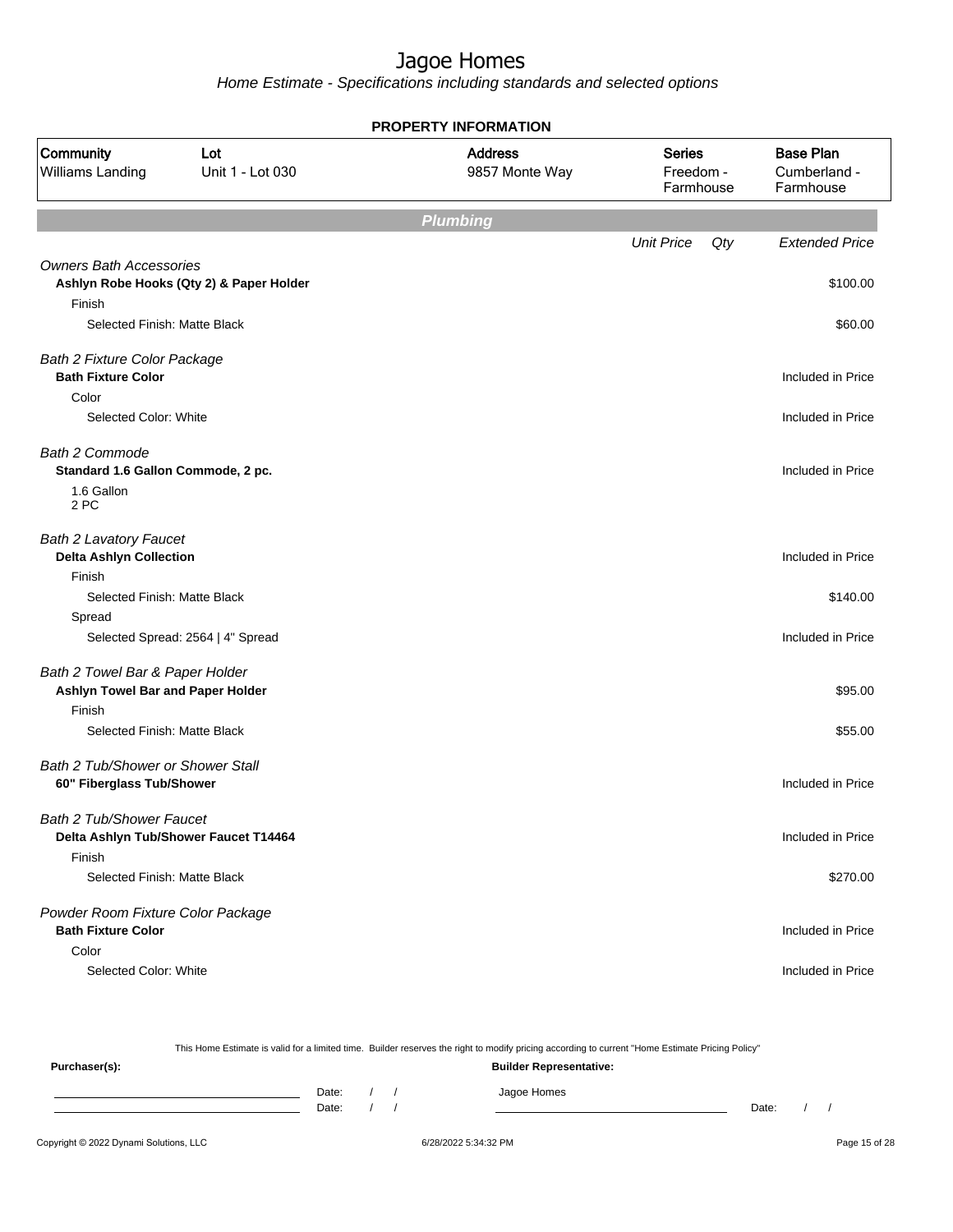Home Estimate - Specifications including standards and selected options

|                                                                             | <b>PROPERTY INFORMATION</b>                                                |                                  |                                         |                                               |  |  |  |  |
|-----------------------------------------------------------------------------|----------------------------------------------------------------------------|----------------------------------|-----------------------------------------|-----------------------------------------------|--|--|--|--|
| Community<br>Williams Landing                                               | Lot<br>Unit 1 - Lot 030                                                    | <b>Address</b><br>9857 Monte Way | <b>Series</b><br>Freedom -<br>Farmhouse | <b>Base Plan</b><br>Cumberland -<br>Farmhouse |  |  |  |  |
|                                                                             |                                                                            | <b>Plumbing</b>                  |                                         |                                               |  |  |  |  |
|                                                                             |                                                                            |                                  | <b>Unit Price</b><br>Qty                | <b>Extended Price</b>                         |  |  |  |  |
| Powder Room Vanity / Pedestal<br><b>Pedestal Sink</b>                       |                                                                            |                                  |                                         | Included in Price                             |  |  |  |  |
| Powder Room Lavatory Faucet<br><b>Delta Ashlyn Collection</b>               |                                                                            |                                  |                                         | Included in Price                             |  |  |  |  |
| Finish                                                                      |                                                                            |                                  |                                         |                                               |  |  |  |  |
| Selected Finish: Matte Black                                                |                                                                            |                                  |                                         | \$140.00                                      |  |  |  |  |
| Spread                                                                      |                                                                            |                                  |                                         |                                               |  |  |  |  |
|                                                                             | Selected Spread: 2564   4" Spread                                          |                                  |                                         | Included in Price                             |  |  |  |  |
| Powder Room Towel Ring & Paper Holder<br>Ashlyn Towel Ring and Paper Holder |                                                                            |                                  |                                         | \$90.00                                       |  |  |  |  |
| Finish                                                                      |                                                                            |                                  |                                         |                                               |  |  |  |  |
| Selected Finish: Matte Black                                                |                                                                            |                                  |                                         | \$35.00                                       |  |  |  |  |
| Powder Room Commode                                                         |                                                                            |                                  |                                         |                                               |  |  |  |  |
| Standard 1.6 Gallon Commode, 2 pc.                                          |                                                                            |                                  |                                         | Included in Price                             |  |  |  |  |
| 1.6 Gallon<br>2 PC                                                          |                                                                            |                                  |                                         |                                               |  |  |  |  |
| <b>Kitchen Sink</b><br>Sink 9 1/2" Deep<br>Color                            | Blanco Precis Undermount Sink - Super Single Bowl w/Chrome Disposal Flange |                                  |                                         | \$680.00                                      |  |  |  |  |
|                                                                             | Selected Color: Metallic Gray 440148                                       |                                  |                                         | Included in Price                             |  |  |  |  |
|                                                                             |                                                                            |                                  |                                         |                                               |  |  |  |  |
| <b>Kitchen Sink Faucet</b>                                                  | Kitchen Sink Faucet - Delta Emmaline Single Handle Pull Down #9182         |                                  |                                         | \$360.00                                      |  |  |  |  |
| Finish                                                                      |                                                                            |                                  |                                         |                                               |  |  |  |  |
| Selected Finish: Matte Black                                                |                                                                            |                                  |                                         | \$130.00                                      |  |  |  |  |
| Kitchen Garbage Disposal                                                    |                                                                            |                                  |                                         |                                               |  |  |  |  |
| Garbage Disposal 1/3 hp                                                     |                                                                            |                                  |                                         | Included in Price                             |  |  |  |  |
|                                                                             |                                                                            |                                  |                                         |                                               |  |  |  |  |
| Kitchen Ice Maker Water Line<br><b>Ice Maker Water Line</b>                 |                                                                            |                                  |                                         | Included in Price                             |  |  |  |  |
| Kitchen Gas Line for Range<br>Existing 220v outlet remains.                 | Gas Line for Range, Includes 110-Volt Outlet                               |                                  |                                         | \$1,060.00                                    |  |  |  |  |

Copyright © 2022 Dynami Solutions, LLC <br>
6/28/2022 5:34:32 PM Page 16 of 28 This Home Estimate is valid for a limited time. Builder reserves the right to modify pricing according to current "Home Estimate Pricing Policy" **Purchaser(s): Builder Representative:** Date: / / Jagoe Homes<br>Date: / / Jagoe Homes Date: / / Date: / /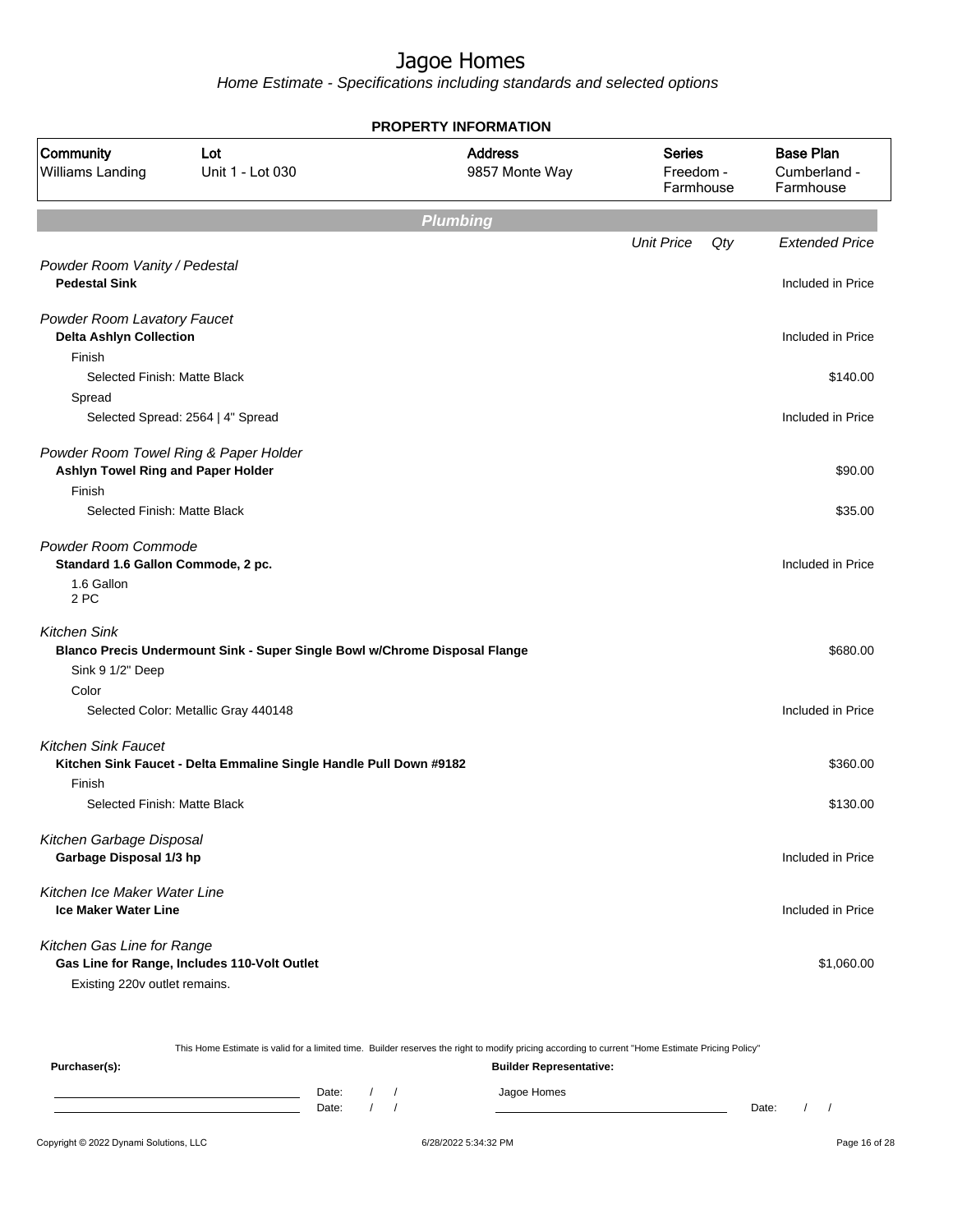Home Estimate - Specifications including standards and selected options

|                                                                            | <b>PROPERTY INFORMATION</b>                          |                                  |                                         |     |                                               |  |  |  |
|----------------------------------------------------------------------------|------------------------------------------------------|----------------------------------|-----------------------------------------|-----|-----------------------------------------------|--|--|--|
| Community<br><b>Williams Landing</b>                                       | Lot<br>Unit 1 - Lot 030                              | <b>Address</b><br>9857 Monte Way | <b>Series</b><br>Freedom -<br>Farmhouse |     | <b>Base Plan</b><br>Cumberland -<br>Farmhouse |  |  |  |
|                                                                            |                                                      | <b>Plumbing</b>                  |                                         |     |                                               |  |  |  |
|                                                                            |                                                      |                                  | <b>Unit Price</b>                       | Qty | <b>Extended Price</b>                         |  |  |  |
| Entire Home Water Heater<br><b>Tankless Water Heater</b>                   |                                                      |                                  |                                         |     | Included in Price                             |  |  |  |
| Entire Home Main Water Shutoff Valve<br><b>Main Water Shutoff Valve</b>    |                                                      |                                  |                                         |     | Included in Price                             |  |  |  |
| <b>Entire Home Plumbing Supply Pipes</b>                                   | <b>Plumbing Pipes: Water Continuous PEX Piping</b>   |                                  |                                         |     | Included in Price                             |  |  |  |
| <b>Plumbing Drains and Vents PVC</b>                                       | Entire Home Plumbing Waste & Vent Lines              |                                  |                                         |     | Included in Price                             |  |  |  |
| Entire Home Secondary Shut-Off Valves                                      | Secondary Shut-Off Valves at each fixture            |                                  |                                         |     | Included in Price                             |  |  |  |
| <b>Exterior Plumbing Sewer Lines</b>                                       | Plumbing Pipes: Exterior Sewer Lines PVC Schedule 40 |                                  |                                         |     | Included in Price                             |  |  |  |
| <b>Exterior Sillcocks</b><br><b>Outside Faucets Frost Proof (Per Plan)</b> |                                                      |                                  |                                         |     | Included in Price                             |  |  |  |
|                                                                            |                                                      | <b>Electrical</b>                |                                         |     |                                               |  |  |  |
|                                                                            |                                                      |                                  | <b>Unit Price</b>                       | Qty | <b>Extended Price</b>                         |  |  |  |
| Front Porch Light(s)<br><b>Recessed Lighting (Per Plan)</b>                |                                                      |                                  |                                         |     | Included in Price                             |  |  |  |
| <b>Front Entry Ceiling Light</b>                                           | Recessed Light (1) ILO Standard Flush Mount          |                                  |                                         |     | \$70.00                                       |  |  |  |
| <b>Recessed Lighting (Per Plan)</b>                                        | Main Level Stairway Landing Ceiling Fixture          |                                  |                                         |     | Included in Price                             |  |  |  |
| <b>Family Room Ceiling Fixture</b>                                         | Ceiling Fan 52" Kichler Pro #330018, Fan Only        |                                  |                                         |     | Included in Price                             |  |  |  |
| Color                                                                      | Selected Color: Satin Black w/Satin Black Blades     |                                  |                                         |     | Included in Price                             |  |  |  |
| Family Room Recessed Light(s)<br><b>Recessed Lighting (Per Plan)</b>       |                                                      |                                  |                                         |     | Included in Price                             |  |  |  |

This Home Estimate is valid for a limited time. Builder reserves the right to modify pricing according to current "Home Estimate Pricing Policy" **Purchaser(s): Builder Representative:** Date: / / Jagoe Homes<br>Date: / / Jagoe Homes Date: / / **Date: / / 2006** Date: / / / Date: / / / Date: / / / 2006 Date: / / / 2006 Date: / / / 2006 Date: / / / 2006 Date: / / / 2007 Date: / / / 2007 Date: / / / 2007 Date: / / / 2007 Date: / / / 2007 Date: / / / 2007 D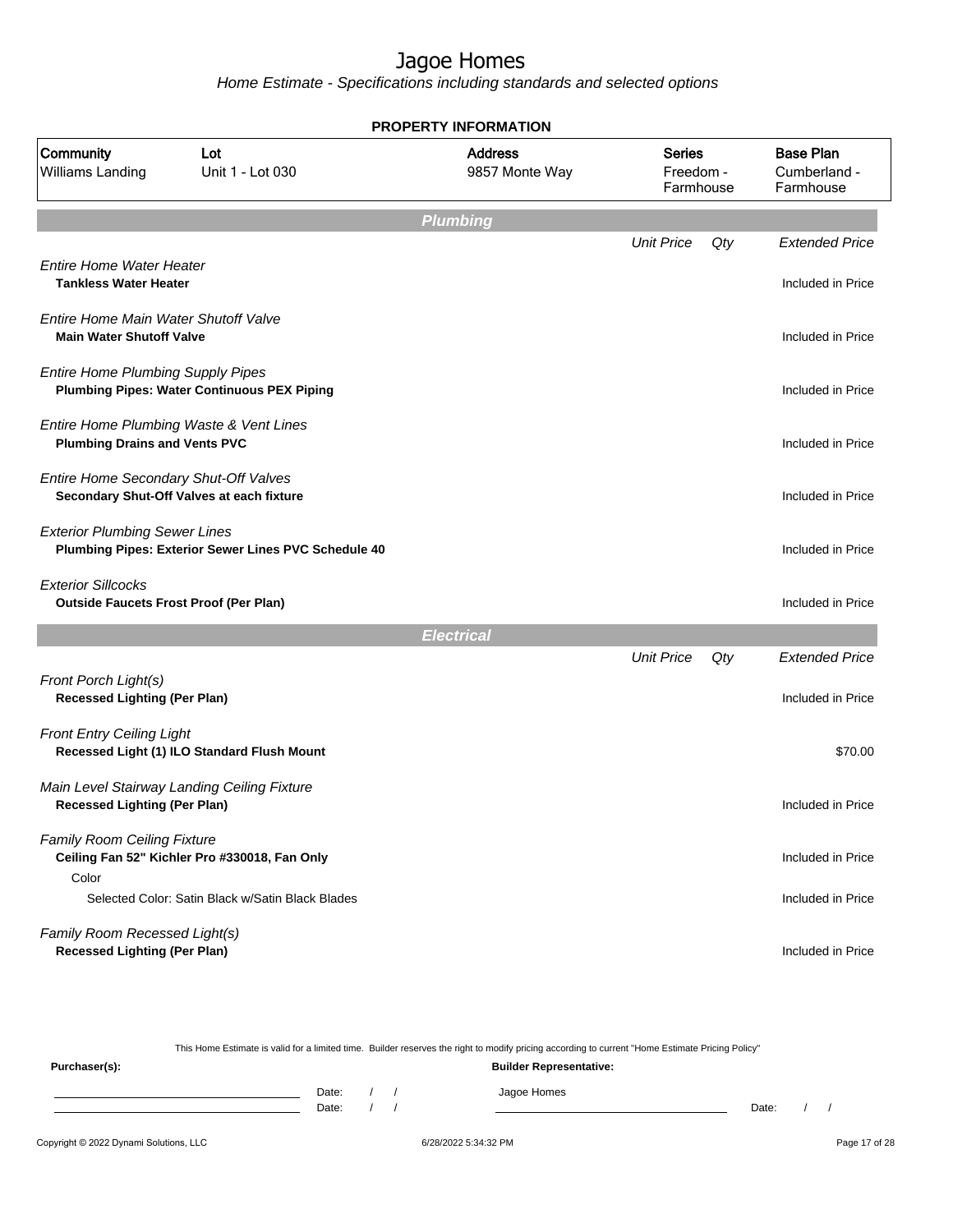| <b>PROPERTY INFORMATION</b>                                              |                                                                                                                                  |                                                                                                |                                  |     |                                               |  |
|--------------------------------------------------------------------------|----------------------------------------------------------------------------------------------------------------------------------|------------------------------------------------------------------------------------------------|----------------------------------|-----|-----------------------------------------------|--|
| Community<br>Williams Landing                                            | Lot<br>Unit 1 - Lot 030                                                                                                          | <b>Address</b><br>9857 Monte Way                                                               | Series<br>Freedom -<br>Farmhouse |     | <b>Base Plan</b><br>Cumberland -<br>Farmhouse |  |
|                                                                          |                                                                                                                                  | <b>Electrical</b>                                                                              |                                  |     |                                               |  |
|                                                                          |                                                                                                                                  |                                                                                                | <b>Unit Price</b>                | Qty | <b>Extended Price</b>                         |  |
| <b>Kitchen Ceiling Lighting</b><br><b>Recessed Lighting (Per Plan)</b>   |                                                                                                                                  |                                                                                                |                                  |     | Included in Price                             |  |
| <b>Sink</b><br>Finish                                                    | Kitchen Pendant Light ILO (1) Recessed Cans<br>Pendant Hanging Task Light - Kichler Everly #42047 (Qty 1) ILO Recessed Can above |                                                                                                |                                  |     | \$210.00                                      |  |
| Selected Finish: Black                                                   |                                                                                                                                  |                                                                                                |                                  |     | Included in Price                             |  |
| Kitchen Under Cabinet Light                                              | Under Cabinet Lighting Package, qty 3                                                                                            |                                                                                                |                                  |     | \$380.00                                      |  |
| wall cabinets in the kitchen.                                            | Includes one under counter lighting package to be installed in predetermined location under                                      |                                                                                                |                                  |     |                                               |  |
|                                                                          | Includes 3 under counter lights                                                                                                  |                                                                                                |                                  |     |                                               |  |
| Kitchen GFI Outlet<br>Interior GFI Outlet(s)                             |                                                                                                                                  |                                                                                                |                                  |     | Included in Price                             |  |
| Kitchen Range Receptacle<br>Range 220 Volt Receptacle                    |                                                                                                                                  |                                                                                                |                                  |     | Included in Price                             |  |
| Dining Area Ceiling Light(s)<br><b>Recessed Lighting (Per Plan)</b>      |                                                                                                                                  |                                                                                                |                                  |     | Included in Price                             |  |
| Powder Room Vanity Light<br>Winslow   3 Light   21.5"   45886            |                                                                                                                                  |                                                                                                |                                  |     | \$190.00                                      |  |
|                                                                          | is perfect in several aesthetic environments, including traditional and transitional.                                            | The Winslow vanity light features a classic look with clear seeded glass. Winslow vanity light |                                  |     |                                               |  |
| mix in finishes.                                                         | Designer Recommendation: Pair Winslow in Black with Chrome Faucets for a classic but fun                                         |                                                                                                |                                  |     |                                               |  |
| Finish<br>Selected Finish: Black BK                                      |                                                                                                                                  |                                                                                                |                                  |     | Included in Price                             |  |
|                                                                          |                                                                                                                                  |                                                                                                |                                  |     |                                               |  |
| Powder Room Fan or Fan/Light<br><b>Bath Exhaust Fan w/ Light</b>         |                                                                                                                                  |                                                                                                |                                  |     | Included in Price                             |  |
| Main Level Hall Ceiling Light(s)<br>Flush Mount Light   2 Bulb<br>Finish |                                                                                                                                  |                                                                                                |                                  |     | Included in Price                             |  |
| Selected Finish: Black                                                   |                                                                                                                                  |                                                                                                |                                  |     | Included in Price                             |  |

|                                        |       |  | This Home Estimate is valid for a limited time. Builder reserves the right to modify pricing according to current "Home Estimate Pricing Policy" |       |  |               |
|----------------------------------------|-------|--|--------------------------------------------------------------------------------------------------------------------------------------------------|-------|--|---------------|
| Purchaser(s):                          |       |  | <b>Builder Representative:</b>                                                                                                                   |       |  |               |
|                                        | Date: |  | Jagoe Homes                                                                                                                                      |       |  |               |
|                                        | Date: |  |                                                                                                                                                  | Date: |  |               |
| Copyright © 2022 Dynami Solutions, LLC |       |  | 6/28/2022 5:34:32 PM                                                                                                                             |       |  | Page 18 of 28 |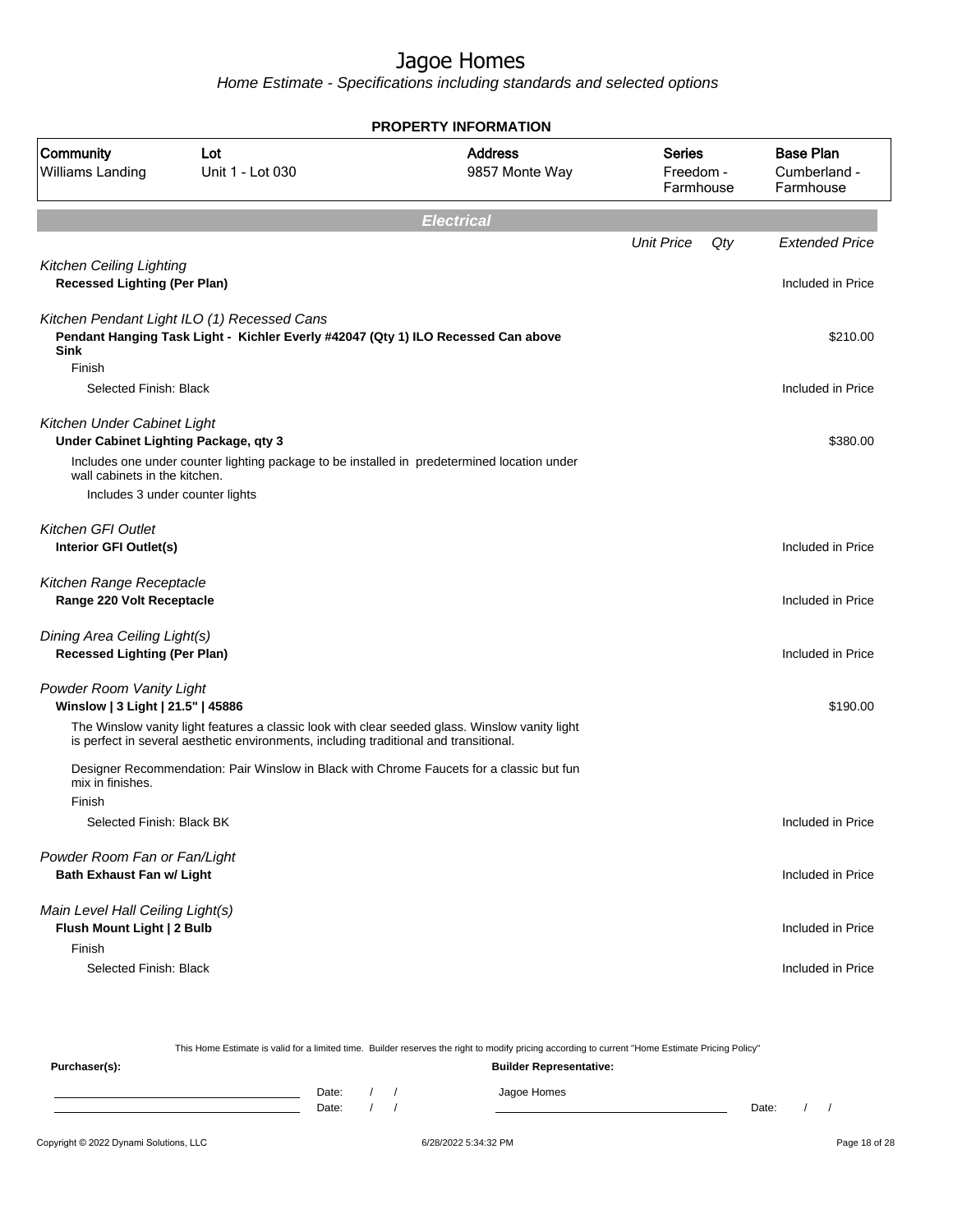Home Estimate - Specifications including standards and selected options

| <b>PROPERTY INFORMATION</b>                                                   |                                                                                                                                                                                                                                                        |                                                                                                |                                  |                                               |  |
|-------------------------------------------------------------------------------|--------------------------------------------------------------------------------------------------------------------------------------------------------------------------------------------------------------------------------------------------------|------------------------------------------------------------------------------------------------|----------------------------------|-----------------------------------------------|--|
| Community<br>Williams Landing                                                 | Lot<br>Unit 1 - Lot 030                                                                                                                                                                                                                                | <b>Address</b><br>9857 Monte Way                                                               | Series<br>Freedom -<br>Farmhouse | <b>Base Plan</b><br>Cumberland -<br>Farmhouse |  |
|                                                                               |                                                                                                                                                                                                                                                        | <b>Electrical</b>                                                                              |                                  |                                               |  |
|                                                                               |                                                                                                                                                                                                                                                        |                                                                                                | <b>Unit Price</b><br>Qty         | <b>Extended Price</b>                         |  |
| <b>Laundry Ceiling Light</b>                                                  | Satco - 7" Square Flush Mount, 13.5 Watt/LED                                                                                                                                                                                                           |                                                                                                |                                  | \$25.00                                       |  |
| Laundry Dryer Receptacle<br>Dryer 220 Volt Receptacle                         |                                                                                                                                                                                                                                                        |                                                                                                |                                  | Included in Price                             |  |
| <b>Owner's Suite Ceiling Light</b>                                            | Recessed Lighting (4) ILO Standard Bedroom Flush Mount Light                                                                                                                                                                                           |                                                                                                |                                  | \$470.00                                      |  |
| <b>Owner's Closet Light(s)</b>                                                | Satco - 7" Square Flush Mount, 13.5 Watt/LED                                                                                                                                                                                                           |                                                                                                |                                  | \$25.00                                       |  |
| <b>Owner's Bath Vanity Light</b><br>Winslow   3 Light   21.5"   45886   Qty 2 |                                                                                                                                                                                                                                                        |                                                                                                |                                  | \$380.00                                      |  |
|                                                                               | is perfect in several aesthetic environments, including traditional and transitional.                                                                                                                                                                  | The Winslow vanity light features a classic look with clear seeded glass. Winslow vanity light |                                  |                                               |  |
| mix in finishes.                                                              |                                                                                                                                                                                                                                                        | Designer Recommendation: Pair Winslow in Black with Chrome Faucets for a classic but fun       |                                  |                                               |  |
| Finish                                                                        |                                                                                                                                                                                                                                                        |                                                                                                |                                  |                                               |  |
| Selected Finish: Black BK                                                     |                                                                                                                                                                                                                                                        |                                                                                                |                                  | Included in Price                             |  |
|                                                                               | Owner's Bath Additional Tub/Shower Light<br>Additional Tub/Shower Light Fixture w/ Switch<br>Includes one tub/shower special recessed light fixture with switch in choice of bathroom.<br>Technical Specification: Buyer must indicate choice of bath. |                                                                                                |                                  | \$260.00                                      |  |
| Owner's Bath Exhaust Fan or Fan/Light<br>Bath Exhaust Fan, Fan Only           |                                                                                                                                                                                                                                                        |                                                                                                |                                  | Included in Price                             |  |
| <b>Owner's Bath GFI Outlet</b><br><b>GFI Interior Outlet(s)</b>               |                                                                                                                                                                                                                                                        |                                                                                                |                                  | Included in Price                             |  |
| <b>Bedroom 2 Ceiling Light</b><br>Flush Mount Light   3 Bulb<br>Finish        |                                                                                                                                                                                                                                                        |                                                                                                |                                  | Included in Price                             |  |
| Selected Finish: Black                                                        |                                                                                                                                                                                                                                                        |                                                                                                |                                  | Included in Price                             |  |
|                                                                               |                                                                                                                                                                                                                                                        |                                                                                                |                                  |                                               |  |

This Home Estimate is valid for a limited time. Builder reserves the right to modify pricing according to current "Home Estimate Pricing Policy" **Purchaser(s): Builder Representative:** Date: / / Jagoe Homes<br>Date: / / Jagoe Homes Date: / / Date: / /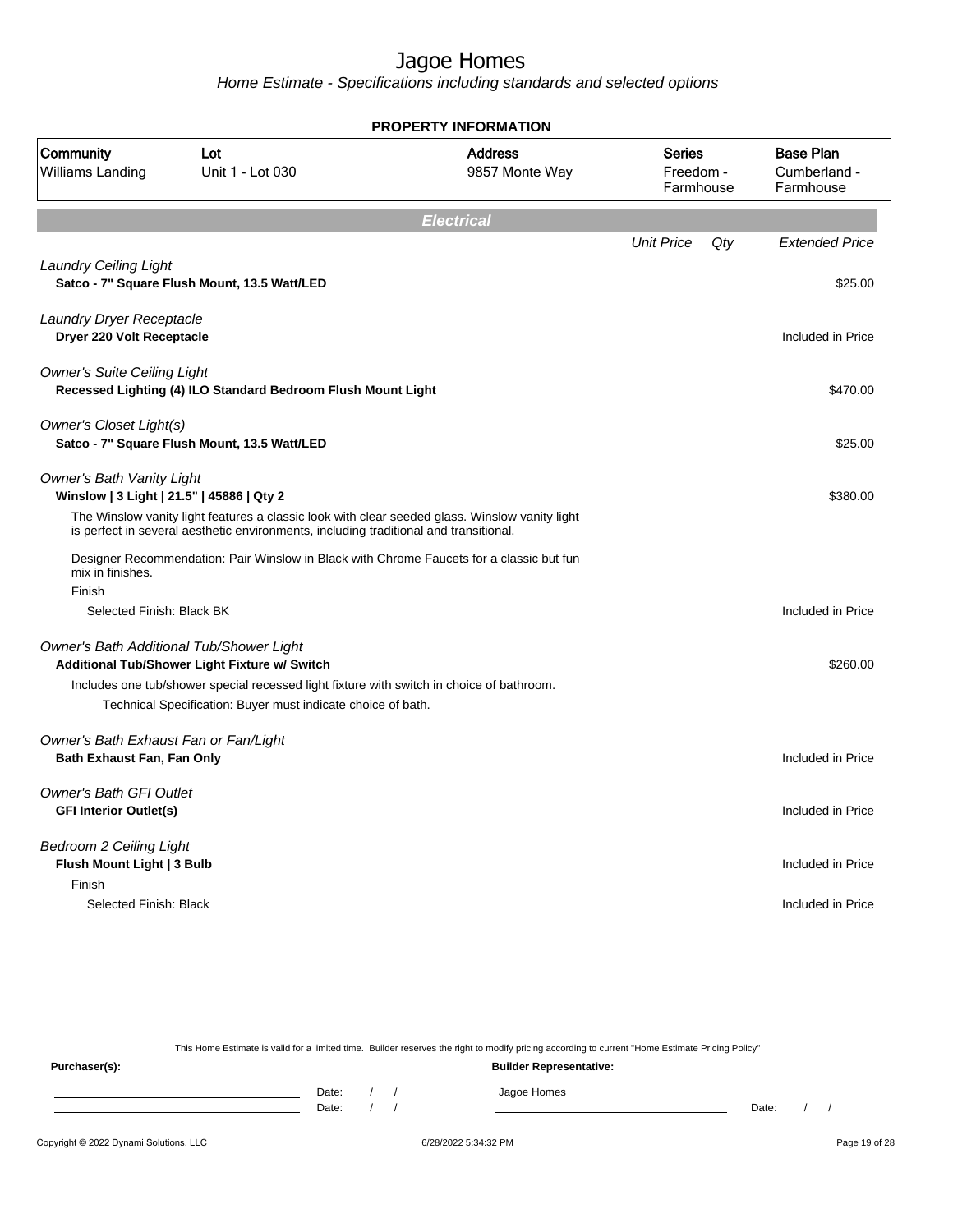Home Estimate - Specifications including standards and selected options

|                                                                        |                                                                                                                                                                                         | <b>PROPERTY INFORMATION</b>      |                                         |                                               |
|------------------------------------------------------------------------|-----------------------------------------------------------------------------------------------------------------------------------------------------------------------------------------|----------------------------------|-----------------------------------------|-----------------------------------------------|
| Community<br>Williams Landing                                          | Lot<br>Unit 1 - Lot 030                                                                                                                                                                 | <b>Address</b><br>9857 Monte Way | <b>Series</b><br>Freedom -<br>Farmhouse | <b>Base Plan</b><br>Cumberland -<br>Farmhouse |
|                                                                        |                                                                                                                                                                                         | <b>Electrical</b>                |                                         |                                               |
|                                                                        |                                                                                                                                                                                         |                                  | <b>Unit Price</b><br>Qty                | <b>Extended Price</b>                         |
| <b>Bedroom 3 Ceiling Light</b><br>Flush Mount Light   3 Bulb<br>Finish |                                                                                                                                                                                         |                                  |                                         | Included in Price                             |
| Selected Finish: Black                                                 |                                                                                                                                                                                         |                                  |                                         | Included in Price                             |
| Bedroom 4 Ceiling Light(s)<br>Flush Mount Light   3 Bulb               |                                                                                                                                                                                         |                                  |                                         | Included in Price                             |
| Finish                                                                 |                                                                                                                                                                                         |                                  |                                         |                                               |
| Selected Finish: Black                                                 |                                                                                                                                                                                         |                                  |                                         | Included in Price                             |
| <b>Bath 2 Vanity Light</b><br>Winslow   4 Lite   30"   45887           |                                                                                                                                                                                         |                                  |                                         | \$200.00                                      |
|                                                                        | The Winslow vanity light features a classic look with clear seeded glass. Winslow vanity light<br>is perfect in several aesthetic environments, including traditional and transitional. |                                  |                                         |                                               |
| mix in finishes.<br>Finish                                             | Designer Recommendation: Pair Winslow in Black with Chrome Faucets for a classic but fun                                                                                                |                                  |                                         |                                               |
| Selected Finish: Black BK                                              |                                                                                                                                                                                         |                                  |                                         | Included in Price                             |
| Bath 2 Additional Tub/Shower Light                                     | Additional Tub/Shower Light Fixture w/ Switch                                                                                                                                           |                                  |                                         | \$260.00                                      |
|                                                                        | Includes one tub/shower special recessed light fixture with switch in choice of bathroom.<br>Technical Specification: Buyer must indicate choice of bath.                               |                                  |                                         |                                               |
| Bath 2 Exhaust Fan or Fan/Light<br><b>Bath Exhaust Fan, Fan Only</b>   |                                                                                                                                                                                         |                                  |                                         | Included in Price                             |
| <b>Bath 2 GFI Outlet</b><br>Interior GFI Outlet(s)                     |                                                                                                                                                                                         |                                  |                                         | Included in Price                             |
| 2nd Level Hall Ceiling Light(s)<br>Flush Mount Light   2 Bulb          |                                                                                                                                                                                         |                                  |                                         | Included in Price                             |
| Finish<br>Selected Finish: Black                                       |                                                                                                                                                                                         |                                  |                                         | Included in Price                             |
| Loft Ceiling Light(s)                                                  | Ceiling Fan 52" Kichler Pro Select #330017, w/Bowl LED Light                                                                                                                            |                                  |                                         | \$290.00                                      |
| Color                                                                  | Selected Color: Satin Black w/Satin Black Blades                                                                                                                                        |                                  |                                         | Included in Price                             |

This Home Estimate is valid for a limited time. Builder reserves the right to modify pricing according to current "Home Estimate Pricing Policy"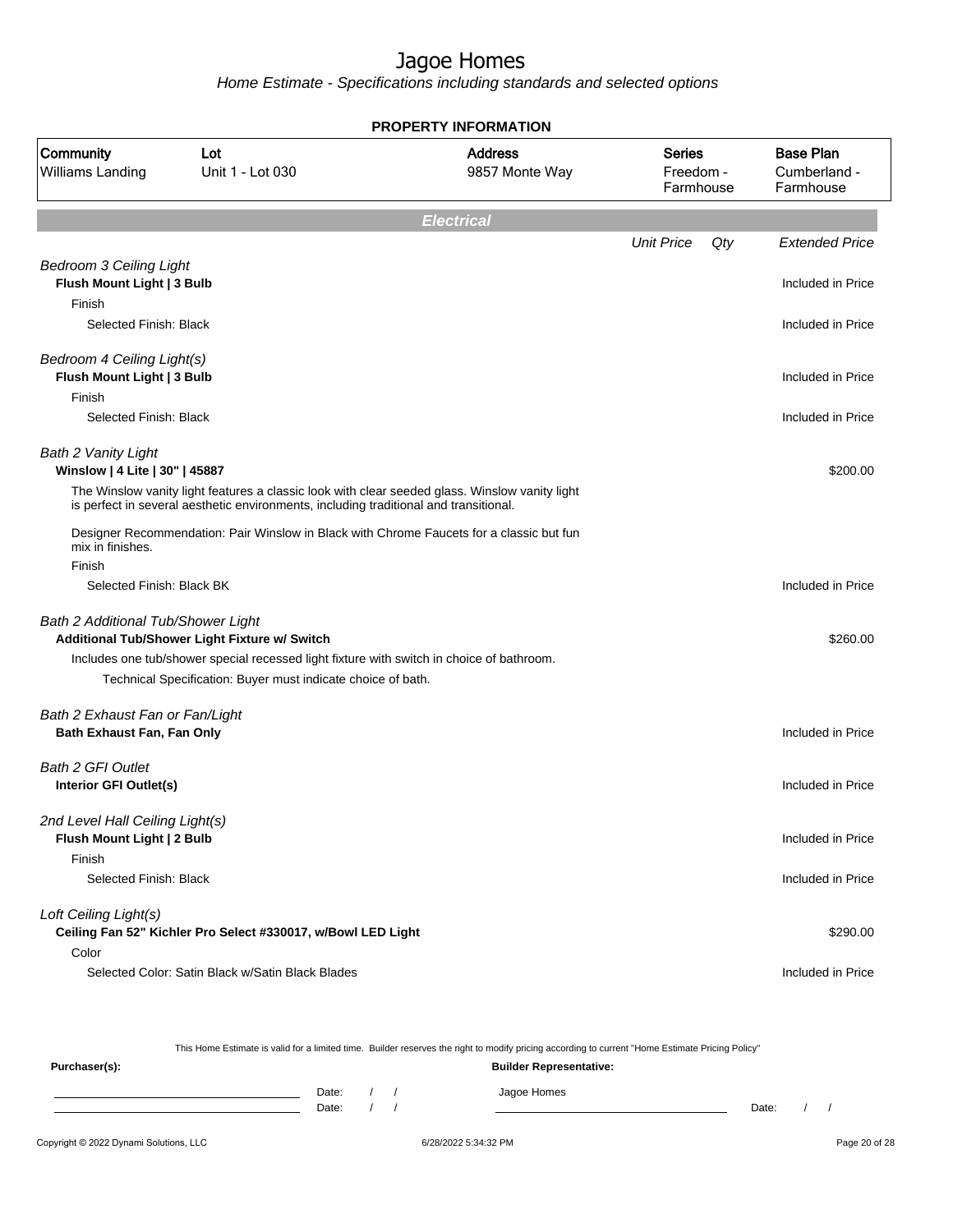|                                                                           |                                                                                                                                                                                                                                            | <b>PROPERTY INFORMATION</b>      |                                         |     |                                               |
|---------------------------------------------------------------------------|--------------------------------------------------------------------------------------------------------------------------------------------------------------------------------------------------------------------------------------------|----------------------------------|-----------------------------------------|-----|-----------------------------------------------|
| Community<br>Williams Landing                                             | Lot<br>Unit 1 - Lot 030                                                                                                                                                                                                                    | <b>Address</b><br>9857 Monte Way | <b>Series</b><br>Freedom -<br>Farmhouse |     | <b>Base Plan</b><br>Cumberland -<br>Farmhouse |
|                                                                           |                                                                                                                                                                                                                                            | <b>Electrical</b>                |                                         |     |                                               |
|                                                                           |                                                                                                                                                                                                                                            |                                  | <b>Unit Price</b>                       | Qty | <b>Extended Price</b>                         |
| <b>Stairway Ceiling Lighting</b><br><b>Recessed Lighting (Per Plan)</b>   |                                                                                                                                                                                                                                            |                                  |                                         |     | Included in Price                             |
| Stairway Additional Lighting<br><b>Switches</b>                           | Pass & Seymour Additional Stairway Lighting, NTLFULL-WCC6, 2" x 3" (3) Step Lights, (2)<br>Addition of three step lights and two switches to the stairway. Location will be determined by                                                  |                                  |                                         |     | \$590.00                                      |
|                                                                           | builder per plan. White Only. LED Light. HORIZONTAL INSTALL<br>Full Night Light, Adjustable Light Levels. WHITE. Press face to cycle thru the following light<br>levels: Off, Ultra Low, Low, Medium, High                                 |                                  |                                         |     |                                               |
| Garage Ceiling Light(s)<br>Keyless (2)                                    |                                                                                                                                                                                                                                            |                                  |                                         |     | Included in Price                             |
| Garage Opener<br><b>Garage Door Opener Pre-Wire</b>                       |                                                                                                                                                                                                                                            |                                  |                                         |     | Included in Price                             |
| Garage Exterior Light<br>Kichler Northland #49776<br>Qty Per Plan.        |                                                                                                                                                                                                                                            |                                  |                                         |     | Included in Price                             |
| 14 X 16.75                                                                | This 1 light outdoor wall lantern from the Northland collection combines a white inner finish<br>with a Matte Black exterior. The result is a vintage factory style that fills an area with light.                                         |                                  |                                         |     |                                               |
| Finish<br>Selected Finish: Black                                          |                                                                                                                                                                                                                                            |                                  |                                         |     | Included in Price                             |
| <b>Outside Retreat Light</b>                                              | Exterior Light, Kichler Northland #49775 - Black                                                                                                                                                                                           |                                  |                                         |     | Included in Price                             |
|                                                                           | This 1 light outdoor wall lantern from the Northland collection combines a white inner finish<br>with a Matte Black exterior. The result is a vintage factory style that fills an area with light.<br>Technical Specification: 10"W x 12"H |                                  |                                         |     |                                               |
| <b>Attic Light</b><br><b>Attic Lights Keyless</b>                         |                                                                                                                                                                                                                                            |                                  |                                         |     | Included in Price                             |
| <b>Front Door Doorbell Button</b><br><b>Doorbell Button at Front Door</b> |                                                                                                                                                                                                                                            |                                  |                                         |     | Included in Price                             |
| <b>Front Door Door Chime</b><br><b>Door Chime</b>                         |                                                                                                                                                                                                                                            |                                  |                                         |     | Included in Price                             |
|                                                                           |                                                                                                                                                                                                                                            |                                  |                                         |     |                                               |

|               |       |  | This Home Estimate is valid for a limited time. Builder reserves the right to modify pricing according to current "Home Estimate Pricing Policy" |       |  |
|---------------|-------|--|--------------------------------------------------------------------------------------------------------------------------------------------------|-------|--|
| Purchaser(s): |       |  | <b>Builder Representative:</b>                                                                                                                   |       |  |
|               | Date: |  | Jagoe Homes                                                                                                                                      |       |  |
|               | Date: |  |                                                                                                                                                  | Date: |  |
|               |       |  |                                                                                                                                                  |       |  |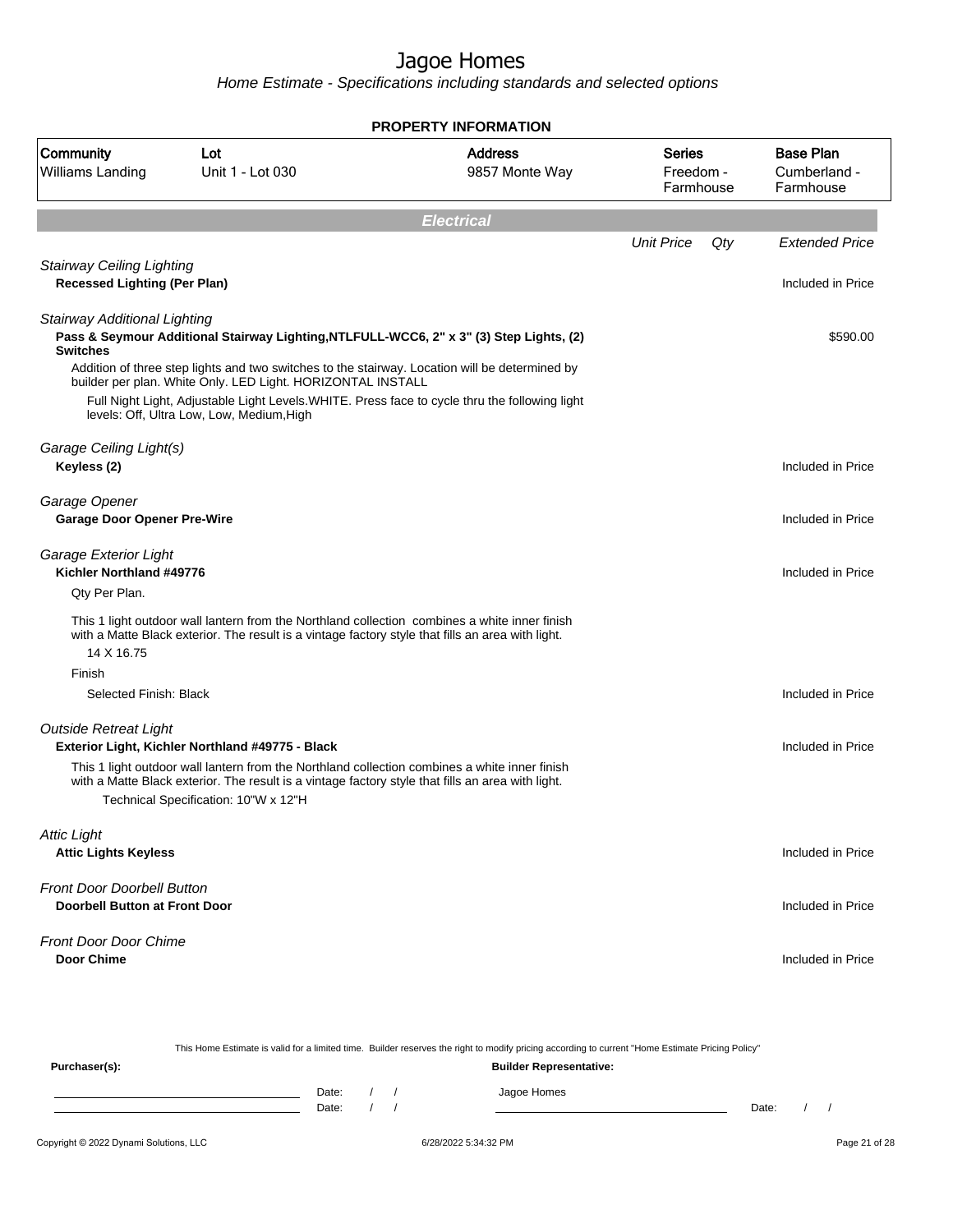Home Estimate - Specifications including standards and selected options

|                                                                             | <b>PROPERTY INFORMATION</b>                                                                                                                                                                                                                                                                                                                                                                                                      |                                                                                                                                                                                    |                                         |     |                                               |  |
|-----------------------------------------------------------------------------|----------------------------------------------------------------------------------------------------------------------------------------------------------------------------------------------------------------------------------------------------------------------------------------------------------------------------------------------------------------------------------------------------------------------------------|------------------------------------------------------------------------------------------------------------------------------------------------------------------------------------|-----------------------------------------|-----|-----------------------------------------------|--|
| Community<br>Williams Landing                                               | Lot<br>Unit 1 - Lot 030                                                                                                                                                                                                                                                                                                                                                                                                          | <b>Address</b><br>9857 Monte Way                                                                                                                                                   | <b>Series</b><br>Freedom -<br>Farmhouse |     | <b>Base Plan</b><br>Cumberland -<br>Farmhouse |  |
|                                                                             |                                                                                                                                                                                                                                                                                                                                                                                                                                  | <b>Electrical</b>                                                                                                                                                                  |                                         |     |                                               |  |
|                                                                             |                                                                                                                                                                                                                                                                                                                                                                                                                                  |                                                                                                                                                                                    | <b>Unit Price</b>                       | Qty | <b>Extended Price</b>                         |  |
|                                                                             | <b>Entire Home - Electrical Outlets and Switches</b><br>Electrical Outlets & Switches per Plan & Code                                                                                                                                                                                                                                                                                                                            |                                                                                                                                                                                    |                                         |     | Included in Price                             |  |
| Color<br>Selected Color: White                                              |                                                                                                                                                                                                                                                                                                                                                                                                                                  |                                                                                                                                                                                    |                                         |     | Included in Price                             |  |
|                                                                             | Entire Home - Braced and Wired for Future Ceiling Fan at Existing Ceiling Light<br>Light Location Braced and Wired for Future Ceiling Fan                                                                                                                                                                                                                                                                                        |                                                                                                                                                                                    | \$115.00                                | 3   | \$345.00                                      |  |
|                                                                             | Includes addition of bracing and box for ceiling fan addition with a switch                                                                                                                                                                                                                                                                                                                                                      |                                                                                                                                                                                    |                                         |     |                                               |  |
| Comments: Bed 2,3, 4                                                        |                                                                                                                                                                                                                                                                                                                                                                                                                                  |                                                                                                                                                                                    |                                         |     |                                               |  |
| Fan<br><b>Comments: Owner's</b>                                             | Entire Home - Braced and Wired for Future Ceiling Fan with Switch                                                                                                                                                                                                                                                                                                                                                                | Light Outlet with 2 Switches, Capped with Plate Cover, Braced & Wired for Future Ceiling                                                                                           |                                         |     | \$240.00                                      |  |
|                                                                             |                                                                                                                                                                                                                                                                                                                                                                                                                                  |                                                                                                                                                                                    |                                         |     |                                               |  |
| <b>Fntire Home Flectrical Service</b><br><b>Electrical Service 200 AMP</b>  |                                                                                                                                                                                                                                                                                                                                                                                                                                  |                                                                                                                                                                                    |                                         |     | Included in Price                             |  |
|                                                                             | Includes 200 AMP electric service upgrade for the entire house.                                                                                                                                                                                                                                                                                                                                                                  |                                                                                                                                                                                    |                                         |     |                                               |  |
| <b>Exterior Electrical Service</b><br><b>Electrical Service Underground</b> |                                                                                                                                                                                                                                                                                                                                                                                                                                  |                                                                                                                                                                                    |                                         |     | Included in Price                             |  |
| <b>Smoke Detectors</b><br>Smoke Detectors, per plan                         |                                                                                                                                                                                                                                                                                                                                                                                                                                  |                                                                                                                                                                                    |                                         |     | Included in Price                             |  |
| Carbon Monoxide Detectors<br>Carbon Monoxide Detectors, per plan            |                                                                                                                                                                                                                                                                                                                                                                                                                                  |                                                                                                                                                                                    |                                         |     | Included in Price                             |  |
|                                                                             |                                                                                                                                                                                                                                                                                                                                                                                                                                  | <b>Structured Wiring   Smart Home</b>                                                                                                                                              |                                         |     |                                               |  |
|                                                                             |                                                                                                                                                                                                                                                                                                                                                                                                                                  |                                                                                                                                                                                    | <b>Unit Price</b>                       | Qty | <b>Extended Price</b>                         |  |
| Home Run   Included<br><b>Location Per Plan</b>                             |                                                                                                                                                                                                                                                                                                                                                                                                                                  |                                                                                                                                                                                    |                                         |     | Included in Price                             |  |
| Included:<br>- Dedicated 100V Outlet<br>WIFI coverage.                      | - Central Wiring Panel w/ Hinged Door (Qty 1)<br>- 1" Conduit with Pull String to Exterior Service (Qty 1)<br>- Coax from Panel to Exterior Service (Qty 1)<br>- Shielded Cat6 w/ Male Termination   Panel to Owners   Labeled at Panel (Qty 1)<br>- Shielded Cat6 w/ Male Termination   Panel to Family Room   Labeled at Panel (Qty 1)<br>Central Wiring Panel Locations determined based on overall home layout and efficient |                                                                                                                                                                                    |                                         |     |                                               |  |
| Purchaser(s):                                                               |                                                                                                                                                                                                                                                                                                                                                                                                                                  | This Home Estimate is valid for a limited time. Builder reserves the right to modify pricing according to current "Home Estimate Pricing Policy"<br><b>Builder Representative:</b> |                                         |     |                                               |  |

Date: / / Jagoe Homes<br>Date: / / Jagoe Homes Date: / /  $\overline{\phantom{a}}$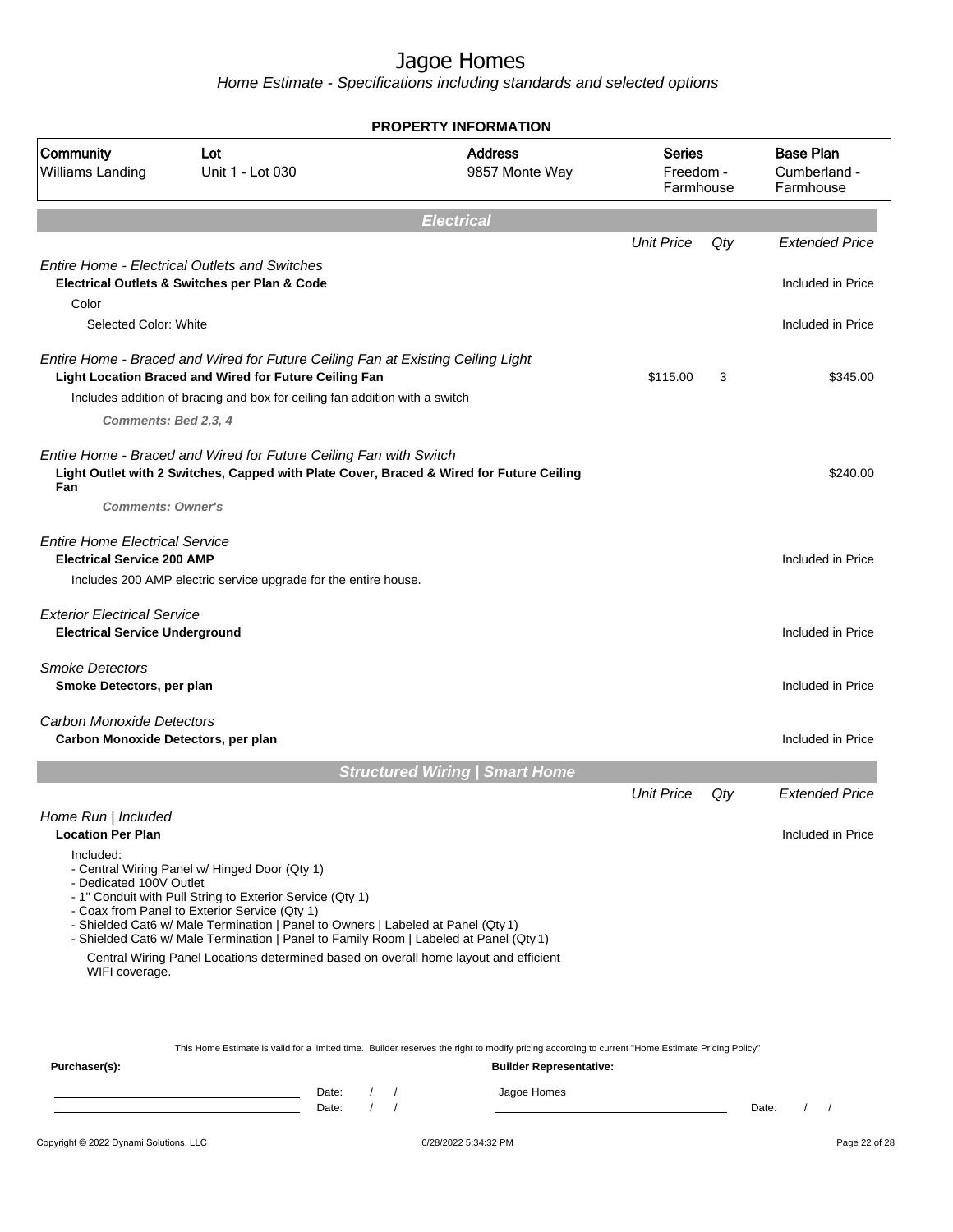Home Estimate - Specifications including standards and selected options

|                                                                                                       |                                                                                                                                                                        | <b>PROPERTY INFORMATION</b>           |                                  |     |                                               |
|-------------------------------------------------------------------------------------------------------|------------------------------------------------------------------------------------------------------------------------------------------------------------------------|---------------------------------------|----------------------------------|-----|-----------------------------------------------|
| Community<br>Williams Landing                                                                         | Lot<br>Unit 1 - Lot 030                                                                                                                                                | <b>Address</b><br>9857 Monte Way      | Series<br>Freedom -<br>Farmhouse |     | <b>Base Plan</b><br>Cumberland -<br>Farmhouse |
|                                                                                                       |                                                                                                                                                                        | <b>Structured Wiring   Smart Home</b> |                                  |     |                                               |
|                                                                                                       |                                                                                                                                                                        |                                       | <b>Unit Price</b>                | Qty | <b>Extended Price</b>                         |
| Family Room   Included<br><b>Location Per Plan</b><br>Included:<br>- Coax to Exterior Service (Qty 1) | - Shielded Cat6 w/ Female Termination   Family Room to Panel   Labeled at Panel (Qty 1)                                                                                |                                       |                                  |     | Included in Price                             |
| Owners Suite   Included<br><b>Location Per Plan</b><br>Included:                                      |                                                                                                                                                                        |                                       |                                  |     | Included in Price                             |
| *Coax to Exterior Service (Qty 1)*                                                                    | *Shielded Cat6 w/ Female Termination   Owners to Panel   Labeled at Panel (Qty 1)*                                                                                     |                                       |                                  |     |                                               |
|                                                                                                       |                                                                                                                                                                        | <b>HVAC</b>                           |                                  |     |                                               |
|                                                                                                       |                                                                                                                                                                        |                                       | <b>Unit Price</b>                | Qty | <b>Extended Price</b>                         |
| <b>Entire Home Air Conditioner</b><br>14 Seer Air Conditioning System                                 | Up to 14 Seer Air Conditioning System                                                                                                                                  |                                       |                                  |     | Included in Price                             |
| <b>Entire Home Furnace</b>                                                                            | 92% Plus High Efficiency Gas Home Furnace<br>Includes 92% plus high efficiency gas home furnace<br>Builder makes no guarantee with respect to heating and cooling cost |                                       |                                  |     | Included in Price                             |
| Entire Home Furnace Filter<br>Aprilaire Model 2000 Series Air Filter                                  |                                                                                                                                                                        |                                       |                                  |     | Included in Price                             |
| <b>Entire Home Thermostat</b><br><b>Programmable Thermostat</b>                                       |                                                                                                                                                                        |                                       |                                  |     | Included in Price                             |
| <b>Indoor Air Quality</b><br>Honeywell Fresh Air Ventilation System                                   |                                                                                                                                                                        |                                       |                                  |     | Included in Price                             |
| <b>Entire Home Duct System</b><br><b>Flexible Duct</b>                                                |                                                                                                                                                                        |                                       |                                  |     | Included in Price                             |
| Entire Home Return Air<br><b>Multiple Return Air Vents</b>                                            | One Return per Bedroom & One Central Return                                                                                                                            |                                       |                                  |     | Included in Price                             |
| Laundry Dryer Vent<br><b>Dryer Vent Vented to Outside</b>                                             |                                                                                                                                                                        |                                       |                                  |     | Included in Price                             |
|                                                                                                       |                                                                                                                                                                        |                                       |                                  |     |                                               |

This Home Estimate is valid for a limited time. Builder reserves the right to modify pricing according to current "Home Estimate Pricing Policy"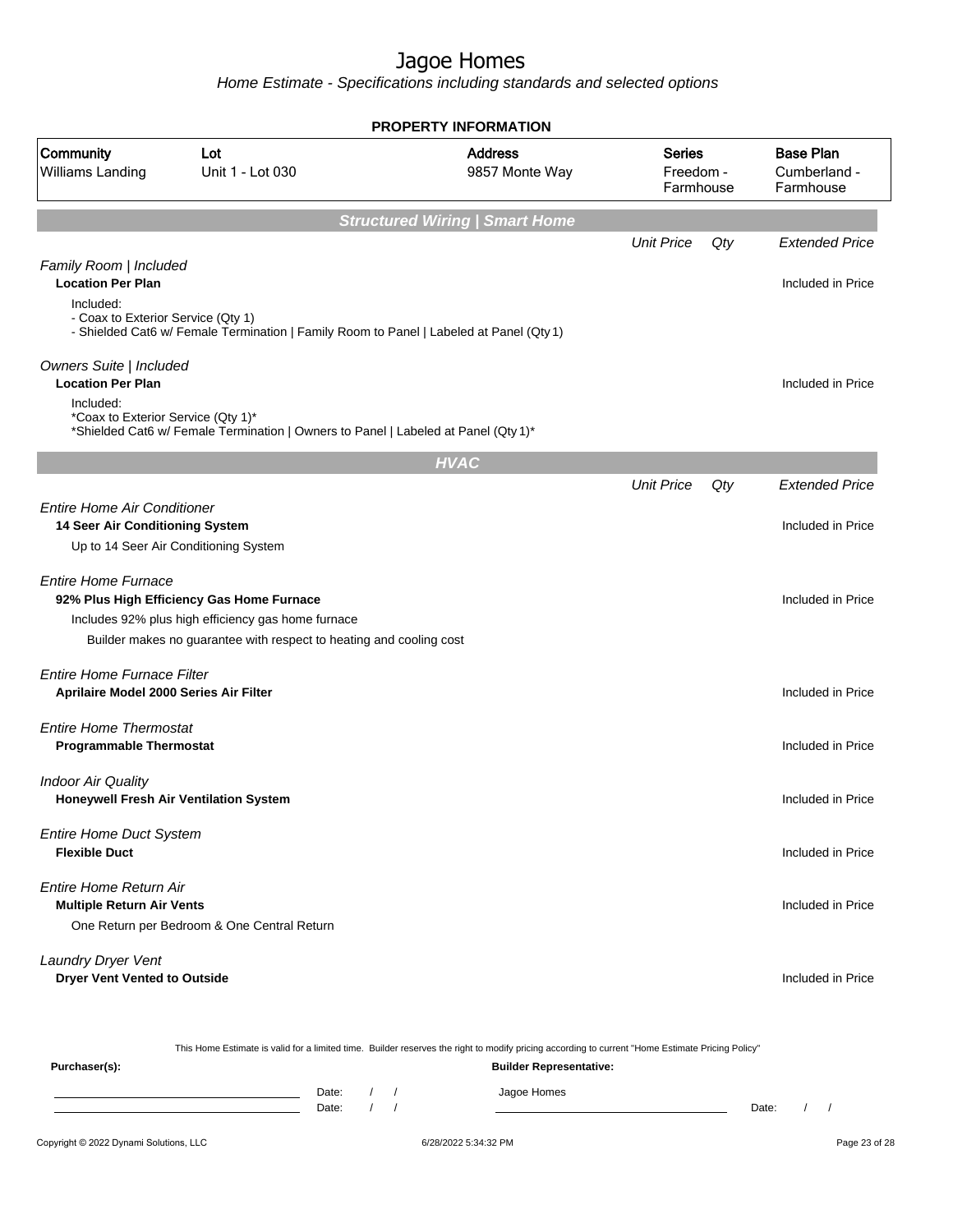Home Estimate - Specifications including standards and selected options

|                                                                           |                                                                                                                                                    | <b>PROPERTY INFORMATION</b>      |                                         |                                               |
|---------------------------------------------------------------------------|----------------------------------------------------------------------------------------------------------------------------------------------------|----------------------------------|-----------------------------------------|-----------------------------------------------|
| Community<br>Williams Landing                                             | Lot<br>Unit 1 - Lot 030                                                                                                                            | <b>Address</b><br>9857 Monte Way | <b>Series</b><br>Freedom -<br>Farmhouse | <b>Base Plan</b><br>Cumberland -<br>Farmhouse |
|                                                                           |                                                                                                                                                    | <b>Floor Coverings</b>           |                                         |                                               |
|                                                                           |                                                                                                                                                    |                                  | <b>Unit Price</b><br>Qty                | <b>Extended Price</b>                         |
| <b>Entire Home Carpet Selection</b><br><b>Mohawk Carpet   Top Card II</b> |                                                                                                                                                    |                                  |                                         | Included in Price                             |
|                                                                           | Our Proven Performer, Top Card II, offers colorfast and consistent solution dyed Everstrand<br>polyester fiber with a 15 yr Manufacturer Warranty. |                                  |                                         |                                               |
| Color                                                                     |                                                                                                                                                    |                                  |                                         |                                               |
| Selected Color: 959 Folklore                                              |                                                                                                                                                    |                                  |                                         | Included in Price                             |
| <b>Entire Home Carpet Pad</b>                                             |                                                                                                                                                    |                                  |                                         |                                               |
| 6# Carpet Pad                                                             |                                                                                                                                                    |                                  |                                         | Included in Price                             |
|                                                                           |                                                                                                                                                    |                                  |                                         |                                               |
| <b>Family Room</b><br>Luxury Vinyl Plank   Mohawk Arrington               |                                                                                                                                                    |                                  |                                         | \$760.00                                      |
|                                                                           | Mohawk's Arrington offers a water-resistant construction, comfort underfoot, and high                                                              |                                  |                                         |                                               |
|                                                                           | resistance to dents and scratches in a hardwood look.                                                                                              |                                  |                                         |                                               |
| Color                                                                     |                                                                                                                                                    |                                  |                                         |                                               |
|                                                                           | Selected Color: Gotham Gray AP896                                                                                                                  |                                  |                                         | Included in Price                             |
| Direction                                                                 |                                                                                                                                                    |                                  |                                         |                                               |
|                                                                           | Selected Direction: Side to Side                                                                                                                   |                                  |                                         | Included in Price                             |
| Foyer/Foyer Closet(s)                                                     |                                                                                                                                                    |                                  |                                         |                                               |
| Luxury Vinyl Plank   Mohawk Arrington                                     |                                                                                                                                                    |                                  |                                         | Included in Price                             |
|                                                                           | Mohawk's Arrington offers a water-resistant construction, comfort underfoot, and high<br>resistance to dents and scratches in a hardwood look.     |                                  |                                         |                                               |
| Color                                                                     |                                                                                                                                                    |                                  |                                         |                                               |
|                                                                           | Selected Color: Gotham Gray AP896                                                                                                                  |                                  |                                         | Included in Price                             |
| <b>Direction</b>                                                          |                                                                                                                                                    |                                  |                                         |                                               |
|                                                                           | Selected Direction: Side to Side                                                                                                                   |                                  |                                         | Included in Price                             |
| <b>Owner's Bath Flooring</b>                                              |                                                                                                                                                    |                                  |                                         |                                               |
| Luxury Vinyl Plank   Mohawk Arrington                                     |                                                                                                                                                    |                                  |                                         | Included in Price                             |
|                                                                           | Mohawk's Arrington offers a water-resistant construction, comfort underfoot, and high<br>resistance to dents and scratches in a hardwood look.     |                                  |                                         |                                               |
| Color                                                                     |                                                                                                                                                    |                                  |                                         |                                               |
|                                                                           | Selected Color: Gotham Gray AP896                                                                                                                  |                                  |                                         | Included in Price                             |
| Direction                                                                 |                                                                                                                                                    |                                  |                                         |                                               |
|                                                                           | Selected Direction: Side to Side                                                                                                                   |                                  |                                         | Included in Price                             |
|                                                                           |                                                                                                                                                    |                                  |                                         |                                               |

This Home Estimate is valid for a limited time. Builder reserves the right to modify pricing according to current "Home Estimate Pricing Policy"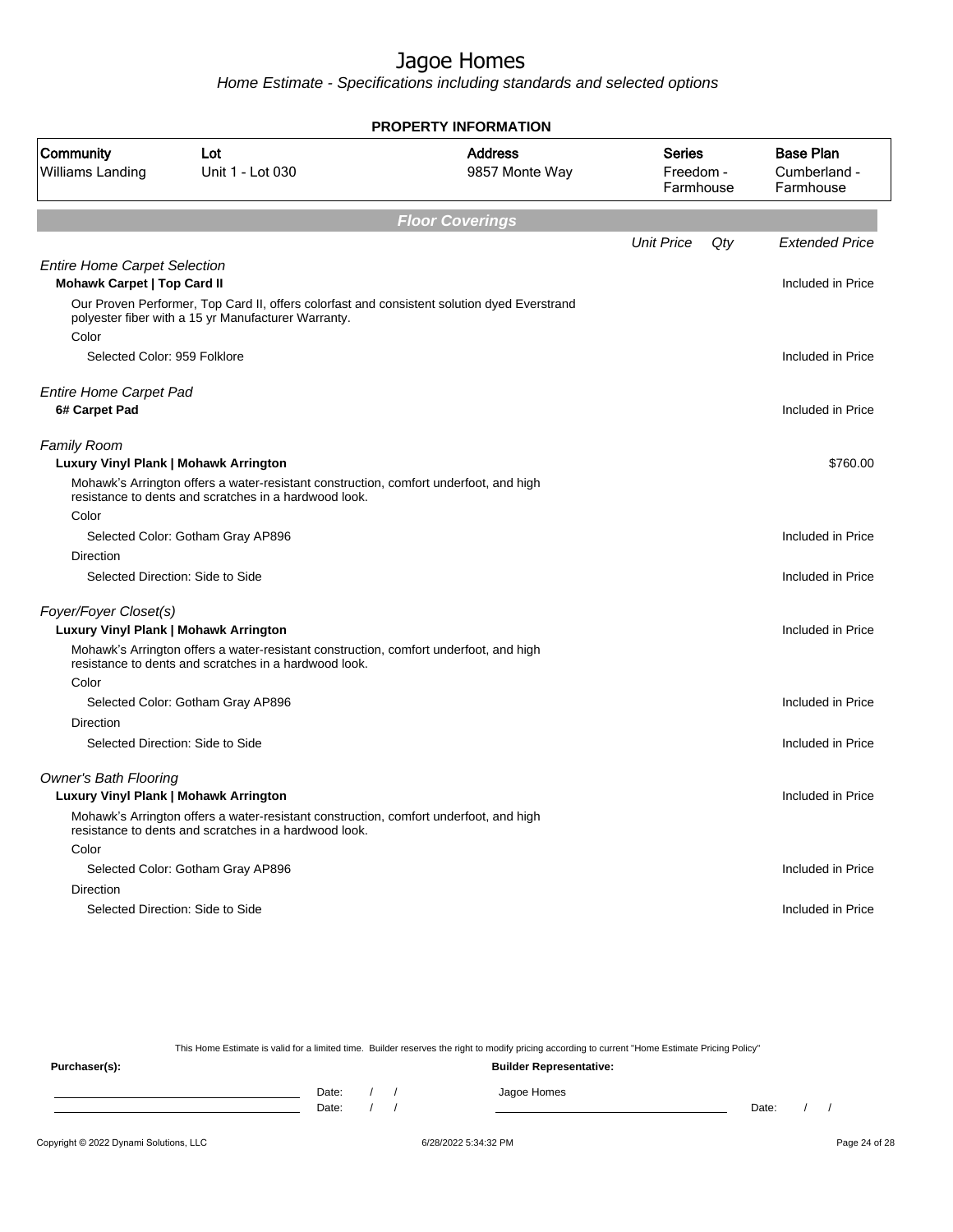Home Estimate - Specifications including standards and selected options

|                                      |                                                                                                                                                | <b>PROPERTY INFORMATION</b>      |                                  |     |                                               |
|--------------------------------------|------------------------------------------------------------------------------------------------------------------------------------------------|----------------------------------|----------------------------------|-----|-----------------------------------------------|
| Community<br><b>Williams Landing</b> | Lot<br>Unit 1 - Lot 030                                                                                                                        | <b>Address</b><br>9857 Monte Way | Series<br>Freedom -<br>Farmhouse |     | <b>Base Plan</b><br>Cumberland -<br>Farmhouse |
|                                      |                                                                                                                                                | <b>Floor Coverings</b>           |                                  |     |                                               |
|                                      |                                                                                                                                                |                                  | <b>Unit Price</b>                | Qty | <b>Extended Price</b>                         |
| Kitchen/Dining Area/Back Hall        | Luxury Vinyl Plank   Mohawk Arrington                                                                                                          |                                  |                                  |     | Included in Price                             |
|                                      | Mohawk's Arrington offers a water-resistant construction, comfort underfoot, and high<br>resistance to dents and scratches in a hardwood look. |                                  |                                  |     |                                               |
| Color                                |                                                                                                                                                |                                  |                                  |     |                                               |
|                                      | Selected Color: Gotham Gray AP896                                                                                                              |                                  |                                  |     | Included in Price                             |
| Direction                            | Selected Direction: Side to Side                                                                                                               |                                  |                                  |     | Included in Price                             |
|                                      |                                                                                                                                                |                                  |                                  |     |                                               |
| <b>Bath 2 Flooring</b>               | Luxury Vinyl Plank   Mohawk Arrington                                                                                                          |                                  |                                  |     | Included in Price                             |
|                                      | Mohawk's Arrington offers a water-resistant construction, comfort underfoot, and high<br>resistance to dents and scratches in a hardwood look. |                                  |                                  |     |                                               |
| Color                                |                                                                                                                                                |                                  |                                  |     |                                               |
|                                      | Selected Color: Gotham Gray AP896                                                                                                              |                                  |                                  |     | Included in Price                             |
| <b>Direction</b>                     |                                                                                                                                                |                                  |                                  |     |                                               |
|                                      | Selected Direction: Side to Side                                                                                                               |                                  |                                  |     | Included in Price                             |
| <b>Powder Room Flooring</b>          |                                                                                                                                                |                                  |                                  |     |                                               |
|                                      | Luxury Vinyl Plank   Mohawk Arrington                                                                                                          |                                  |                                  |     | Included in Price                             |
|                                      | Mohawk's Arrington offers a water-resistant construction, comfort underfoot, and high<br>resistance to dents and scratches in a hardwood look. |                                  |                                  |     |                                               |
| Color                                |                                                                                                                                                |                                  |                                  |     |                                               |
|                                      | Selected Color: Gotham Gray AP896                                                                                                              |                                  |                                  |     | Included in Price                             |
| Direction                            |                                                                                                                                                |                                  |                                  |     |                                               |
|                                      | Selected Direction: Side to Side                                                                                                               |                                  |                                  |     | Included in Price                             |
| <b>Laundry Flooring</b>              |                                                                                                                                                |                                  |                                  |     |                                               |
|                                      | Luxury Vinyl Plank   Mohawk Arrington                                                                                                          |                                  |                                  |     | Included in Price                             |
|                                      | Mohawk's Arrington offers a water-resistant construction, comfort underfoot, and high<br>resistance to dents and scratches in a hardwood look. |                                  |                                  |     |                                               |
| Color                                |                                                                                                                                                |                                  |                                  |     |                                               |
|                                      | Selected Color: Gotham Gray AP896                                                                                                              |                                  |                                  |     | Included in Price                             |
| <b>Direction</b>                     |                                                                                                                                                |                                  |                                  |     |                                               |
|                                      | Selected Direction: Side to Side                                                                                                               |                                  |                                  |     | Included in Price                             |
|                                      |                                                                                                                                                |                                  |                                  |     |                                               |

This Home Estimate is valid for a limited time. Builder reserves the right to modify pricing according to current "Home Estimate Pricing Policy"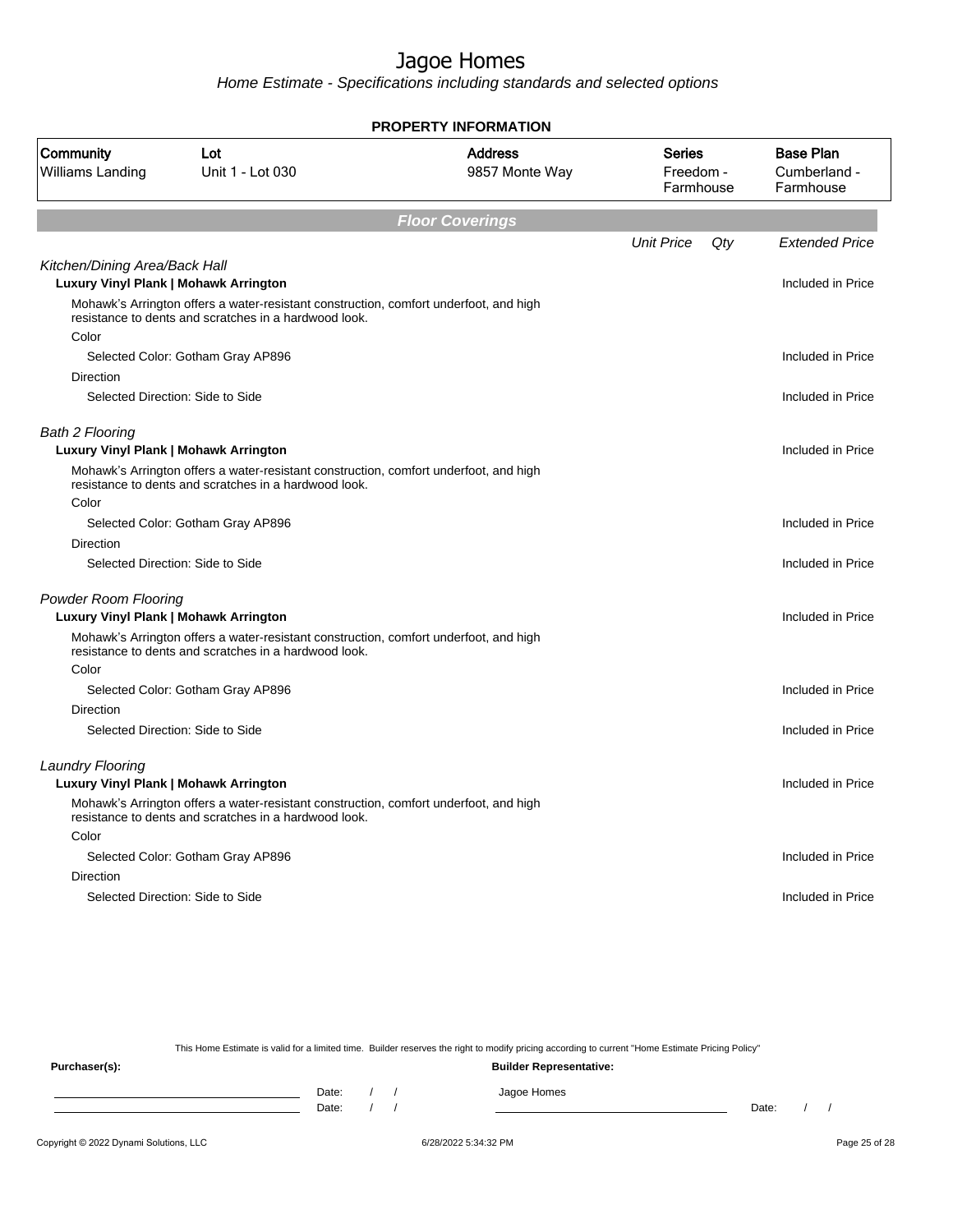Home Estimate - Specifications including standards and selected options

|                                       |                                                                                    | <b>PROPERTY INFORMATION</b>      |                                         |     |                                               |
|---------------------------------------|------------------------------------------------------------------------------------|----------------------------------|-----------------------------------------|-----|-----------------------------------------------|
| Community<br>Williams Landing         | Lot<br>Unit 1 - Lot 030                                                            | <b>Address</b><br>9857 Monte Way | <b>Series</b><br>Freedom -<br>Farmhouse |     | <b>Base Plan</b><br>Cumberland -<br>Farmhouse |
|                                       |                                                                                    | <b>Shelving</b>                  |                                         |     |                                               |
|                                       |                                                                                    |                                  | <b>Unit Price</b>                       | Qty | <b>Extended Price</b>                         |
| <b>Owner's Closet Shelf &amp; Rod</b> | Closet Shelf 12" Shelf & Rod - 2 Runs Width of Closet - Supported 2'0" O.C. Vented |                                  |                                         |     | Included in Price                             |
| Long Garment Hanging                  |                                                                                    |                                  |                                         |     |                                               |
|                                       | Selected Long Garment Hanging: None                                                |                                  |                                         |     | Included in Price                             |
| <b>Standard Hanging</b>               |                                                                                    |                                  |                                         |     |                                               |
|                                       | Selected Standard Hanging: Standard Hanging (42" & 84")                            |                                  |                                         |     | Included in Price                             |
| Bedroom 2 Closet Shelf & Rod          |                                                                                    |                                  |                                         |     |                                               |
|                                       | Closet Shelf 12" Shelf & Rod - 2 Runs Width of Closet - Supported 2'0" O.C. Vented |                                  |                                         |     | Included in Price                             |
| Long Garment Hanging                  |                                                                                    |                                  |                                         |     |                                               |
|                                       | Selected Long Garment Hanging: None                                                |                                  |                                         |     | Included in Price                             |
| Standard Hanging                      | Selected Standard Hanging: Standard Hanging (42" & 84")                            |                                  |                                         |     | Included in Price                             |
|                                       |                                                                                    |                                  |                                         |     |                                               |
| Bedroom 3 Closet Shelf & Rod          | Closet Shelf 12" Shelf & Rod - 2 Runs Width of Closet - Supported 2'0" O.C. Vented |                                  |                                         |     | Included in Price                             |
| Long Garment Hanging                  |                                                                                    |                                  |                                         |     |                                               |
|                                       | Selected Long Garment Hanging: None                                                |                                  |                                         |     | Included in Price                             |
| Standard Hanging                      |                                                                                    |                                  |                                         |     |                                               |
|                                       | Selected Standard Hanging: Standard Hanging (42" & 84")                            |                                  |                                         |     | Included in Price                             |
| Bedroom 4 Closet Shelf & Rod          |                                                                                    |                                  |                                         |     |                                               |
|                                       | Closet Shelf 12" Shelf & Rod - 2 Runs Width of Closet - Supported 2'0" O.C. Vented |                                  |                                         |     | Included in Price                             |
| Long Garment Hanging                  |                                                                                    |                                  |                                         |     |                                               |
|                                       | Selected Long Garment Hanging: None                                                |                                  |                                         |     | Included in Price                             |
| <b>Standard Hanging</b>               |                                                                                    |                                  |                                         |     |                                               |
|                                       | Selected Standard Hanging: Standard Hanging (42" & 84")                            |                                  |                                         |     | Included in Price                             |
| <b>Entire Home Storage Shelf</b>      |                                                                                    |                                  |                                         |     |                                               |
|                                       | Storage Shelf 12" and 16" deep- Vented (per plan)                                  |                                  |                                         |     | Included in Price                             |
|                                       |                                                                                    | <b>Foundations</b>               |                                         |     |                                               |
|                                       |                                                                                    |                                  | <b>Unit Price</b>                       | Qty | <b>Extended Price</b>                         |
| <b>Entire Home Footing Size</b>       |                                                                                    |                                  |                                         |     |                                               |
| 19" Wide x 8" Deep, 3000 psi,         |                                                                                    |                                  |                                         |     | Included in Price                             |
|                                       |                                                                                    |                                  |                                         |     |                                               |
|                                       |                                                                                    |                                  |                                         |     |                                               |

This Home Estimate is valid for a limited time. Builder reserves the right to modify pricing according to current "Home Estimate Pricing Policy"

**Purchaser(s): Builder Representative:** Date: / / Jagoe Homes<br>Date: / / Jagoe Homes Date: / / **Date: / / 2006** Date: / / / Date: / / / Date: / / / 2006 Date: / / / 2006 Date: / / / 2006 Date: / / / 2006 Date: / / / 2007 Date: / / / 2007 Date: / / / 2007 Date: / / / 2007 Date: / / / 2007 Date: / / / 2007 D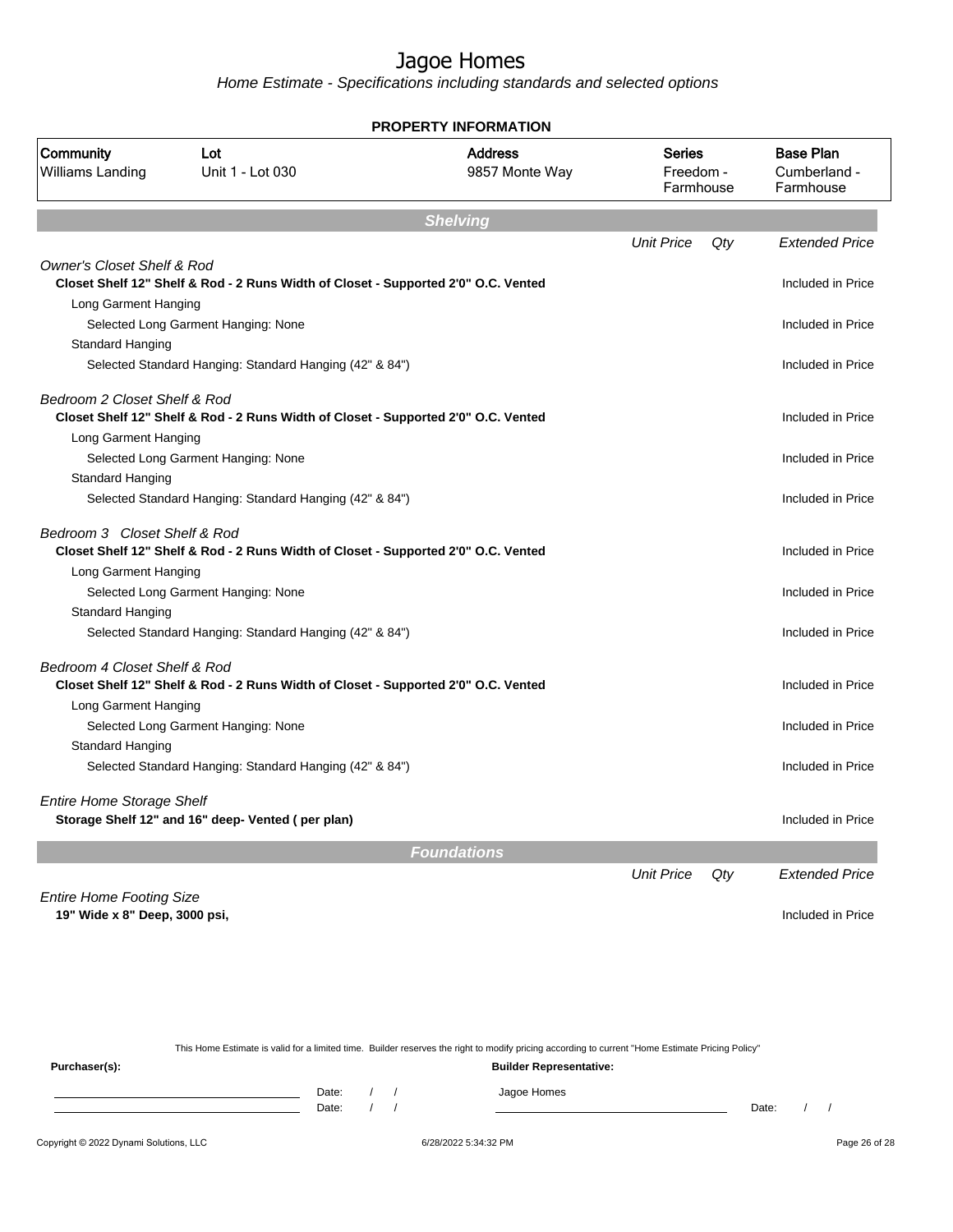|                                                                                                             |                                                                                                 |                                                                    | <b>PROPERTY INFORMATION</b>                                                                                                                                                        |                                         |     |                                               |
|-------------------------------------------------------------------------------------------------------------|-------------------------------------------------------------------------------------------------|--------------------------------------------------------------------|------------------------------------------------------------------------------------------------------------------------------------------------------------------------------------|-----------------------------------------|-----|-----------------------------------------------|
| Community<br><b>Williams Landing</b>                                                                        | Lot<br>Unit 1 - Lot 030                                                                         |                                                                    | <b>Address</b><br>9857 Monte Way                                                                                                                                                   | <b>Series</b><br>Freedom -<br>Farmhouse |     | <b>Base Plan</b><br>Cumberland -<br>Farmhouse |
|                                                                                                             |                                                                                                 |                                                                    | <b>Framing</b>                                                                                                                                                                     |                                         |     |                                               |
| Entire Home 2 x 4 Wall Studs<br>Studs 2 x 4 @ 16" oc, SPF Grade                                             |                                                                                                 |                                                                    |                                                                                                                                                                                    | <b>Unit Price</b>                       | Qty | <b>Extended Price</b><br>Included in Price    |
| Entire Home 2 x 6 Wall Studs                                                                                | Studs 2 x 6 @ 24" oc, SPF Grade (Per Plan)                                                      |                                                                    |                                                                                                                                                                                    |                                         |     | Included in Price                             |
| <b>Entire Home Exterior Wall Sheathing</b>                                                                  | Exterior Wall Sheathing (7/16" OSB &/or 1/2" Styrofoam)                                         |                                                                    |                                                                                                                                                                                    |                                         |     | Included in Price                             |
| Entire Home Exterior Wall House Wrap<br><b>Exterior Wall Covering House Wrap</b>                            |                                                                                                 |                                                                    |                                                                                                                                                                                    |                                         |     | Included in Price                             |
| <b>Entire Home Foundation Plates</b><br>Foundation Plates treated yellow pine                               |                                                                                                 |                                                                    |                                                                                                                                                                                    |                                         |     | Included in Price                             |
|                                                                                                             | Entire Home - Sub Floor (Where Applicable)<br>Sub Floor 3/4" OSB T&G, glued & screwed or nailed |                                                                    |                                                                                                                                                                                    |                                         |     | Included in Price                             |
| <b>Main Level Ceiling Heights</b><br>Interior Flat Ceiling Height 9'0"<br>Certain ceiling heights may vary. |                                                                                                 |                                                                    |                                                                                                                                                                                    |                                         |     | Included in Price                             |
| Per Plan Roof Trusses<br><b>Roof Trusses</b>                                                                |                                                                                                 |                                                                    |                                                                                                                                                                                    |                                         |     | Included in Price                             |
| <b>Roof Sheathing</b><br>Roof Sheathing 7/16" OSB                                                           |                                                                                                 |                                                                    |                                                                                                                                                                                    |                                         |     | Included in Price                             |
| 2nd Level Ceiling Heights<br>Interior Flat Ceiling Height 8'0"<br>Certain ceiling heights may vary.         |                                                                                                 |                                                                    |                                                                                                                                                                                    |                                         |     | Included in Price                             |
| 2nd Floor Floor System<br>14" I-Joists (Spacing per Mfg)                                                    |                                                                                                 |                                                                    |                                                                                                                                                                                    |                                         |     | Included in Price                             |
|                                                                                                             |                                                                                                 |                                                                    | <b>Landscaping &amp; Yard</b>                                                                                                                                                      |                                         |     |                                               |
| <b>Exterior Lawn Sod</b>                                                                                    |                                                                                                 |                                                                    |                                                                                                                                                                                    | <b>Unit Price</b>                       | Qty | <b>Extended Price</b>                         |
| <b>Basins</b> )                                                                                             | Sod All of Yard, Fescue & Bluegrass (Excludes Areas with Brush & Trees & Retention              |                                                                    |                                                                                                                                                                                    |                                         |     | Included in Price                             |
| Purchaser(s):                                                                                               |                                                                                                 |                                                                    | This Home Estimate is valid for a limited time. Builder reserves the right to modify pricing according to current "Home Estimate Pricing Policy"<br><b>Builder Representative:</b> |                                         |     |                                               |
|                                                                                                             |                                                                                                 | Date:<br>$\sqrt{2}$<br>$\prime$<br>$\sqrt{ }$<br>Date:<br>$\prime$ | Jagoe Homes                                                                                                                                                                        |                                         |     | Date:<br>$\prime$                             |
| Copyright © 2022 Dynami Solutions, LLC                                                                      |                                                                                                 |                                                                    | 6/28/2022 5:34:32 PM                                                                                                                                                               |                                         |     | Page 27 of 28                                 |